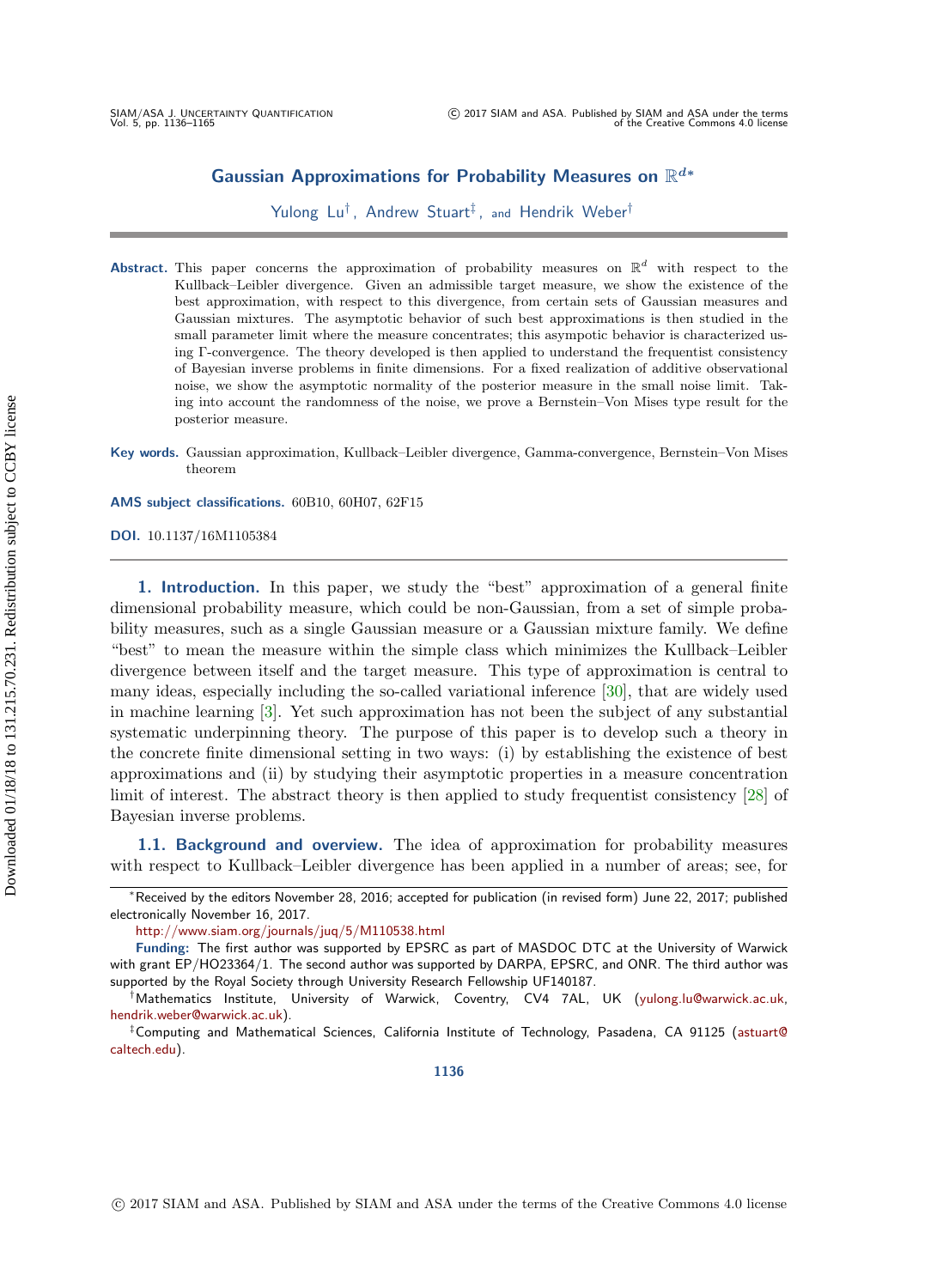example, [\[20,](#page-29-2) [15,](#page-29-3) [19,](#page-29-4) [24\]](#page-29-5). Despite the wide usage of Kullback–Leibler approximation, systematic theoretical study has only been initiated recently. In [\[23\]](#page-29-6), the measure approximation problem is studied from the calculus of variations point of view and existence of minimizers established therein; the companion paper [\[22\]](#page-29-7) proposed numerical algorithms for implementing Kullback–Leibler minimization in practice. In [\[19\]](#page-29-4), Gaussian approximation is used as a new approach for identifying the most likely path between equilibrium states in molecular dynamics; furthermore, the asymptotic behavior of the Gaussian approximation in the small temperature limit is analyzed via Γ-convergence. Here our interest is to develop the ideas in [\[19\]](#page-29-4) in the context of a general class of measure approximation problems in finite dimensions.

To be concrete we consider approximation of a family of probability measures  $\{\mu_{\varepsilon}\}_{{\varepsilon}>0}$  on  $\mathbb{R}^d$  with (Lebesgue) density of the form

<span id="page-1-0"></span>(1) 
$$
\mu_{\varepsilon}(dx) = \frac{1}{Z_{\mu,\varepsilon}} \exp\left(-\frac{1}{\varepsilon}V_1^{\varepsilon}(x) - V_2(x)\right)dx;
$$

here  $Z_{\mu,\varepsilon}$  is the normalization constant. A typical example of a measure  $\mu_{\varepsilon}$  with this form is a posterior measure in Bayesian inverse problems. For instance, consider the inverse problem of identifying x from a sequence of noisy observations  $\{y_j\}_{j\in\mathbb{N}}$ , where

$$
y_j = G(x) + \eta_j,
$$

and where the  $\eta_i$  denote the random noise terms. This may model a statistical measurement with an increasing number of observations or with vanishing noise. In the Bayesian approach to this inverse problem, if we take a prior with density proportional to  $\exp(-V_2(x))$ , then the posterior measure is given by [\(1\)](#page-1-0) with the function  $\varepsilon^{-1}V_1^{\varepsilon}$ , up to an additive constant, coinciding with the negative log-likelihood. The parameter  $\varepsilon$  is associated with the number of observations or the noise level of the statistical experiment.

Our study of Gaussian approximation to the measures  $\mu_{\varepsilon}$  in [\(1\)](#page-1-0) is partially motivated by the famous Bernstein–Von Mises (BvM) theorem [\[28\]](#page-29-1) in asymptotic statistics. Roughly speaking, the BvM theorem states that under mild conditions on the prior, the posterior distribution of a Bayesian procedure converges to a Gaussian distribution centered at any consistent estimator (for instance, the maximum likelihood estimator (MLE)) in the limit of large data (or, relatedly, small noise [\[5\]](#page-28-1)). The BvM theorem is of great importance in Bayesian statistics for at least two reasons. First, it gives a quantitative description of how the posterior contracts to the underlying truth. Second, it implies that the Bayesian credible sets are asymptotically equivalent to frequentist confidence intervals and hence the estimation of the latter can be realized by making use of the computational power of Markov chain Monte Carlo algorithms. We interpret the BvM phenomenon in the abstract theoretical framework of best Gaussian approximations with respect to a Kullback–Leibler measure of divergence.

1.2. Main contributions. The main contributions of this paper are twofold:

- We use the calculus of variations to give a framework to the problem of finding the best Gaussian (mixture) approximation of a given measure, with respect to a Kullback– Liebler divergence;
- We study the resulting calculus of variations problem in the small noise (or large data) limits, therby making new links to, and ways to think about, the classical BvM theory of asymptotic normality.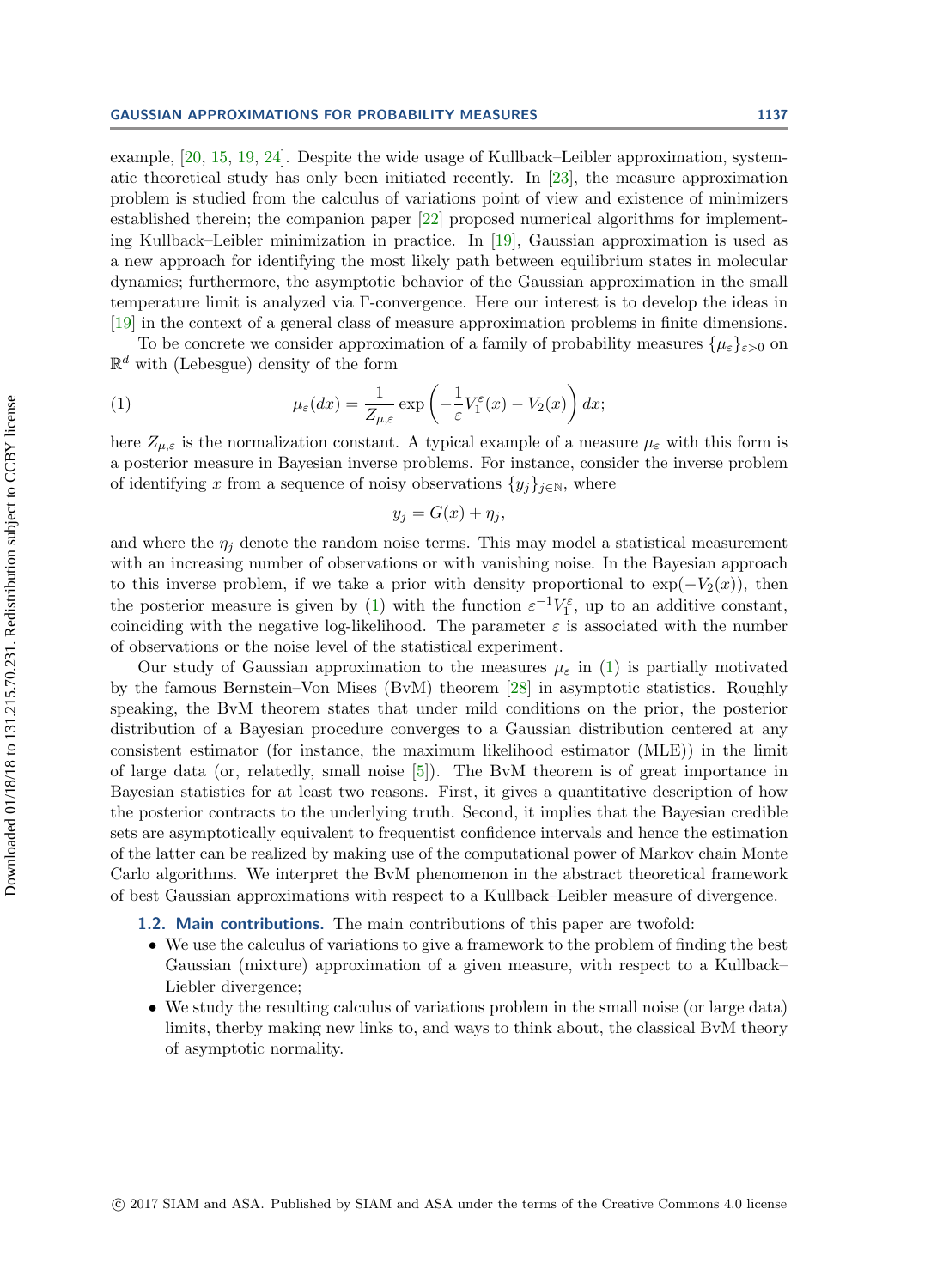We describe these contributions in more detail. First we introduce a theoretical framework of calculus of variations to analyze the measure approximation problem. Given a measure  $\mu_{\varepsilon}$ defined by [\(1\)](#page-1-0), we find a measure  $\nu_{\varepsilon}$  from a set of simple measures, Gaussians, or mixtures of finitely many Gaussians, which minimizes the Kullback–Leibler divergence  $D_{KL}(\nu||\mu_{\varepsilon})$ . We characterize the limiting behavior of the best approximation  $\nu_{\varepsilon}$  as well as the limiting behavior of the Kullback–Leibler divergence as  $\varepsilon \downarrow 0$  using the framework of Γ-convergence. In particular, if  $\mu_{\varepsilon}$  is a multimodal distribution and  $\nu_{\varepsilon}$  is the best approximation from within the class of Gaussian mixtures, then the limit of the minimized Kullback–Leibler divergence  $D_{KL}(\nu_{\varepsilon}||\mu_{\varepsilon})$ can be characterized explicitly as the sum of two contributions: a local term which consists of a weighted sum of the Kullback–Leibler divergences between the Gaussian approximations, as well as the Gaussian measure whose covariance is determined by the Hessian of  $V_2$  at its minimizers, and a global term which measures how well the weights approximate the mass distribution between the modes; see Theorem [4.2.](#page-13-0)

We then adopt the abstract measure approximation theory to understanding the posterior consistency of finite dimensional Bayesian inverse problems. In particular, we give an alternative (and more analytical) proof of the BvM theorem; see Theorem [5.4](#page-23-0) and Corollary [5.5.](#page-23-1) We highlight the fact that our BvM result improves classical BvM results for parametric statistical models in two aspects. First, the convergence of posterior in the total variation distance is improved to convergence in the Kullback–Leibler divergence, under certain regularity assumptions on the forward map. Second, our BvM result allows the posterior distribution to be multimodal, in which case the posterior approaches a mixture of Gaussian distributions rather than a single Gaussian distribution in the limit of infinite data. These improvements come at a cost, and we need to make stronger assumptions than those made in classical BvM theory.

1.3. Structure. The rest of the paper is organized as follows. In section [2](#page-2-0) we set up various underpinning concepts which are used throughout the paper: in subsections [2.1](#page-2-1) and [2.2,](#page-3-0) we recall some basic facts on Kullback–Leibler divergence and Γ-convergence and in subsections [2.3](#page-3-1) and [2.4](#page-4-0) we spell out the assumptions made and the notation used. In sections [3](#page-4-1) and [4](#page-12-0) we study the problem of approximation of the measure  $\mu_{\varepsilon}$  by, respectively, a single Gaussian measure and a Gaussian mixture. In particular, the small  $\varepsilon$  asymptotics of the Gaussians (or Gaussian mixtures) are captured by using the framework of Γ-convergence. In section [5,](#page-18-0) the theory which we have developed is applied to understand the posterior consistency for Bayesian inverse problems, and connections to the BvM theory. Finally, we finish in section [6](#page-28-2) with several conclusion remarks.

## <span id="page-2-0"></span>2. Set-up.

<span id="page-2-1"></span>**2.1. Kullback–Leibler divergence.** Let  $\nu$  and  $\mu$  be two probability measures on  $\mathbb{R}^d$  and assume that  $\nu$  is absolutely continuous with respect to  $\mu$ . The Kullback–Leibler divergence, or relative entropy, of  $\nu$  with respect to  $\mu$  is

$$
D_{\text{KL}}(\nu||\mu) = \mathbb{E}^{\nu} \log \left(\frac{d\nu}{d\mu}\right).
$$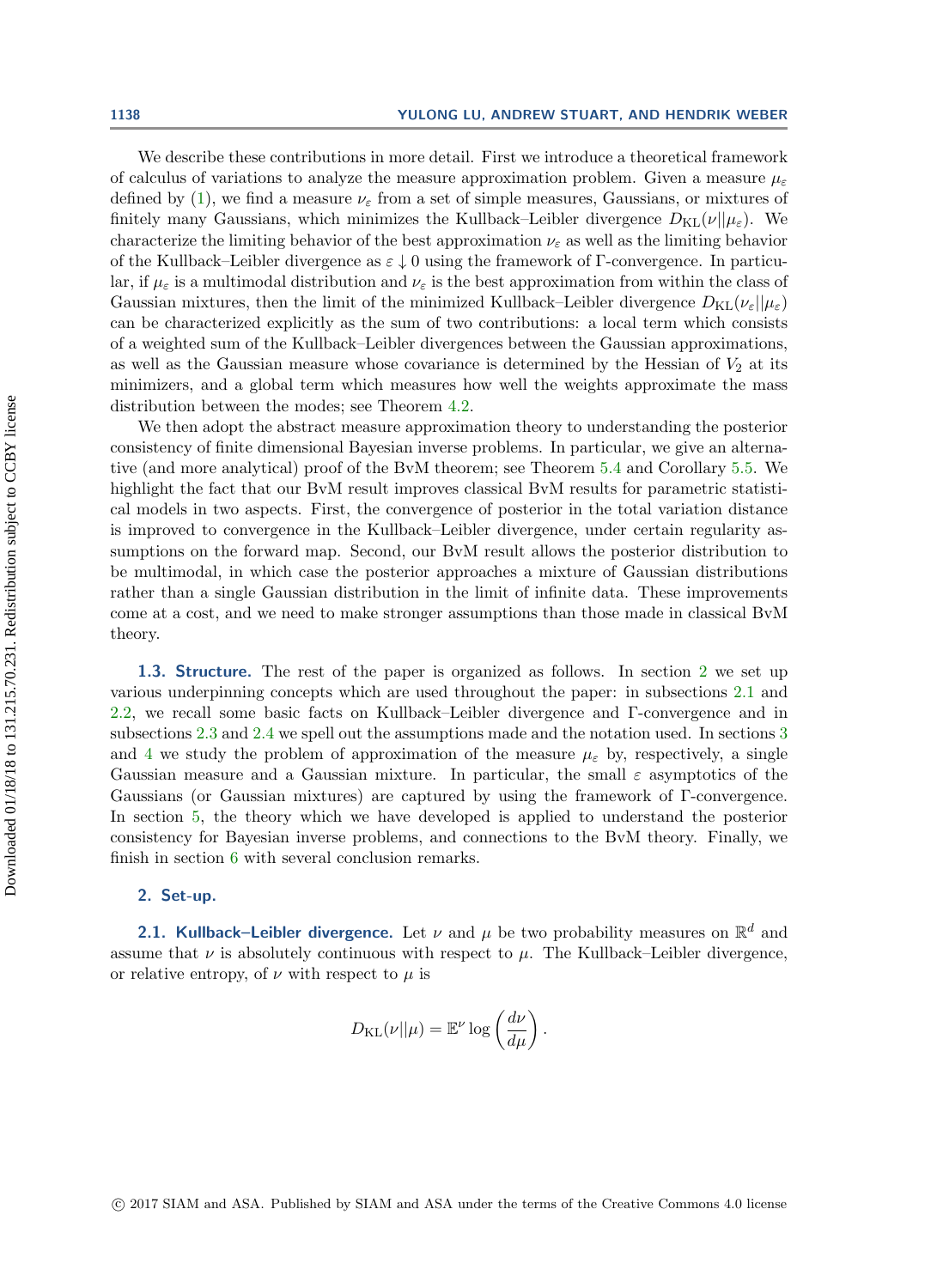If  $\nu$  is not absolutely continuous with respect to  $\mu$ , then the Kullback–Leibler divergence is defined as  $+\infty$ . By definition, the Kullback–Leibler divergence is nonnegative but it is not a metric since it does not obey the triangle inequality and it is not symmetric in its two arguments. In this paper, we will consider minimizing  $D_{KL}(\nu||\mu_{\varepsilon})$  with respect to  $\nu$ , over a suitably chosen set of measures, and with  $\mu_{\varepsilon}$  being the target measure defined in [\(1\)](#page-1-0). Swapping the order of these two measures within the divergence is undesirable for our purposes. This is because minimizing  $D_{KL}(\mu_{\varepsilon}||\cdot)$  within the set of all Gaussian measures will lead to matching of moments [\[3\]](#page-28-0); this is inappropriate for multimodal measures where a more desirable outcome would be the existence of multiple local minimizers at each mode [\[23,](#page-29-6) [22\]](#page-29-7).

Although the Kullback–Leibler divergence is not a metric, its information theoretic interpretation make it natural for approximate inference. Furthermore it is a convenient quantity to work with for at least two reasons. First, the divergence provides a useful upper bound for many metrics; in particular, one has the Pinsker inequality

<span id="page-3-4"></span>(2) 
$$
d_{\mathrm{TV}}(\nu,\mu) \leq \sqrt{\frac{1}{2}D_{\mathrm{KL}}(\nu||\mu)},
$$

where  $d_{\text{TV}}$  denotes the total variation distance. Second, the logarithmic structure of  $D_{\text{KL}}(\cdot||\cdot)$ allows us to carry out explicit calculations, and numerical computations, which are considerably more difficult when using the total variation distance directly.

<span id="page-3-0"></span>2.2. Γ-convergence. We recall the definition and a basic result concerning Γ-convergence. This is a useful tool for studying families of minimization problems. In this paper we will use it to study the parametric limit  $\varepsilon \to 0$  in our approximation problem.

<span id="page-3-2"></span>Definition 2.1. Let X be a metric space and  $E_{\varepsilon}: X \to \mathbb{R}$  a family of functionals indexed by  $\varepsilon > 0$ . Then  $E_{\varepsilon}$  Γ-converges to  $E : \mathcal{X} \to \mathbb{R}$  as  $\varepsilon \to 0$  if the following conditions hold:

- (i) (liminf inequality) for every  $u \in \mathcal{X}$ , and for every sequence  $u_{\varepsilon} \in \mathcal{X}$  such that  $u_{\varepsilon} \to u$ , it holds that  $E(u) \leq \liminf_{\varepsilon \downarrow 0} E_{\varepsilon}(u_{\varepsilon});$
- (ii) (limsup inequality) for every  $u \in \mathcal{X}$  there exists a recovery sequence  $\{u_{\varepsilon}\}\$  such that  $u_{\varepsilon} \to u$  and  $E(u) \ge \limsup_{\varepsilon \downarrow 0} E_{\varepsilon}(u_{\varepsilon}).$

We say a sequence of functionals  $\{E_{\varepsilon}\}\$ is compact if  $\limsup_{\varepsilon\downarrow 0} E_{\varepsilon}(u_{\varepsilon}) < \infty$  implies that there exists a subsequence  $\{u_{\varepsilon_j}\}\$  such that  $u_{\varepsilon_j}\to u\in\mathcal{X}$ .

The notion of Γ-convergence is useful because of the following fundamental theorem, which can be proved by similar methods as in the proof of [\[4,](#page-28-3) Theorem 1.21].

<span id="page-3-3"></span>Theorem 2.2. Let  $u_{\varepsilon}$  be a minimizer of  $E_{\varepsilon}$  with  $\limsup_{\varepsilon\downarrow 0} E_{\varepsilon}(u_{\varepsilon}) < \infty$ . If  $E_{\varepsilon}$  is compact and  $\Gamma$ -converges to E, then there exists a subsequence  $u_{\varepsilon_j}$  such that  $u_{\varepsilon_j} \to u$ , where u is a minimizer of E.

Thus, when this theorem applies, it tells us that minimizers of E characterize the limits of convergent subsequences of minimizers of  $E_{\varepsilon}$ . In other words the Γ-limit captures the behavior of the minimization problem in the small  $\varepsilon$  limit.

<span id="page-3-1"></span>2.3. Assumptions. Throughout the paper, we make the following assumptions on the potential functions  $V_1^{\varepsilon}$  and  $V_2$  which define the target measure of interest.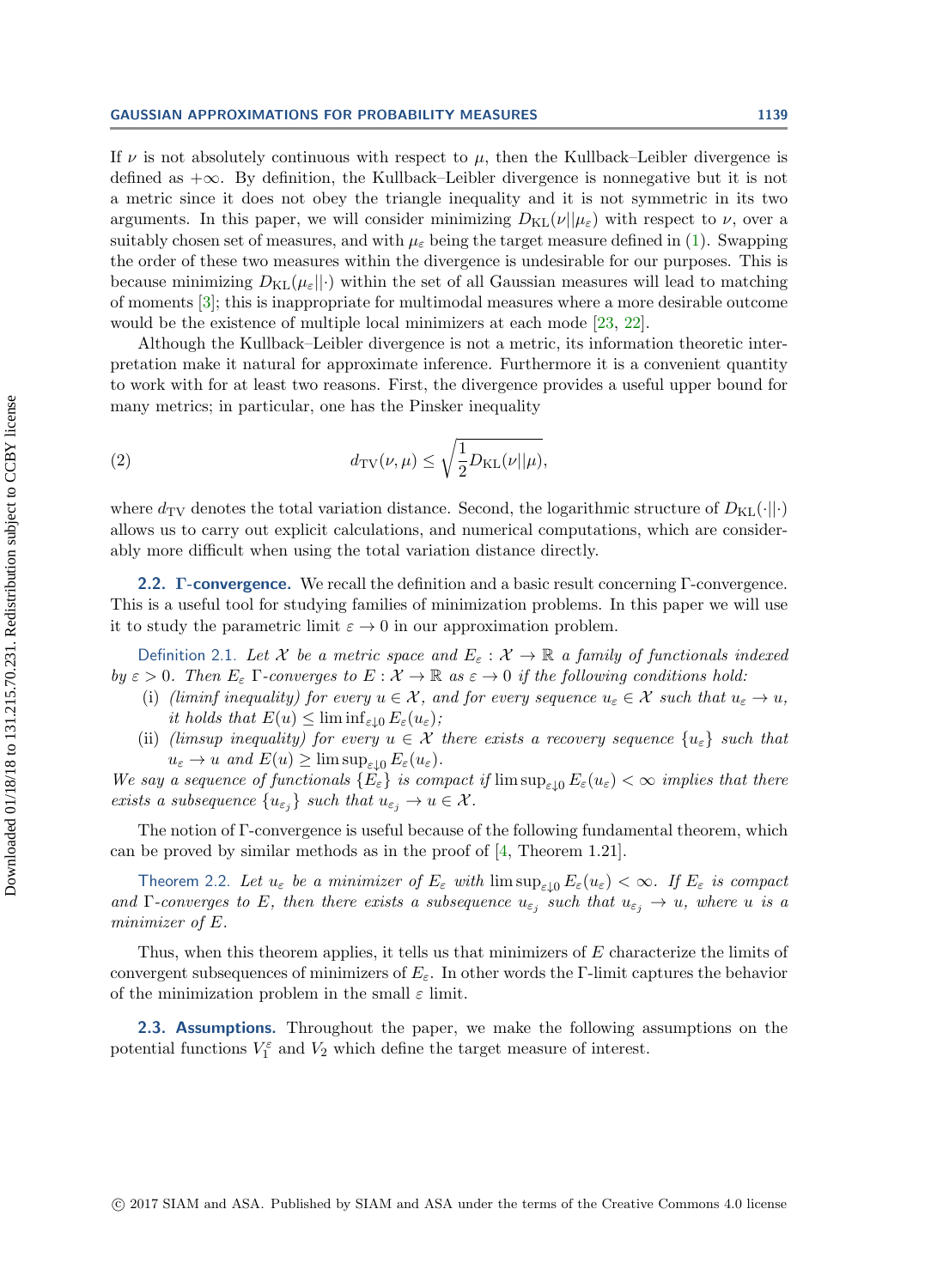<span id="page-4-2"></span>Assumption 2.3.

(A-1) For any  $\varepsilon > 0$ ,  $V_1^{\varepsilon}$  and  $V_2$  are nonnegative functions in the space  $C^4(\mathbb{R}^d)$  and  $C^2(\mathbb{R}^d)$ , respectively. Moreover, there exists constants  $\varepsilon_0 > 0$  and  $M_V > 0$  such that when  $\varepsilon < \varepsilon_0$ ,

$$
|\partial_x^{\alpha} V_1^{\varepsilon}(x)| \vee |\partial_x^{\beta} V_2(x)| \leq M_V e^{|x|^2}
$$

for any  $|\alpha| \leq 4, |\beta| \leq 2$  and all  $x \in \mathbb{R}^d$ .

- (A-2) There exists  $n > 0$  such that when  $\varepsilon \ll 1$ , the set of minimizers of  $V_1^{\varepsilon}$  is  $\mathscr{E}^{\varepsilon}$  =  ${x_{\varepsilon}^1, x_{\varepsilon}^2, \ldots, x_{\varepsilon}^n}$  and  $V_1^{\varepsilon}(x_{\varepsilon}^i) = 0, i = 1, \ldots, n$ .
- (A-3) There exists  $V_1$  such that  $V_1^{\varepsilon} \to V_1$  pointwise. The limit  $V_1$  has n distinct global minimizers which are given by  $\mathscr{E} = \{x^1, x^2, \ldots, x^n\}$ . For each  $i = 1, \ldots, n$  the Hessian  $D^2V_1(x^i)$  is positive definite.
- (A-4) The convergence  $x^i_\varepsilon \to x^i$  holds.
- (A-5) There exist constants  $c_0, c_1 > 0$  and  $\varepsilon_0 > 0$  such that when  $\varepsilon < \varepsilon_0$ ,

<span id="page-4-3"></span>
$$
V_1^{\varepsilon}(x) \ge -c_0 + c_1 |x|^2, x \in \mathbb{R}^d.
$$

Remark 2.4. Conditions (A-2)–(A-4) mean that for sufficiently small  $\varepsilon > 0$ , the function  $V_1^{\varepsilon}$  behaves like a quadratic function in the neighborhood of the minimizers  $x_{\varepsilon}^i$  and of  $x^i$ . Consequently, the measure  $\mu_{\varepsilon}$  is asymptotically normal in the local neighborhood of  $x_{\varepsilon}^{i}$ . In particular, in conjunction with condition (A-5) this implies that there exists  $\delta > 0$  and  $C_{\delta} > 0$ such that  $\forall 0 \leq \eta < \delta$ ,

(3) 
$$
\operatorname{dist}(x,\mathscr{E}) \geq \eta \Longrightarrow \liminf_{\varepsilon \downarrow 0} V_1^{\varepsilon}(x) \geq C_{\delta} |\eta|^2.
$$

Remark 2.5. The local boundedness of  $V_1^{\varepsilon}$  in  $C^4(\mathbb{R}^d)$  (assumption (A-1)) together with the pointwise convergence of  $V_1^{\varepsilon}$  to  $V_1$  (assumption (A-3)) implies the much stronger locally uniform convergence of derivatives up to order 3. Furthermore, (A-4) then implies that  $V_1^{\varepsilon}(x_{\varepsilon}^i) \to V_1(x^i)$  and  $D^2 V_1^{\varepsilon}(x_{\varepsilon}^i) \to D^2 V_1(x^i)$ .

<span id="page-4-0"></span>**2.4. Notation.** Throughout the paper, C and  $\tilde{C}$  will be generic constants which are independent of the quantities of interest and may change from line to line. Let  $S_{\geq}(\mathbb{R}, d)$  and  $\mathcal{S}_{>}(\mathbb{R}, d)$  be the set of all  $d \times d$  real matrices which are positive semidefinite or positive definite, respectively. Denote by  $N(m, \Sigma)$  a Gaussian measure with mean m and covariance matrix  $\Sigma$ . We use  $|\mathbf{A}|$  to denote the Frobenius norm of the  $d \times d$  matrix **A**, namely,  $|\mathbf{A}| = \sqrt{\text{Tr}(\mathbf{A}^T \mathbf{A})}$ . We denote by  $\lambda_{\min}(\mathbf{A})$  the smallest eigenvalue of **A**. We let  $B(x,r)$  denote a ball in  $\mathbb{R}^d$  with center x and radius r. Given a random variable  $\eta$ , we use  $\mathbb{E}^{\eta}$  and  $\mathbb{P}^{\eta}$  when computing the expectation and the probability under the law of  $\eta$ , respectively.

<span id="page-4-1"></span>3. Approximation by single Gaussian measures. Let  $A$  be the set of Gaussian measures on  $\mathbb{R}^d$ , given by

$$
\mathcal{A} = \{ N(m, \Sigma) : m \in \mathbb{R}^d, \Sigma \in \mathcal{S}_{\geq}(\mathbb{R}, d) \}.
$$

The set  $A$  is closed with respect to weak convergence of probability measures. Consider the variational problem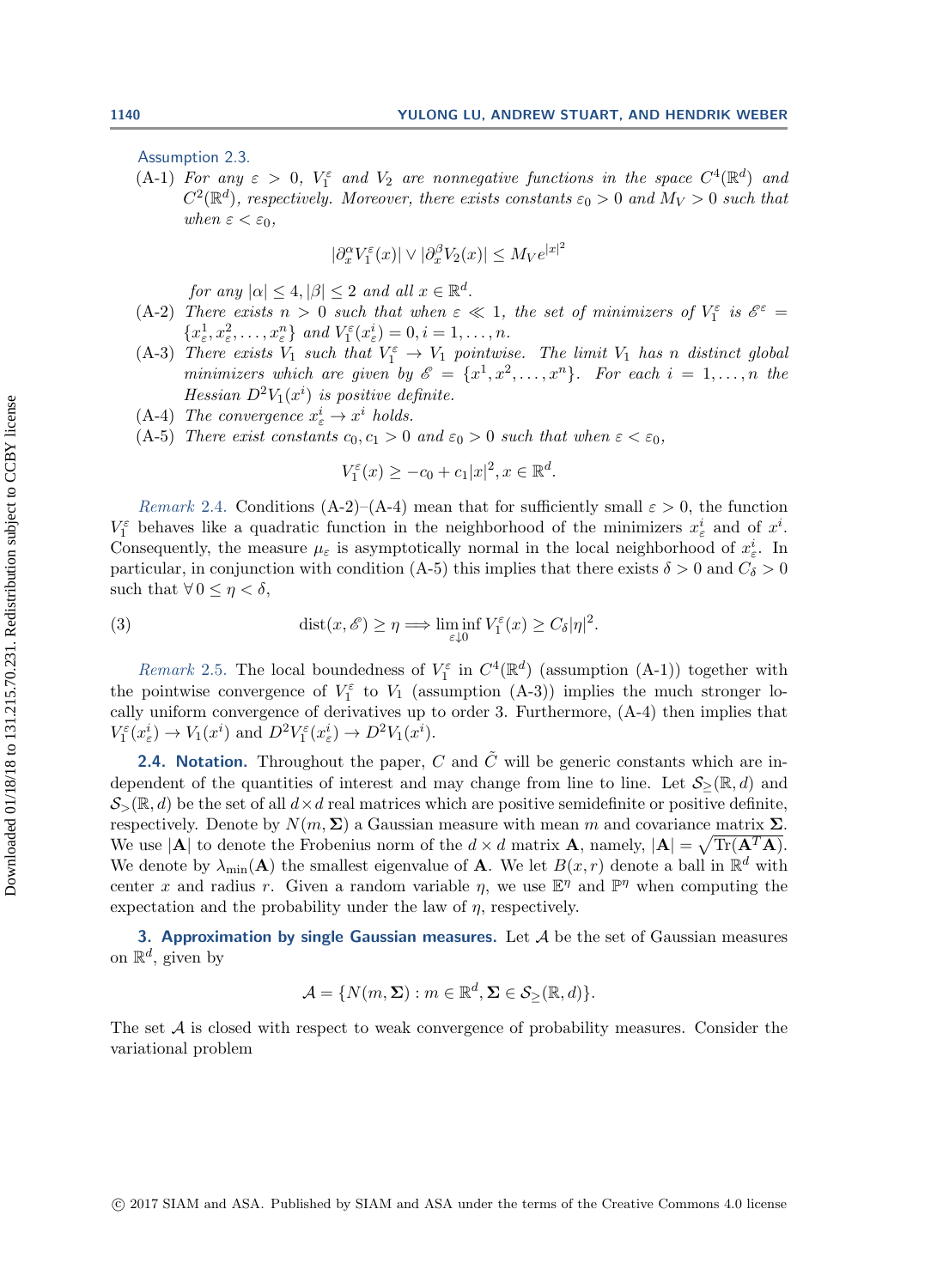<span id="page-5-0"></span>
$$
\inf_{\nu \in \mathcal{A}} D_{\text{KL}}(\nu || \mu_{\varepsilon}).
$$

Given  $\nu = N(m, \Sigma) \in \mathcal{A}$ , the Kullback–Leibler divergence  $D_{\text{KL}}(\nu||\mu_{\varepsilon})$  can be calculated explicitly as

<span id="page-5-1"></span>(5)  

$$
D_{\text{KL}}(\nu||\mu_{\varepsilon}) = \mathbb{E}^{\nu} \log \left(\frac{d\nu}{d\mu_{\varepsilon}}\right)
$$

$$
= \frac{1}{\varepsilon} \mathbb{E}^{\nu} V_1^{\varepsilon}(x) + \mathbb{E}^{\nu} V_2(x) - \log \sqrt{(2\pi)^d \det \Sigma} - \frac{d}{2} + \log Z_{\mu, \varepsilon}.
$$

If  $\Sigma$  is noninvertible, then  $D_{\text{KL}}(\nu||\mu_{\varepsilon}) = +\infty$ . The term  $-\frac{d}{2}$  $\frac{d}{2}$  comes from the expectation  $\mathbb{E}^{\nu} \frac{1}{2}(x-m)^{T} \Sigma(x-m)$  and is independent of  $\Sigma$ . The term  $-\log \sqrt{(2\pi)^{d} \det \Sigma}$  prevents the measure  $\nu$  from being too close to a Dirac measure. The following theorem shows that the problem [\(4\)](#page-5-0) has a solution.

Theorem 3.1. Consider the measure  $\mu_{\varepsilon}$  given by [\(1\)](#page-1-0). For any  $\varepsilon > 0$ , there exists at least one probability measure  $\overline{\nu}_{\varepsilon} \in \mathcal{A}$  solving the problem [\(4\)](#page-5-0).

*Proof.* We first show that the infimum of [\(4\)](#page-5-0) is finite. In fact, consider  $\nu^* = N(0, \frac{1}{4})$  $\frac{1}{4}\mathbf{I}_d$ ). Under Assumption [2.3\(](#page-4-2)A-1) we have that

<span id="page-5-3"></span>
$$
{\mathbb E}^{\nu^*}V_1^{\varepsilon}(x)\vee{\mathbb E}^{\nu^*}V_2(x)\leq \frac{M_V}{\sqrt{(2\pi\times\frac{1}{4})^d}}\int_{{\mathbb R}^d}e^{-\frac{4}{2}|x|^2+|x|^2}dx<\infty.
$$

Note that the integral in the last expression is finite due to  $-\frac{4}{2}+1 < 0$ . Hence we know from [\(5\)](#page-5-1) that  $\inf_{\nu \in A} D_{KL}(\nu||\mu_{\varepsilon}) < \infty$ . Then the existence of minimizers follows from the fact that the Kullback–Leibler divergence has compact sublevel sets and the closedness of  $A$  with respect to weak convergence of probability measures; see, e.g., [\[23,](#page-29-6) Corollary 2.2].

We aim to understand the asymptotic behavior of the minimizers  $\bar{\nu}_{\varepsilon}$  of the problem [\(4\)](#page-5-0) as  $\varepsilon \downarrow 0$ . Due to the factor  $\frac{1}{\varepsilon}$  in front of  $V_1^{\varepsilon}$  in the definition of  $\mu_{\varepsilon}$ , [\(1\)](#page-1-0), we expect the typical size of fluctuations around the minimizers to be of order  $\sqrt{\varepsilon}$  and we reflect that in our choice of scaling. More precisely, for  $m \in \mathbb{R}^d$ ,  $\Sigma \in \mathcal{S}_{\geq}(\mathbb{R},d)$  we define  $\nu_{\varepsilon} = N(m,\varepsilon \Sigma)$  and set

<span id="page-5-2"></span>(6) 
$$
F_{\varepsilon}(m, \Sigma) := D_{\text{KL}}(\nu_{\varepsilon}||\mu_{\varepsilon}).
$$

Understanding the asymptotic behavior of minimizers  $\overline{\nu}_{\varepsilon}$  in the small  $\varepsilon$  limit may be achieved by understanding Γ-convergence of the functional  $F_{\varepsilon}$ .

To that end, we define weights

$$
\beta^{i} = (\det D^{2}V_{1}(x^{i}))^{-\frac{1}{2}} \cdot e^{-V_{2}(x^{i})}, \qquad i = 1, \ldots, n,
$$

and the counting probability measure on  $\{1, \ldots, n\}$  given by

$$
\boldsymbol{\beta} := \frac{1}{\sum_{j=1}^n \beta^j} (\beta^1, \dots, \beta^n).
$$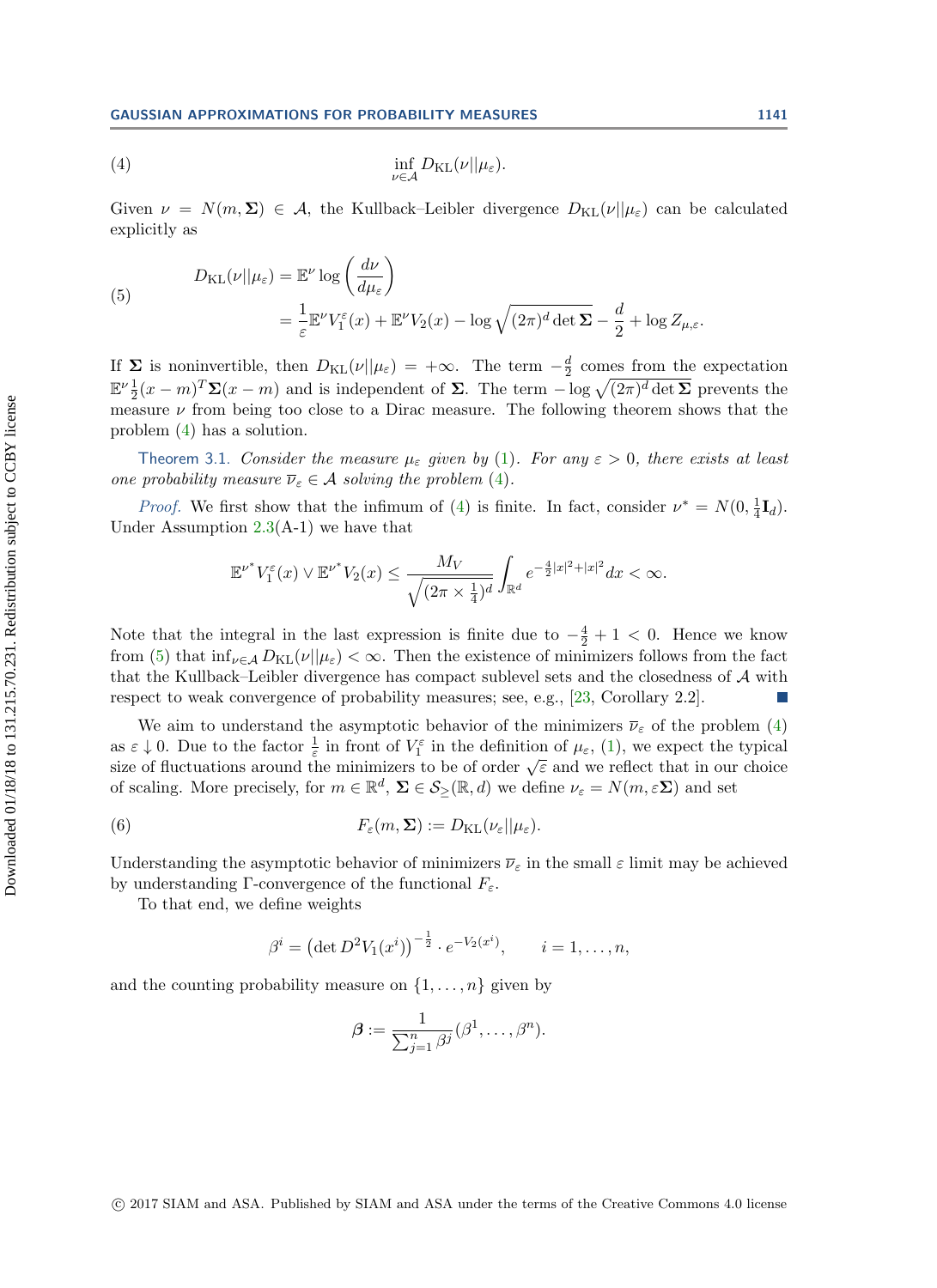Intuitively, as  $\varepsilon \downarrow 0$ , we expect the measure  $\mu_{\varepsilon}$  to concentrate on the set  $\{x^i\}$  with weights on each  $x^i$  given by  $\beta$ ; this intuition is reflected in the asymptotic behavior of the normalization constant  $Z_{\mu,\varepsilon}$ , as we now show. By definition,

$$
Z_{\mu,\varepsilon} = \int_{\mathbb{R}^d} \exp\left(-\frac{1}{\varepsilon}V_1^{\varepsilon}(x) - V_2(x)\right) dx.
$$

The following lemma follows from the Laplace approximation for integrals (see, e.g., [\[14\]](#page-29-8)) and Assumption [2.3\(](#page-4-2)A-4).

<span id="page-6-0"></span>Lemma 3.2. Let  $V_1^{\varepsilon}$  and  $V_2$  satisfy Assumption [2.3.](#page-4-2) Then as  $\varepsilon \downarrow 0$ ,

(7) 
$$
Z_{\mu,\varepsilon} = \sqrt{(2\pi\varepsilon)^d} \cdot \left(\sum_{i=1}^n \beta^i\right) \cdot (1 + o(1)).
$$

Recall from [\(6\)](#page-5-2) that  $F_{\varepsilon}(m,\Sigma) = D_{\text{KL}}(\nu_{\varepsilon}||\mu_{\varepsilon})$  with the specific scaling  $\nu_{\varepsilon} = N(m,\varepsilon\Sigma)$ . In view of the expression [\(5\)](#page-5-1) for the Kullback–Leibler divergence, it follows from Lemma [3.2](#page-6-0) that

<span id="page-6-4"></span>(8) 
$$
F_{\varepsilon}(m, \Sigma) = \frac{1}{\varepsilon} \mathbb{E}^{\nu_{\varepsilon}} V_1^{\varepsilon}(x) + \mathbb{E}^{\nu_{\varepsilon}} V_2(x) - \frac{d}{2} - \frac{1}{2} \log \left( \det \Sigma \right) + \log \left( \sum_{i=1}^n \beta^i \right) + o(1).
$$

Armed with this analysis of the normalization constant we may now prove the following theorem which identifies the Γ-limit of  $F_{\varepsilon}$ . To this end we define

<span id="page-6-3"></span>
$$
F_0(m,\Sigma) := V_2(m) + \frac{1}{2}\text{Tr}\left(D^2V_1(m)\cdot\Sigma\right) - \frac{d}{2} - \frac{1}{2}\log\det\Sigma + \log\left(\sum_{i=1}^n\beta^i\right).
$$

<span id="page-6-1"></span>Theorem 3.3. The Γ-limit of  $F_{\varepsilon}$  is

<span id="page-6-5"></span>(9) 
$$
F(m, \Sigma) := \begin{cases} F_0(m, \Sigma) & \text{if } m \in \mathscr{E} \text{ and } \Sigma \in \mathcal{S}_>(\mathbb{R}, d), \\ \infty & \text{otherwise.} \end{cases}
$$

The following corollary follows directly from the Γ-convergence of  $F_{\varepsilon}$ .

Corollary 3.4. Let  $\{(m_{\varepsilon}, \Sigma_{\varepsilon})\}$  be a family of minimizers of  $\{F_{\varepsilon}\}\$ . Then there exists a subsequence  $\{\varepsilon_k\}$  such that  $(m_{\varepsilon_k}, \Sigma_{\varepsilon_k}) \to (m, \Sigma)$  and  $F_{\varepsilon_k}(m_{\varepsilon_k}, \Sigma_{\varepsilon_k}) \to F(m, \Sigma)$ . Moreover,  $(m, \Sigma)$ is a minimizer of F.

Before we give the proof of Theorem [3.3,](#page-6-1) let us first discuss the limit functional  $F$  as well as its minimization. We assume that  $m = x^{i_0}$  for some  $i_0 \in \{1, ..., n\}$  and rewrite the definition of  $F_0(x^{i_0}, \Sigma)$  by adding and subtracting  $\log(\beta^{i_0}) = -V_2(x^{i_0}) - \frac{1}{2}$  $\frac{1}{2} \log \left( \left( \det D^2 V_1(x^{i_0}) \right) \right)$  and cancelling the terms involving  $V_2(x^{i_0})$  as

<span id="page-6-2"></span>(10) 
$$
F_0(x^{i_0}, \Sigma) = \frac{1}{2} \text{Tr} \left( D^2 V_1(x^{i_0}) \cdot \Sigma \right) - \frac{d}{2} - \frac{1}{2} \log \det(D^2 V_1(x^{i_0}) \cdot \Sigma) + \log \left( \sum_{i=1}^n \beta^i \right) - \log \left( \beta^{i_0} \right).
$$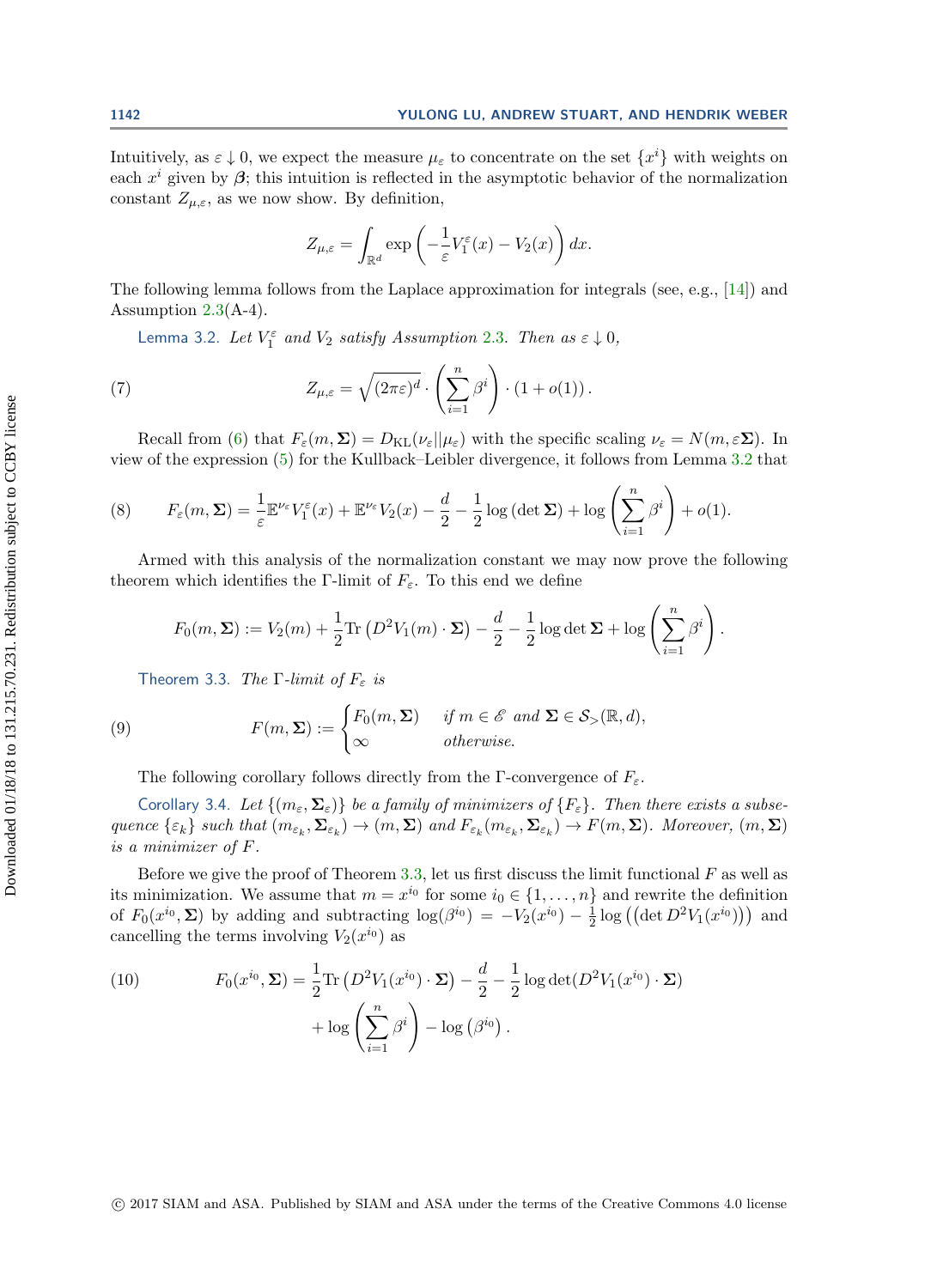Now it is interesting to see that the first line of [\(10\)](#page-6-2) gives the Kullback–Leibler divergence  $D_{\text{KL}}\left(N(x^{i_0},\boldsymbol{\Sigma})\parallel N(x^{i_0},(D^2V_1(x^{i_0}))^{-1})\right)$ . The second line of [\(10\)](#page-6-2) is equal to the Kullback– Leibler divergence  $D_{\text{KL}}(e^{i\theta} \mid \mid \beta)$ , for  $e^{i\theta} := (0, \ldots, 1, \ldots, 0)$ . In conclusion,

<span id="page-7-5"></span>(11) 
$$
F_0(x^i, \Sigma) = D_{\text{KL}}\left(N(x^i, \Sigma) \mid N(x^i, (D^2 V_1(x^i))^{-1})\right) + D_{\text{KL}}(e^i \mid \mid \beta).
$$

In other words, in the limit  $\varepsilon \downarrow 0$ , the Kullback–Leibler divergence between the best Gaussian measure  $\nu_{\varepsilon}$  and the measure  $\mu_{\varepsilon}$  consists of two parts: the first part is the relative entropy between the Gaussian measure with rescaled covariance  $\Sigma$  and the Gaussian measure with covariance determined by  $(D^2 V_1(x^i))^{-1}$ ; the second part is the relative entropy between the Dirac mass supported at  $x^i$  and a weighted sum of Dirac masses, with weights  $\beta$ , at the  ${x^{j}}_{j=1}^{n}$ . Clearly, to minimize  $F_0(m,\Sigma)$ , on the one hand, we need to choose  $m = x^{i}$  and  $\Sigma = (D^2 V_1(x^i))^{-1}$  for some  $i \in 1, \ldots, n$ ; for this choice the first term on the right side of [\(10\)](#page-6-2) vanishes. In order to minimize the second term we need to choose the minimum  $x^i$  with maximal weight  $\beta^i$ . In particular, the following corollary holds.

<span id="page-7-0"></span>Corollary 3.5. The minimum of  $F_0$  is zero when  $n = 1$ , but it is strictly positive when  $n > 1$ .

Corollary [3.5](#page-7-0) reflects the fact that, in the limit  $\varepsilon \downarrow 0$ , a single Gaussian measure is not the best choice for approximating a non-Gaussian measure with multiple modes; this motivates our study of Gaussian mixtures in section [4.](#page-12-0)

The proofs of Theorem [3.3](#page-6-1) and Corollary [3.4](#page-6-3) are provided after establishing a sequence of lemmas. The following lemma shows that the sequence of functionals  $\{F_{\varepsilon}\}\)$  is compact (recall Definition [2.1\)](#page-3-2). It is well known that the Kullback–Leibler divergence (with respect to a fixed reference  $\mu$ ) has compact sublevel sets with respect to weak convergence of probability measures. Here we prove a stronger statement, which is specific to the family of reference measures  $\mu_{\varepsilon}$ , namely, a uniform bound from above and below for the rescaled covariances, i.e., we prove a bound from above and below for  $\Sigma_{\varepsilon}$  if we control  $F_{\varepsilon}(m_{\varepsilon}, \Sigma_{\varepsilon})$ .

<span id="page-7-4"></span>Lemma 3.6. Let  $\{(m_\varepsilon, \mathbf{\Sigma}_\varepsilon)\} \subset \mathbb{R}^d \times \mathcal{S}_\geq (\mathbb{R},d)$  be such that  $\limsup_{\varepsilon \downarrow 0} F_\varepsilon(m_\varepsilon, \mathbf{\Sigma}_\varepsilon) < \infty$ . Then

<span id="page-7-3"></span>(12) 
$$
0 < \liminf_{\varepsilon \downarrow 0} \lambda_{\min}(\Sigma_{\varepsilon}) < \limsup_{\varepsilon \downarrow 0} \text{Tr}(\Sigma_{\varepsilon}) < \infty
$$

and  $dist(m_{\varepsilon}, \mathscr{E}) \downarrow 0$  as  $\varepsilon \downarrow 0$ . In particular, there exist common subsequences  $\{m_k\}_{k\in\mathbb{N}}$  of  ${\{m_{\varepsilon}\}}$ ,  ${\{\Sigma_k\}}_{k\in\mathbb{N}}$  of  ${\{\Sigma_{\varepsilon}\}}$  such that  $m_k \to x_{i_0}$  with  $1 \leq i_0 \leq n$  and  $\Sigma_k \to \Sigma \in \mathcal{S}_{>}(\mathbb{R},d)$ .

Proof. Let  $M := \limsup_{\varepsilon \downarrow 0} F_{\varepsilon}(m_{\varepsilon}, \Sigma_{\varepsilon}) < \infty$ . Since  $m_{\varepsilon}$  and  $\Sigma_{\varepsilon}$  are defined in finite dimensional spaces, we only need to show that both sequences are uniformly bounded. The proof consists of the following steps.

Step 1. We first prove the following rough bounds for  $Tr(\Sigma_{\varepsilon})$ : there exist positive constants  $C_1, C_2$  such that when  $\varepsilon \ll 1$ ,

<span id="page-7-1"></span>(13) 
$$
C_1 \leq \text{Tr}(\Sigma_{\varepsilon}) \leq \frac{C_2}{\varepsilon}.
$$

In fact, from the formula [\(8\)](#page-6-4) and the assumption that  $V_1^{\varepsilon}$  and  $V_2$  are nonnegative, we can get that when  $\varepsilon \ll 1$ 

<span id="page-7-2"></span>(14) 
$$
\log(\det \Sigma_{\varepsilon}) \ge 2(C_V - M - 1),
$$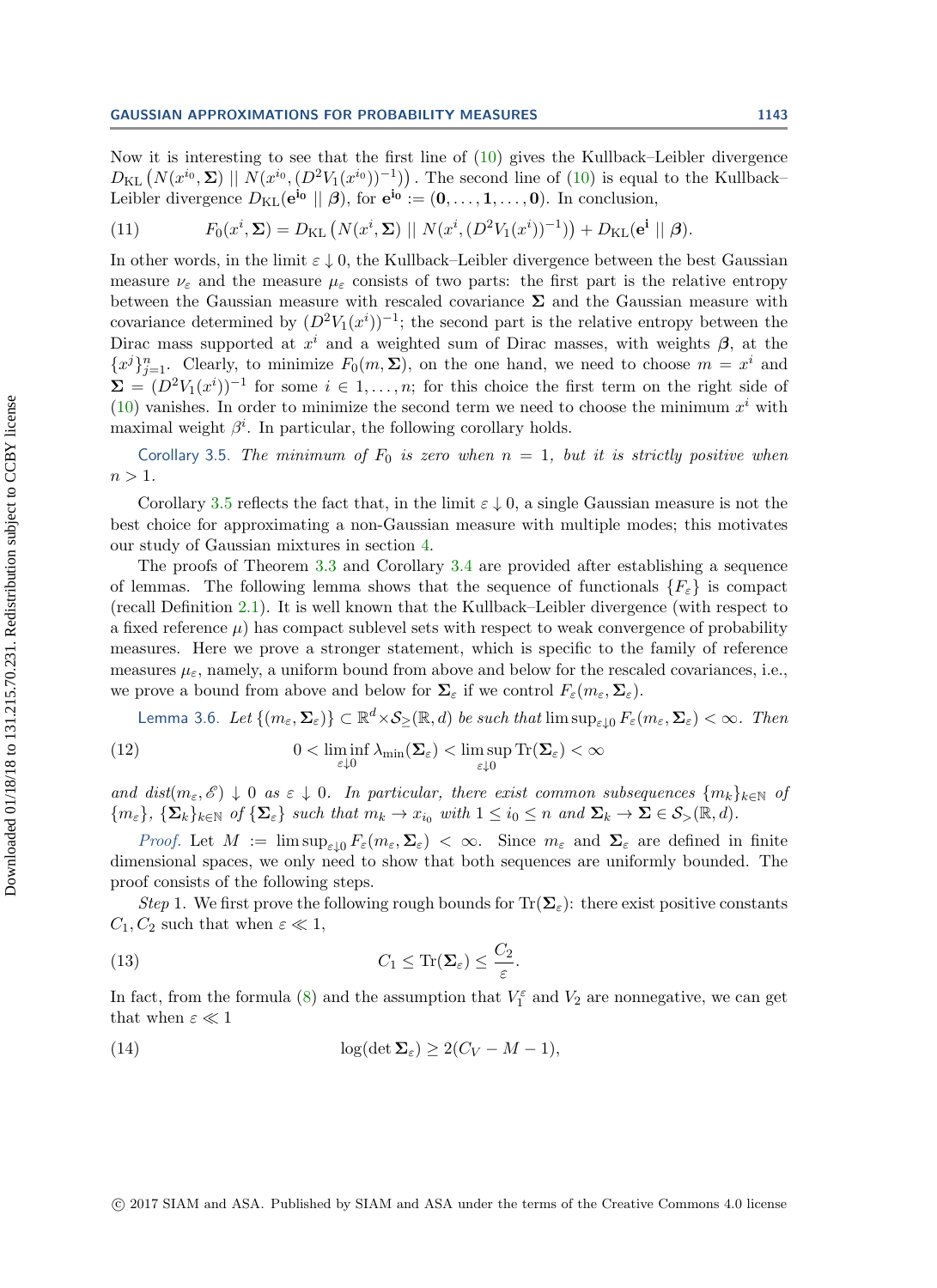where the constant

$$
C_V := -\frac{d}{2} + \log\left(\sum_{i=1}^n \beta^i\right).
$$

Then the lower bound of  $(13)$  follows from  $(14)$  and the arithmetic-geometric mean inequality

<span id="page-8-0"></span>(15) 
$$
\det \mathbf{A} \le \left(\frac{1}{d} \text{Tr}(\mathbf{A})\right)^d,
$$

which holds for any positive definite  $\bf{A}$ . In addition, using the condition  $(A-5)$  for the potential  $V_1^{\varepsilon}$ , we obtain from [\(8\)](#page-6-4) that when  $\varepsilon \ll 1$ ,

$$
M \ge F_{\varepsilon}(m_{\varepsilon}, \mathbf{A}_{\varepsilon})
$$
  
\n
$$
\ge \mathbb{E}^{\nu_{\varepsilon}} V_2(x) + \frac{c_1}{\varepsilon} \mathbb{E}^{\nu_{\varepsilon}} |x|^2 - \frac{c_0}{\varepsilon} - \frac{1}{2} \log \left( \det \mathbf{\Sigma}_{\varepsilon} \right) + C_V - 1
$$
  
\n
$$
= \mathbb{E}^{\nu_{\varepsilon}} V_2(x) + c_1 \text{Tr}(\mathbf{\Sigma}_{\varepsilon}) + \frac{c_1 |m_{\varepsilon}|^2}{\varepsilon} - \frac{c_0}{\varepsilon} - \frac{1}{2} \log \left( \det \mathbf{\Sigma}_{\varepsilon} \right) + C_V - 1
$$
  
\n
$$
\ge c_1 \text{Tr}(\mathbf{\Sigma}_{\varepsilon}) - \frac{c_0}{\varepsilon} - \frac{1}{2} \log \left( \left( \frac{1}{d} \text{Tr}(\mathbf{\Sigma}_{\varepsilon}) \right)^d \right) + C_V - 1
$$
  
\n
$$
= c_1 \text{Tr}(\mathbf{\Sigma}_{\varepsilon}) - \frac{c_0}{\varepsilon} - \frac{d}{2} \log(\text{Tr}(\mathbf{\Sigma}_{\varepsilon})) + \frac{d \log d}{2} + C_V - 1,
$$

where we have used the inequality  $(15)$  and the assumption that  $V_2$  is nonnegative. Dropping the nonnegative terms on the right-hand side we rewrite this expression as an estimate on  $\text{Tr}(\boldsymbol{\Sigma}_{\varepsilon}),$ 

$$
c_1 \text{Tr}(\mathbf{\Sigma}_{\varepsilon}) - \frac{d}{2} \log(\text{Tr}(\mathbf{\Sigma}_{\varepsilon})) \leq M + \frac{c_0}{\varepsilon} + 1,
$$

and conclude that there exists  $C_2 > 0$  such that  $\text{Tr}(\Sigma_\varepsilon) \leq C_2/\varepsilon$  by observing that for  $x \gg 1$ we have  $c_1x-\frac{d}{2}$  $rac{d}{2}\log x \geq \frac{c_1}{2}x.$ 

Step 2. In this step we show that for  $\varepsilon \ll 1$  the mass of  $\nu_{\varepsilon}$  concentrates near the minimizers. More precisely, we claim that there exist constants  $R_1, R_2 > 0$ , such that for every  $\varepsilon \ll 1$ there exists an index  $i_0 \in \{1, 2, ..., n\}$  such that

<span id="page-8-2"></span>(17) 
$$
\nu_{\varepsilon}\left(B\left(x_{i_0},\sqrt{\varepsilon(R_1+R_2\log\left(\det\mathbf{\Sigma}_{\varepsilon}\right))}\right)\right)\geq\frac{1}{2n}.
$$

On the one hand, from the expression [\(8\)](#page-6-4) and the assumption that  $\limsup_{\varepsilon\downarrow 0} F_{\varepsilon}(m_{\varepsilon},\Sigma_{\varepsilon}) \leq M$ we know that there exist  $C_3, C_4 > 0$  such that when  $\varepsilon \ll 1$ 

<span id="page-8-1"></span>(18) 
$$
\mathbb{E}^{\nu_{\varepsilon}}V_1^{\varepsilon}(x)\leq \varepsilon (C_3+C_4\log\left(\det\mathbf{\Sigma}_{\varepsilon}\right)).
$$

On the other hand, it follows from [\(3\)](#page-4-3) that for  $\eta \ll 1$ 

(19)  
\n
$$
\mathbb{E}^{\nu_{\varepsilon}} V_1^{\varepsilon}(x) \geq \mathbb{E}^{\nu_{\varepsilon}} \left[ V_1^{\varepsilon}(x) \mathbf{I}_{(\cup_{i=1}^n B(x_i, \eta))^c}(x) \right]
$$
\n
$$
\geq C_{\delta} \eta^2 \nu_{\varepsilon} (\cup_{i=1}^n B(x_i, \eta))^c,
$$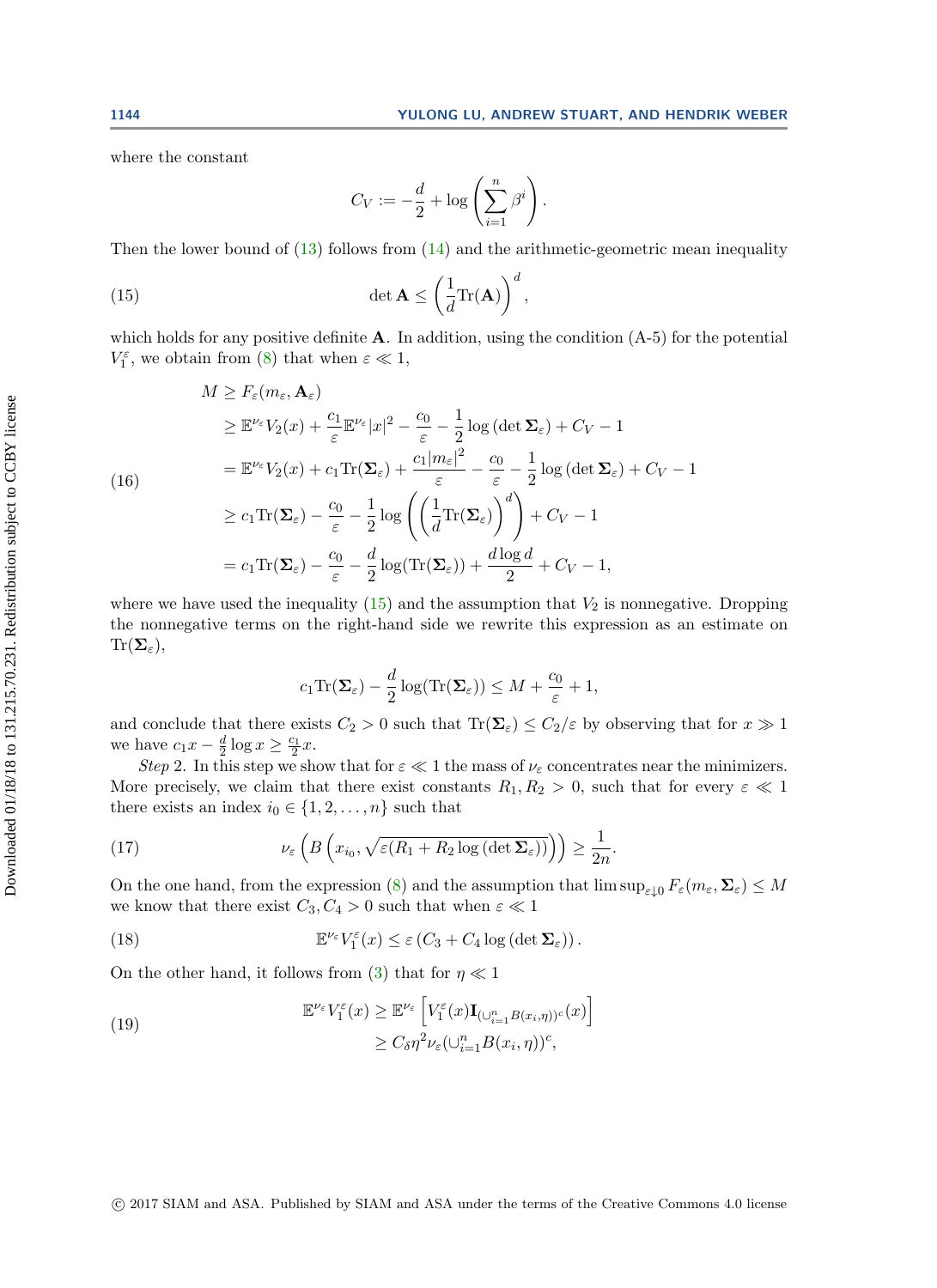which combined with [\(18\)](#page-8-1) leads to

<span id="page-9-0"></span>(20) 
$$
\nu_{\varepsilon}(\cup_{i=1}^{n} B(x_i, \eta))^c) \leq \varepsilon \frac{(C_3 + C_4 \log (\det \Sigma_{\varepsilon}))}{C_{\delta} \eta^2}.
$$

Now we choose  $\eta = \eta_{\varepsilon} := \sqrt{2\varepsilon (C_3 + C_4 \log(\det \Sigma_{\varepsilon}))/C_{\delta}}$  (by the rough bound [\(13\)](#page-7-1) this  $\eta_{\varepsilon}$ tends to zero as  $\varepsilon \to 0$ , which permits us to apply [\(3\)](#page-4-3)). This implies [\(17\)](#page-8-2) with  $R_1 = \frac{2C_3}{Cs}$  $\frac{2C_3}{C_\delta}$  and  $R_2=\frac{2C_4}{C_5}$  $\frac{2C_4}{C_\delta}$ , by passing to the complement and observing that

$$
\sup_{i\in\{1,\ldots,n\}}\nu_{\varepsilon}(B(x_i,\eta_{\varepsilon}))\geq \frac{1}{n}\nu_{\varepsilon}\left(\cup_{i\in\{1,\ldots,n\}}B(x_i,\eta_{\varepsilon})\right).
$$

Step 3. We prove the bounds  $(12)$ . As in the previous step we set

$$
\eta_{\varepsilon} = \sqrt{\varepsilon (R_1 + R_2 \log(\det \Sigma_{\varepsilon}))}.
$$

It follows from [\(17\)](#page-8-2) that

$$
(21) \quad \frac{1}{2n} \leq \nu_{\varepsilon}(B(x_{i_0}, \eta_{\varepsilon})) = \frac{1}{\sqrt{(2\pi\varepsilon)^d \det \Sigma_{\varepsilon}}} \int_{B(x_{i_0}, \eta_{\varepsilon})} \exp\left(-\frac{1}{2\varepsilon} \langle x - m_{\varepsilon}, \Sigma_{\varepsilon}^{-1}(x - m_{\varepsilon})\rangle\right) dx
$$

$$
\leq \frac{1}{\sqrt{(2\pi\varepsilon)^d \det \Sigma_{\varepsilon}}} |B(x_{i_0}, \eta_{\varepsilon})|
$$

$$
\leq C \frac{1}{\sqrt{\varepsilon^d \det \Sigma_{\varepsilon}}} \eta_{\varepsilon}^d \leq C \sqrt{\frac{(R_1 + R_2 \log(\det \Sigma_{\varepsilon}))^d}{\det \Sigma_{\varepsilon}}}.
$$

This implies that  $\limsup_{\varepsilon\downarrow 0} \det \Sigma_{\varepsilon} < C$  for some  $C > 0$ . In order to get a lower bound on individual eigenvalues  $\Lambda_{\varepsilon}^{(i)}$  of  $\Sigma_{\varepsilon}$ , we rewrite the same integral in a slightly different way. We use the change of coordinates  $y = \frac{\mathbf{P}_{\varepsilon}^T(x-m_{\varepsilon})}{\sqrt{\varepsilon}},$  where  $\mathbf{P}_{\varepsilon}$  is orthogonal and diagonalizes  $\Sigma_{\varepsilon}$ and observe that under this transformation  $B(x^i, \eta_{\varepsilon})$  is mapped into  $B(\frac{x^i - m}{\sqrt{\varepsilon}}, \frac{\eta_{\varepsilon}}{\varepsilon})$  $\frac{\partial \varepsilon}{\varepsilon}\big) \subseteq \{y\colon |y_j \frac{(x^i-m)}{\sqrt{\varepsilon}}|\leq \frac{\eta_\varepsilon}{\sqrt{\varepsilon}}$  $\frac{\varepsilon}{\varepsilon}$  for  $j = 1, \ldots, n$ . This yields

$$
\frac{1}{2n} \leq \frac{1}{\sqrt{(2\pi)^d \det \Sigma_{\varepsilon}}} \int_{\{|y_j - \frac{(x^i - m)}{\sqrt{\varepsilon}}| \leq \frac{\eta_{\varepsilon}}{\sqrt{\varepsilon}}\}} \exp\left(-\frac{1}{2} \left\langle y_i, \left(\Lambda_{\varepsilon}^{(i)}\right)^{-1} y_i \right\rangle\right) dy
$$
\n
$$
\leq \frac{1}{\sqrt{(2\pi)^d \det \Sigma_{\varepsilon}}} \left(\frac{2\eta_{\varepsilon}}{\sqrt{\varepsilon}}\right)^{d-1} \int_{\mathbb{R}} \exp\left(-\frac{|y_i|^2}{2\Lambda_{\varepsilon}^{(i)}}\right) dy_i
$$
\n
$$
= \sqrt{\frac{\Lambda_{\varepsilon}^{(i)}}{(2\pi)^d \det \Sigma_{\varepsilon}} \left(R_1 + R_2 \log(\det \Sigma_{\varepsilon})\right)^{\frac{d-1}{2}}}
$$

for any  $i \in \{1, 2, ..., d\}$ . Together with uniform boundedness of det  $\Sigma_{\varepsilon}$  this implies that  $\mathbf{\Lambda}_{\varepsilon}^{(i)} > C'$  for some  $C' > 0$ . Finally,

(23) 
$$
\operatorname{Tr}(\mathbf{\Sigma}_{\varepsilon}) = \sum_{i=1}^{d} \mathbf{\Lambda}_{\varepsilon}^{(i)} = \sum_{i=1}^{d} \frac{\det(\mathbf{\Sigma}_{\varepsilon})}{\prod_{j=1, j \neq i}^{d} \mathbf{\Lambda}_{\varepsilon}^{(j)}} \leq \frac{dC}{(C')^{d-1}} < \infty.
$$

This proves [\(12\)](#page-7-3).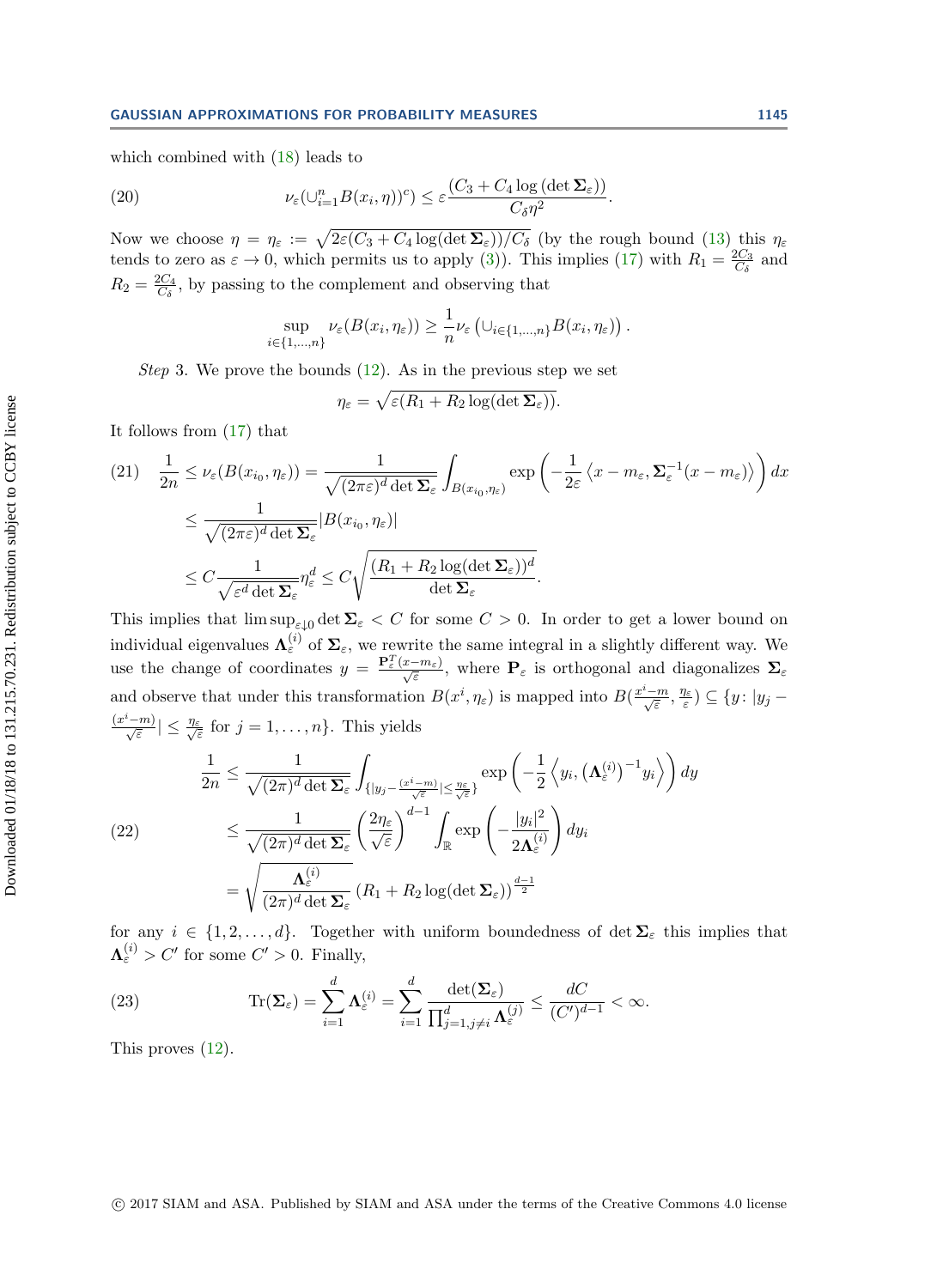$\mathcal{C}^{\mathcal{A}}$ 

Step 4. We show that  $dist(m_{\varepsilon}, \mathscr{E}) \downarrow 0$  as  $\varepsilon \downarrow 0$ . On the one hand, by the upper bound on the variance in [\(12\)](#page-7-3) and standard Gaussian concentration, we see that there exists a constant c > 0 such that for  $\varepsilon \ll 1$  we have  $\nu_{\varepsilon}(B(m_{\varepsilon},\sqrt{\varepsilon}c)) \geq \frac{3}{4}$  $\frac{3}{4}$ . On the other hand, we had already seen in [\(20\)](#page-9-0) that for  $\eta = \eta_{\varepsilon}$  we have

$$
\nu_{\varepsilon}(\cup_{i=1}^n B(x_i,\eta_{\varepsilon}))^c) \leq \frac{1}{2},
$$

and hence  $B(m_\varepsilon, \sqrt{\varepsilon}c)$  must intersect at least one of the  $B(x_i, \eta_{\varepsilon})$ . This yields for this particular index  $i$ √

$$
|x_i - m_{\varepsilon}| \leq \eta_{\varepsilon} + \sqrt{\varepsilon}c
$$

<span id="page-10-1"></span>and establishes the claim.

Lemma 3.7. Let  $\{(m_\varepsilon, \mathbf{\Sigma}_\varepsilon)\}$  be a sequence such that  $\limsup_{\varepsilon\downarrow 0}|m_\varepsilon|=:C_1<\infty$  and

$$
0 < c_2 := \liminf_{\varepsilon \downarrow 0} \lambda_{\min}(\mathbf{\Sigma}_{\varepsilon}) < \limsup_{\varepsilon \downarrow 0} \text{Tr}(\mathbf{\Sigma}_{\varepsilon}) =: C_2 < \infty.
$$

Then as  $\varepsilon \downarrow 0$ ,

<span id="page-10-0"></span>(24) 
$$
F_{\varepsilon}(m_{\varepsilon}, \Sigma_{\varepsilon}) = \frac{V_{1}^{\varepsilon}(m_{\varepsilon})}{\varepsilon} + V_{2}(m_{\varepsilon}) + \frac{1}{2} \text{Tr}(D^{2} V_{1}^{\varepsilon}(m_{\varepsilon}) \cdot \Sigma_{\varepsilon}) - \frac{1}{2} \log \left( (2\pi\varepsilon)^{d} \det \Sigma_{\varepsilon} \right) - \frac{d}{2} + \log Z_{\mu, \varepsilon} + r_{\varepsilon},
$$

where  $|r_{\varepsilon}| \leq C\varepsilon$  with  $C = C(C_1, c_2, C_2, M_V)$  (recall that  $M_V$  is the constant defined in Assumption  $2.3(A-1)$  $2.3(A-1)$ .

Proof. The lemma follows directly from the expression [\(5\)](#page-5-1) and the Taylor expansion. Indeed, we first expand  $V_2$  near  $m_{\varepsilon}$  up to the first order and then take expectation to get

$$
\mathbb{E}^{\nu_{\varepsilon}}V_2(x)=V_2(m_{\varepsilon})+\mathbb{E}^{\nu_{\varepsilon}}R_{\varepsilon}(x)
$$

with residual

$$
R_{\varepsilon}(x) = \sum_{|\alpha|=2} \frac{(x - m_{\varepsilon})^{\alpha}}{\alpha!} \int_0^1 \partial^{\alpha} V_2 \left(\xi x + (1 - \xi) m_{\varepsilon}\right) (1 - \xi)^2 d\xi.
$$

Thanks to the condition (A-1), one can obtain the bound

$$
\mathbb{E}^{\nu_{\varepsilon}} R_{\varepsilon}(x) \leq \sum_{|\alpha|=2} \frac{1}{\alpha!} \max_{\xi \in [0,1]} \left\{ \mathbb{E}^{\nu_{\varepsilon}} \left[ |x - m_{\varepsilon}|^2 \partial^{\alpha} V_2 \left( \xi x + (1 - \xi) m_{\varepsilon} \right) \right] \right\}
$$
\n
$$
\leq \frac{M_V}{\sqrt{(2\pi\varepsilon)^d \det \Sigma_{\varepsilon}}} \max_{\xi \in [0,1]} \left\{ \int_{\mathbb{R}^d} |x|^2 e^{(|x| + |m_{\varepsilon}|)^2} \cdot e^{-\frac{1}{2\varepsilon} x^T \Sigma_{\varepsilon}^{-1} x} dx \right\}
$$
\n(25)\n
$$
\leq \frac{M_V}{\sqrt{(2\pi\varepsilon)^d \det \Sigma_{\varepsilon}}} e^{2|m_{\varepsilon}|^2} \int_{\mathbb{R}^d} |x|^2 e^{-\frac{1}{2\varepsilon} x^T (\Sigma_{\varepsilon}^{-1} - 4\varepsilon \cdot \mathbf{I}_d) x} dx
$$
\n
$$
= \frac{M_V \varepsilon}{\sqrt{\det \Sigma_{\varepsilon}}} e^{2|m_{\varepsilon}|^2} \cdot \det (\Sigma_{\varepsilon}^{-1} - 4\varepsilon \cdot \mathbf{I}_d)^{-1}
$$
\n
$$
\leq C\varepsilon,
$$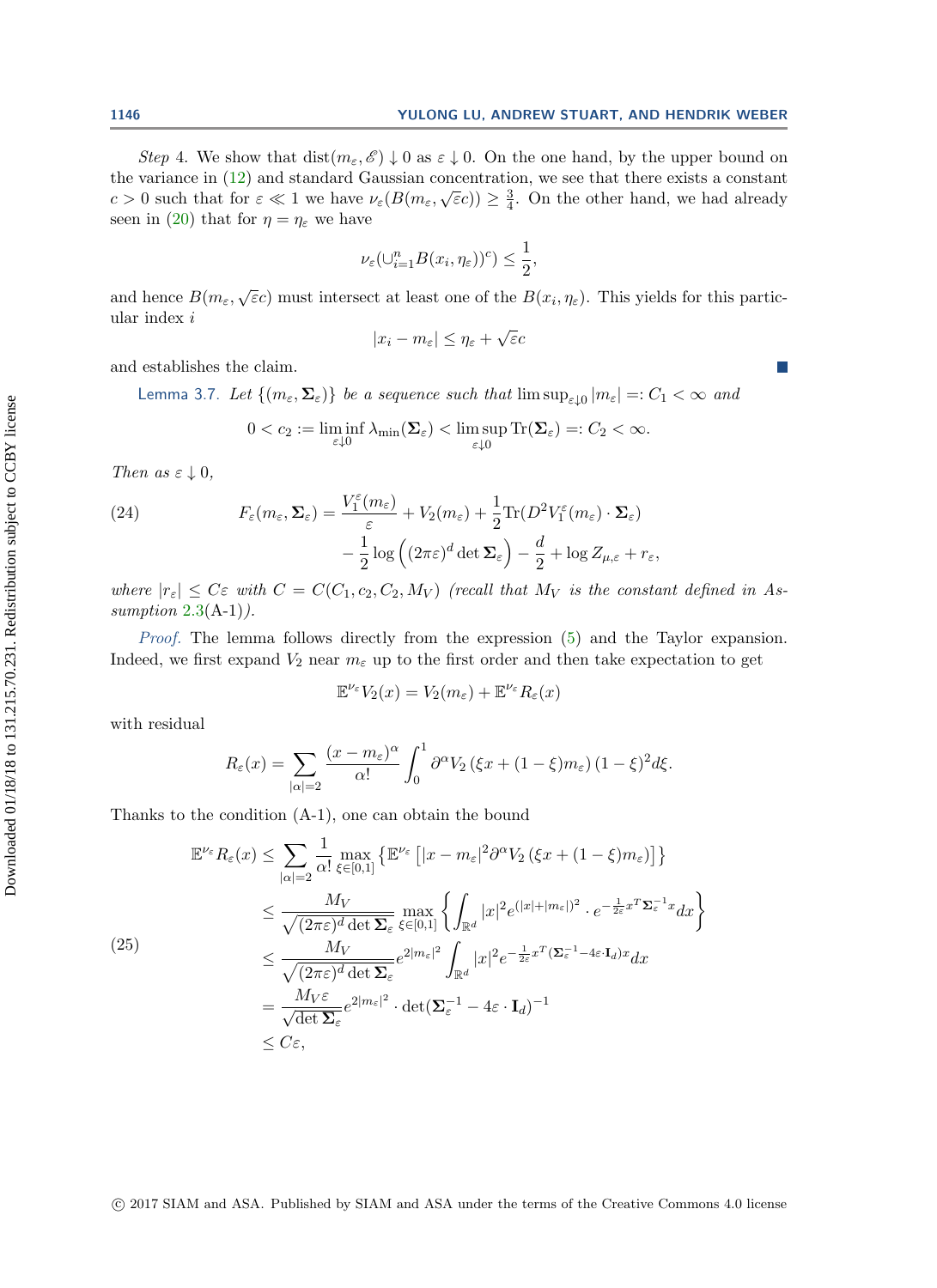when  $\varepsilon \ll 1$ . Note that in the last inequality we have used the assumption that all eigenvalues of  $\Sigma_{\varepsilon}$  are bounded from above, which ensures that for  $\varepsilon \ll 1$  the matrix  $\Sigma_{\varepsilon}^{-1} - 4\varepsilon \cdot I_d$  is positive definite. Hence

$$
\mathbb{E}^{\nu_{\varepsilon}}V_2(x) = V_2(m_{\varepsilon}) + r_{1,\varepsilon}
$$

with  $r_{1,\varepsilon} \leq C\varepsilon$  as  $\varepsilon \downarrow 0$ . Similarly, one can take the fourth order Taylor expansion for  $V_1^{\varepsilon}$  near  $m<sub>\varepsilon</sub>$  and then take expectation to obtain that

$$
\mathbb{E}^{\nu_{\varepsilon}} V_{1}^{\varepsilon}(x)=\frac{V_{1}^{\varepsilon}(m_{\varepsilon})}{\varepsilon}+\frac{1}{2}\text{Tr}\left(D^{2}V_{1}^{\varepsilon}(m_{\varepsilon})\cdot\mathbf{\Sigma}_{\varepsilon}\right)+r_{2,\varepsilon}
$$

with  $r_{2,\varepsilon} \leq C\varepsilon$ . Then [\(24\)](#page-10-0) follows directly by inserting the above equations into the expression [\(5\)](#page-5-1).

The following corollary is a direct consequence of Lemmas [3.2,](#page-6-0) [3.6,](#page-7-4) and [3.7,](#page-10-1) providing an asymptotic formula for  $F_{\varepsilon}(m_{\varepsilon}, \Sigma_{\varepsilon})$  as  $\varepsilon \downarrow 0$ .

Corollary 3.8. Let  $\{(m_{\varepsilon}, \Sigma_{\varepsilon})\} \subset \mathbb{R}^d \times \mathcal{S}_{\geq}(\mathbb{R}, d)$  be such that  $\limsup_{\varepsilon \downarrow 0} F_{\varepsilon}(m_{\varepsilon}, \Sigma_{\varepsilon}) < \infty$ . Then for  $\varepsilon \ll 1$ 

<span id="page-11-0"></span>(26) 
$$
F_{\varepsilon}(m_{\varepsilon}, \Sigma_{\varepsilon}) = \frac{V_{1}^{\varepsilon}(m_{\varepsilon})}{\varepsilon} + V_{2}(m_{\varepsilon}) + \frac{1}{2} \text{Tr}(D^{2}V(m_{\varepsilon}) \cdot \Sigma_{\varepsilon}) - \frac{1}{2} \log \left( \det \Sigma_{\varepsilon} \right) - \frac{d}{2} + \sum_{i=1}^{n} \beta^{i} + o(1).
$$

<span id="page-11-1"></span>Remark 3.9. We do not have a bound on the convergence rate for the residual expression [\(26\)](#page-11-0), because Lemma [3.2](#page-6-0) does not provide a convergence rate on the  $Z_{\mu,\varepsilon}$ . This is because we do not impose any rate of convergence for the convergence of the  $x_{\varepsilon}^i$  to  $x^i$ . The bound  $|r_{\varepsilon}| \leq C\varepsilon$  in Lemma [3.7](#page-10-1) will be used to prove the rate of convergence for the posterior measures that arise from Bayesian inverse problems; see Theorem [5.4](#page-23-0) and its proof.

*Proof of Theorem* [3.3](#page-6-1). We first prove the liminf inequality. Let  $(m_{\varepsilon}, \Sigma_{\varepsilon})$  be such that  $m_{\varepsilon} \to m$  and  $\Sigma_{\varepsilon} \to \Sigma$ . We want to show that  $F(m, \Sigma) \leq \liminf_{\varepsilon \downarrow 0} F_{\varepsilon}(m_{\varepsilon}, \Sigma_{\varepsilon})$ . We may assume that  $\liminf_{\varepsilon\downarrow 0} F_{\varepsilon}(m_{\varepsilon},\Sigma_{\varepsilon}) < \infty$  since otherwise there is nothing to prove. By Lemma [3.6](#page-7-4) this implies that  $m \in \mathscr{E}$  and that  $\Sigma$  is positive definite. Then the liminf inequality follows from [\(26\)](#page-11-0) and the fact that  $V_1^{\varepsilon} \geq 0$ .

Next we show the limsup inequality is true. Given  $m \in \mathscr{E}, \Sigma \in \mathcal{S}_{>}(\mathbb{R}, d)$ , we want to find recovery sequences  $(m_k, \Sigma_k)$  such that  $(m_k, \Sigma_k) \to (m, \Sigma)$  and  $\limsup_k F_{\varepsilon_k}(m_k, \Sigma_k) \le$  $F(m, \Sigma)$ . In fact, we set  $\Sigma_k = \Sigma$ . Moreover, by Assumption [2.3\(](#page-4-2)A-4), we can choose  $\{m_k\}$ to be one of the zeros of  $V_1^{\varepsilon_k}$  so that  $V_1^{\varepsilon_k}(m_k) = 0$  and  $m_k \to m \in \mathscr{E}$ . This implies that  $V_2(m_k) \rightarrow V_2(m)$ . Then the limsup inequality follows from [\(26\)](#page-11-0).

*Proof of Corollary* [3.4](#page-6-3). First we show that  $\limsup_{\varepsilon\downarrow 0} F_{\varepsilon}(m_{\varepsilon}, \Sigma_{\varepsilon}) < \infty$ . In fact, let  $\tilde{m}_{\varepsilon} =$  $x_{\varepsilon}^1$  and  $\tilde{\Sigma}_{\varepsilon} = D^2 V_1^{\varepsilon}(x_{\varepsilon}^1)$ . It follows from  $(26)$  that  $\limsup_{\varepsilon \downarrow 0} F_{\varepsilon}(\tilde{m}_{\varepsilon}, \tilde{\Sigma}_{\varepsilon}) < \infty$ . According to Theorem [2.2,](#page-3-3) the convergence of minima and minimizers is a direct consequence of Lemma [3.6](#page-7-4) and Theorem [3.3.](#page-6-1) p.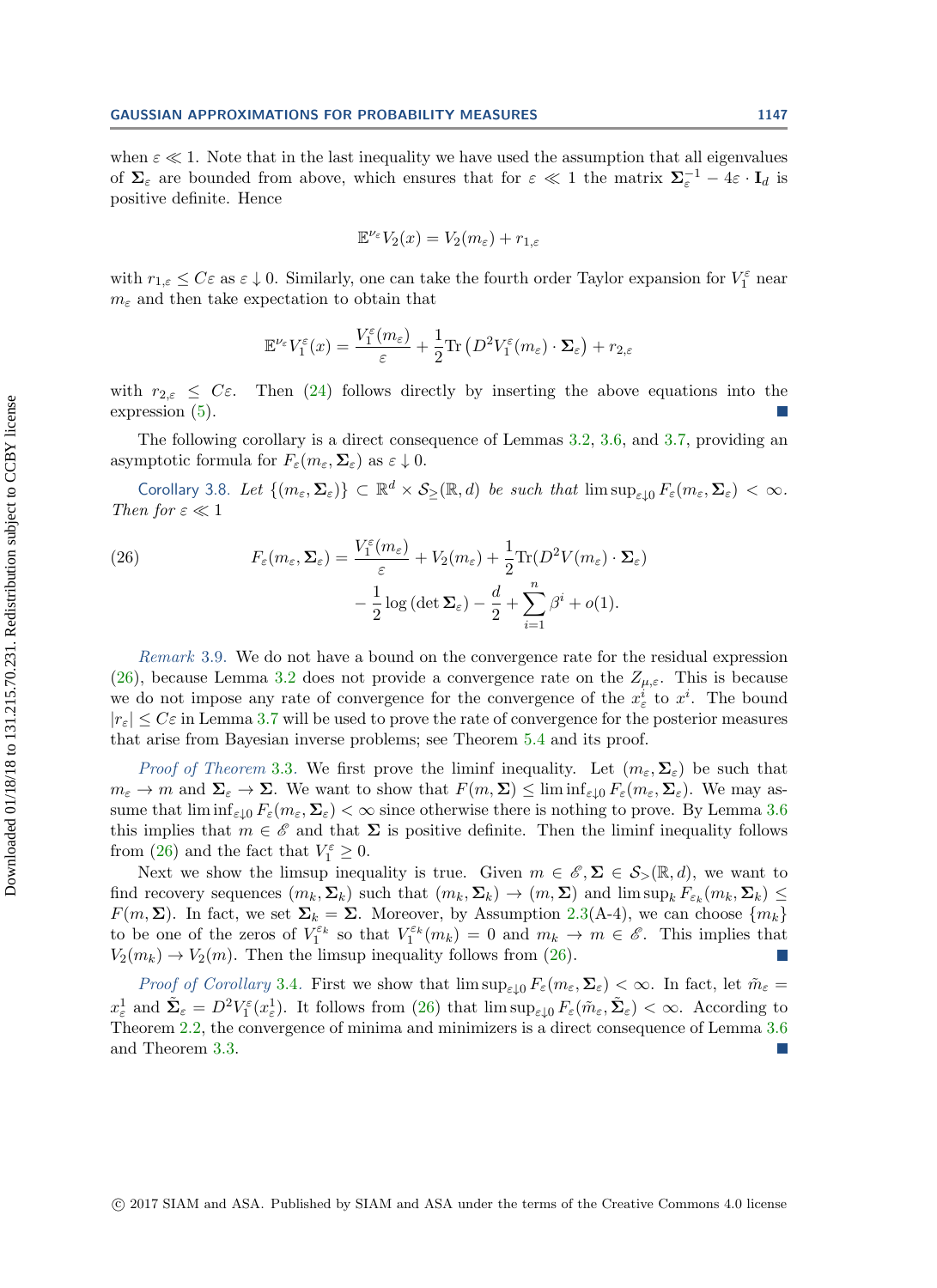<span id="page-12-0"></span>4. Approximation by Gaussian mixtures. In the previous section we demonstrated the approximation of the target measure  $(1)$  by a Gaussian. Corollary [3.5](#page-7-0) shows that when the measure has only one mode, this approximation is perfect in the limit  $\varepsilon \to 0$ : the limit Kullback–Leibler divergence tends to zero since both entropies in [\(11\)](#page-7-5) tend to zero. However when multiple modes exist, and persist in the small  $\varepsilon$  limit, the single Gaussian is inadequate because the relative entropy term  $D_{\mathrm{KL}}(\mathbf{e}^{\mathbf{i}}||\boldsymbol{\beta})$  cannot be small even though the relative entropy between Gaussians tends to zero. In this section we consider the approximation of the target measure  $\mu_{\varepsilon}$  by Gaussian mixtures in order to overcome this issue. We show that in the case of n minimizers of  $V_1$ , the approximation with a mixture of n Gaussians is again perfect as  $\varepsilon \to 0$ . The Gaussian mixture model is widely used in the pattern recognition and machine learning community; see the relevant discussion in [\[3,](#page-28-0) Chapter 9].

Let  $\Delta^n$  be the standard *n*-simplex, i.e.,

$$
\triangle^{n} = \left\{\boldsymbol{\alpha} = (\alpha^{1}, \alpha^{2}, \ldots, \alpha^{n}) \in \mathbb{R}^{n} : \alpha^{i} \geq 0 \text{ and } \sum_{i=1}^{n} \alpha^{i} = 1\right\}.
$$

For  $\xi \in (0,1)$ , we define  $\Delta_{\xi}^{n} = {\alpha = (\alpha^{1}, \alpha^{2}, \dots, \alpha^{n}) \in \mathbb{R}^{n} : \alpha^{i} \geq \xi}.$ 

Recall that  $A$  is the set of Gaussian measures and define the set of Gaussian mixtures

<span id="page-12-2"></span>(27) 
$$
\mathcal{M}_n = \left\{ \nu = \sum_{i=1}^n \alpha^i \nu^i : \nu^i \in \mathcal{A}, \ \boldsymbol{\alpha} = (\alpha^1, \alpha^2, \dots, \alpha^n) \in \Delta^n \right\}.
$$

Also, for a fixed  $\xi = (\xi_1, \xi_2) \in (0, 1) \times (0, \infty)$  we define the set

<span id="page-12-3"></span>(28) 
$$
\mathcal{M}_n^{\xi} = \left\{ \nu = \sum_{i=1}^n \alpha^i \nu^i : \nu^i = N(m^i, \Sigma^i) \in \mathcal{A} \text{ with } \min_{i \neq j} |m^i - m^j| \ge \xi_2,
$$

$$
\alpha = (\alpha^1, \alpha^2, \dots, \alpha^n) \in \Delta_{\xi_1}^n \right\}.
$$

While  $\mathcal{M}_n$  is the set of all convex combinations of n Gaussians taken from  $\mathcal{A}$ ; the set  $\mathcal{M}_n^{\xi}$  can be seen as an "effective" version of  $\mathcal{M}_n$ , in which each Gaussian component plays an active role, and no two Gaussians share a common center.

Consider the problem of minimizing  $D_{\text{KL}}(\nu||\mu_{\varepsilon})$  within  $\mathcal{M}_n$  or  $\mathcal{M}_n^{\xi}$ . Since the sets  $\mathcal{M}_n$ and  $\mathcal{M}_n^{\xi}$  are both closed with respect to weak convergence, we have the following existence result, whose proof is similar to Theorem [3.1](#page-5-3) and is omitted.

Theorem 4.1. Consider the measure  $\mu_{\varepsilon}$  given by [\(1\)](#page-1-0) with fixed  $\varepsilon > 0$  and the problem of minimizing the functional

<span id="page-12-1"></span>
$$
(29) \t\t\t\t\nu \mapsto D_{KL}(\nu||\mu_{\varepsilon})
$$

from the set  $\mathcal{M}_n$  or from the set  $\mathcal{M}_n^{\xi}$  with some fixed  $\xi = (\xi_1, \xi_2) \in (0, 1) \times (0, \infty)$ . In both cases, there exists at least one minimizer to the functional [\(29\)](#page-12-1).

Now we continue to investigate the asymptotic behavior of the Kullback–Leibler approximations based on Gaussian mixtures. To that end, we again parametrize a measure  $\nu$  in the set  $\mathcal{M}_n$  or  $\mathcal{M}_n^{\xi}$  by the weights  $\boldsymbol{\alpha} = (\alpha^1, \alpha^2, \dots, \alpha^n)$  as well as the *n* means as well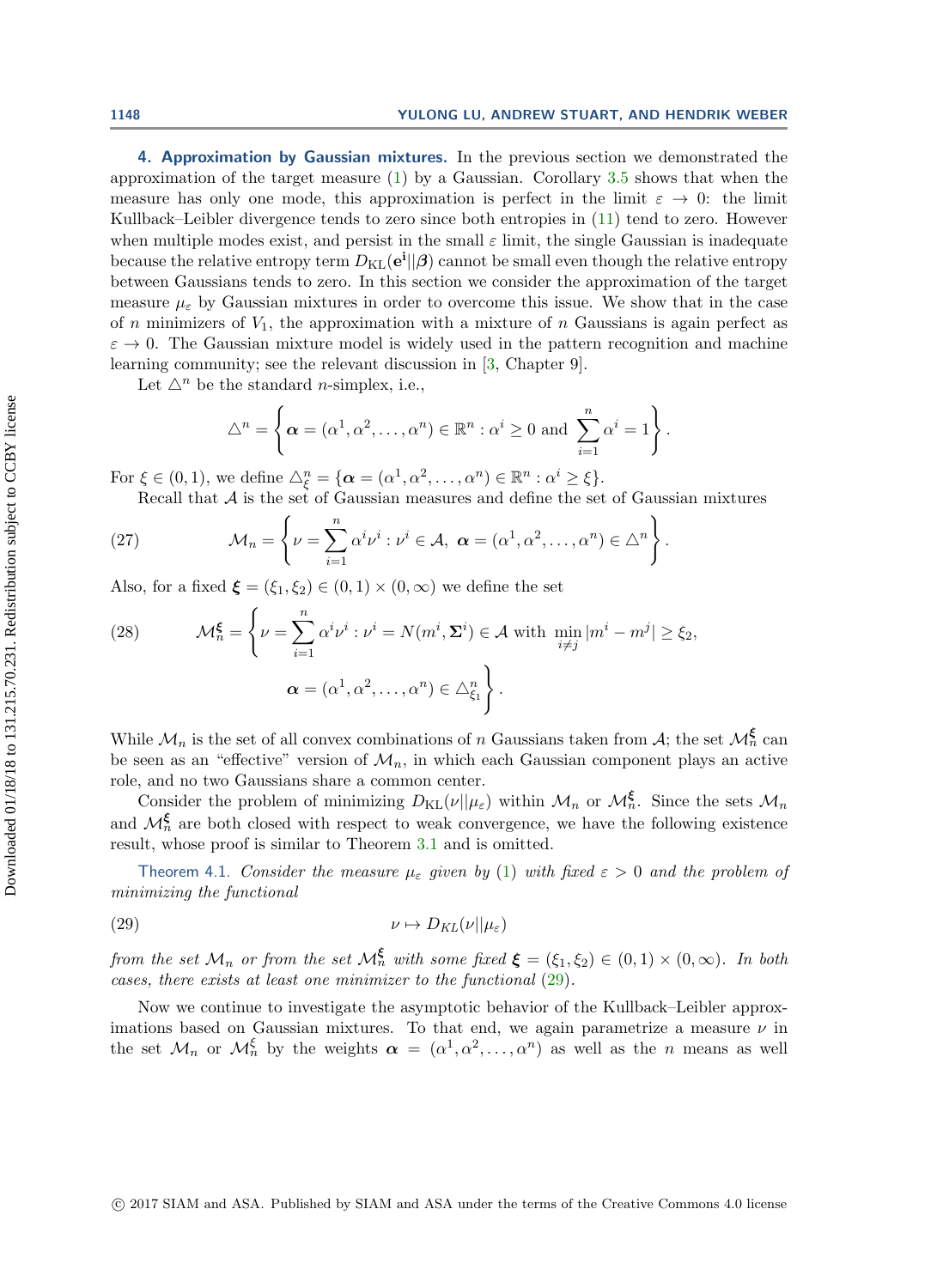as the n covariances matrices. Similar to the previous section we need to chose the right scaling in our Gaussian mixtures to reflect the typical size of fluctuations of  $\mu_{\epsilon}$ . Thus for  $\mathbf{m} = (m^1, m^2, \dots, m^n)$  and  $\mathbf{\Sigma} = (\mathbf{\Sigma}^1, \mathbf{\Sigma}^2, \dots, \mathbf{\Sigma}^n)$ . we set

<span id="page-13-1"></span>(30) 
$$
\nu_{\varepsilon} = \sum_{i=1}^{n} \alpha^{i} N(m^{i}, \varepsilon \Sigma^{i}).
$$

We can view  $D_{\text{KL}}(\nu_{\varepsilon}||\mu_{\varepsilon})$  as a functional of  $(\alpha, \mathbf{m}, \Sigma)$  and study the Γ-convergence of the resulting functional. For that purpose, we need to restrict our attention to finding the best Gaussian mixtures within  $\mathcal{M}_n^{\xi}$  for some  $\xi \in (0,1) \times (0,\infty)$ . The reasons are the following. First, we require individual Gaussian measures  $\nu^i$  to be active (i.e.,  $\alpha^i > \xi_1 > 0$ ) because  $D_{\text{KL}}(\nu_{\varepsilon}, \mu_{\varepsilon})$ , as a family of functionals of  $(\alpha, m, \Sigma)$  indexed by  $\varepsilon$ , is not compact if we allow some of the  $\alpha^i$ to vanish. In fact, if  $\alpha_{\varepsilon}^i = 0$  for some  $i \in 1, 2, \ldots, n$ , then  $D_{\text{KL}}(\nu_{\varepsilon}||\mu_{\varepsilon})$  is independent of  $m_{\varepsilon}^i$  and  $\Sigma_{\varepsilon}^i$ . In particular, if  $|m_{\varepsilon}^i| \wedge |\Sigma_{\varepsilon}^i| \to \infty$  while  $|m_{\varepsilon}^j| \vee |\Sigma_{\varepsilon}^j| < \infty$  for all the j's such that  $j \neq i$ , then it still holds that  $\limsup_{\varepsilon|0} D_{KL}(\nu_{\varepsilon}||\mu_{\varepsilon}) < \infty$ . Second, it makes more sense to assume that the individual Gaussian means stay apart from each other (i.e.,  $\min_{i \neq j} |m^i - m^j| \geq \xi_2 > 0$ ) since we primarily want to locate different modes of the target measure. Moreover, it seems impossible to identify a sensible  $\Gamma$ -limit without such an assumption; see Remark [4.7.](#page-17-0)

Recall that the measure  $\nu$  has the form [\(30\)](#page-13-1). Let  $\xi = (\xi_1, \xi_2) \in (0, 1) \times (0, \infty)$  be fixed. In view of these considerations it is useful to define

<span id="page-13-0"></span>
$$
S_{\xi} = \{(\boldsymbol{\alpha}, \mathbf{m}) \in \triangle_{\xi_1}^n \times \mathbb{R}^{nd} : \min_{i \neq j} |m^i - m^j| \geq \xi_2\}.
$$

We define the functional

<span id="page-13-3"></span>(31) 
$$
G_{\varepsilon}(\boldsymbol{\alpha},\mathbf{m},\boldsymbol{\Sigma}):=\begin{cases} D_{\mathrm{KL}}(\nu||\mu_{\varepsilon}) & \text{if }(\boldsymbol{\alpha},\mathbf{m})\in S_{\boldsymbol{\xi}},\\ +\infty & \text{otherwise.} \end{cases}
$$

By the definition of the Kullback–Leibler divergence, if  $(\alpha, m) \in S_{\xi}$ , then

<span id="page-13-4"></span>(32) 
$$
G_{\varepsilon}(\boldsymbol{\alpha},\mathbf{m},\boldsymbol{\Sigma})=\int \rho(x)\log\rho(x)dx+\frac{1}{\varepsilon}\mathbb{E}^{\nu}V_1^{\varepsilon}(x)+\mathbb{E}^{\nu}V_2(x)+\log Z_{\mu,\varepsilon},
$$

where  $\rho$  is the probability density function of  $\nu$ .

Recall the Γ-limit F defined in  $(9)$ . Then we have the following Γ-convergence result.

Theorem 4.2. The  $\Gamma$ -limit of  $G_{\varepsilon}$  is

<span id="page-13-2"></span>(33) 
$$
G(\boldsymbol{\alpha}, \mathbf{m}, \boldsymbol{\Sigma}) := \sum_{i=1}^{n} \alpha^{i} D_{KL} \left( N(m^{i}, \boldsymbol{\Sigma}^{i}) \mid N(m^{i}, (D^{2}V_{1}(m^{i}))^{-1}) \right) + D_{KL}(\boldsymbol{\alpha} \mid \mid \boldsymbol{\beta})
$$

if  $(\alpha, m) \in S_{\xi}$  and  $m^{i} \in \mathscr{E}$  and  $\infty$  otherwise.

Remark 4.3. The right-hand side of  $G$  consists of two parts: the first part is a weighted relative entropy which measures the discrepancy between two Gaussians, and the second part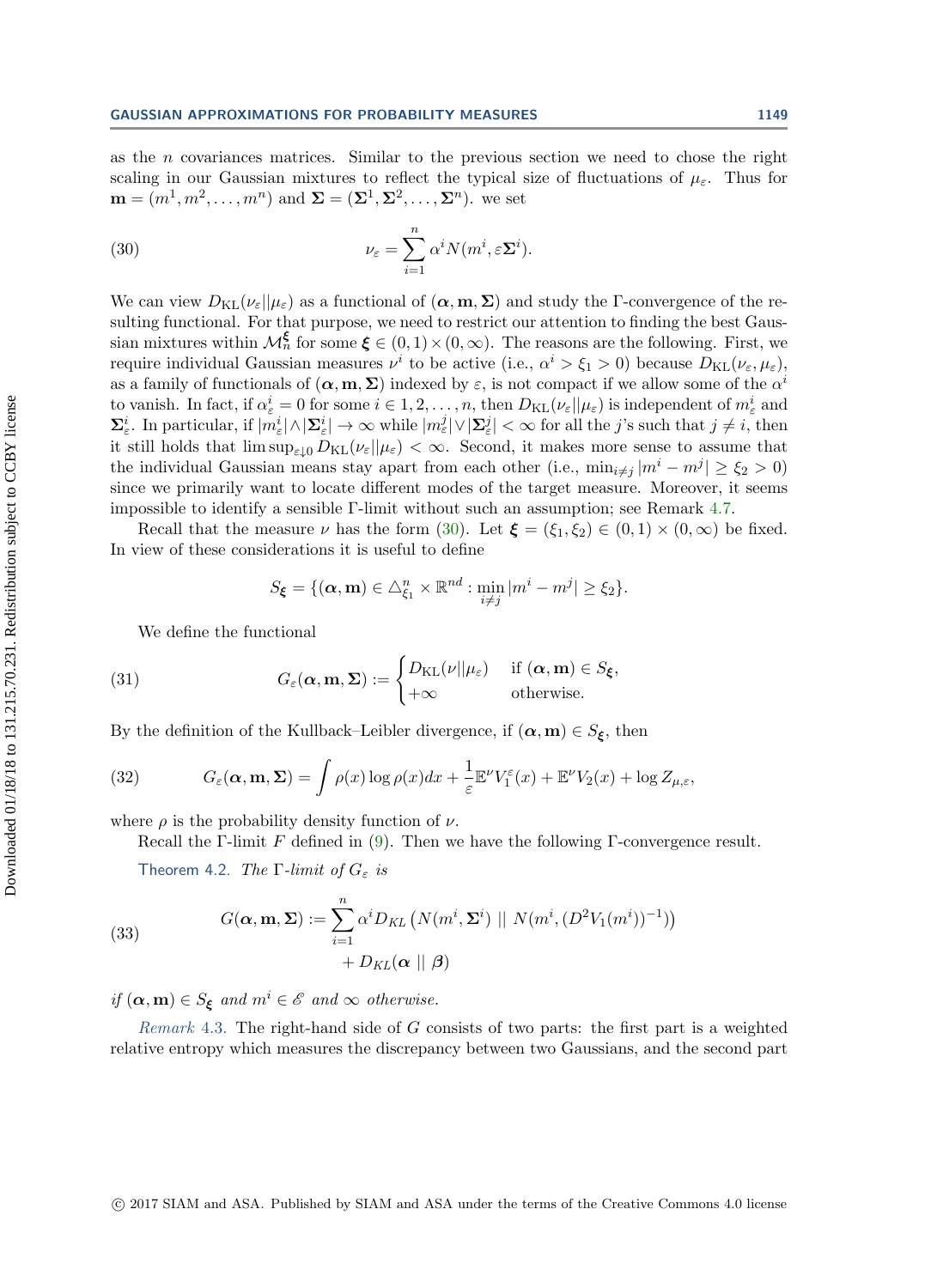is the relative entropy between sums of Dirac masses at  $\{x^j\}_{j=1}^n$  with weights  $\alpha$  and  $\beta$ , respectively. This has the same spirit as the entropy splitting used in [\[21,](#page-29-9) Lemma 2.4].

Before we prove Theorem [4.2,](#page-13-0) we consider the minimization of the limit functional G. First let  $\xi_1, \xi_2$  be such that

<span id="page-14-0"></span>(34) 
$$
\xi_1 > 0, \quad 0 < \xi_2 \le \min_{i \neq j} |x^i - x^j|,
$$

where  $\{x^i\}_{i=1}^n$  are the minimizers of  $V_1$ . To minimize G, without loss of generality, we may choose  $m^i = \overline{m}^i := x^i$ . Then the weighted relative entropy in the first term in the definition [\(33\)](#page-13-2) of G vanishes if we set  $\Sigma^i = \overline{\Sigma}^i := D^2 V_1(x^i)^{-1}$ . The relative entropy of the weights also vanishes if we choose the weight  $\alpha = \overline{\alpha} := \beta$ . To summarize, the minimizer  $(\overline{\alpha}, \overline{\mathbf{m}}, \overline{\mathbf{\Sigma}})$  of G is given by

(35) 
$$
\overline{m}^i = x^i, \ \overline{\Sigma}^i = D^2 V_1(x^i)^{-1}, \overline{\alpha}^i = \beta^i,
$$

<span id="page-14-3"></span>and  $G(\overline{\alpha}, \overline{\mathbf{m}}, \overline{\Sigma}) = 0$ . The following corollary is a direct consequence of the Γ-convergence of  $G_{\varepsilon}$ .

Corollary 4.4. Let  $\{(\alpha_{\varepsilon}, m_{\varepsilon}, \Sigma_{\varepsilon})\}$  be a family of minimizers of  $\{G_{\varepsilon}\}\$ . Then there exists a subsequence  $\{\varepsilon_k\}$  such that  $(\boldsymbol{\alpha}_{\varepsilon_k}, \mathbf{m}_{\varepsilon_k}, \boldsymbol{\Sigma}_{\varepsilon_k}) \to (\overline{\boldsymbol{\alpha}}, \overline{\mathbf{m}}, \boldsymbol{\Sigma})$  and that  $G_{\varepsilon_k}(\boldsymbol{\alpha}_{\varepsilon_k}, \mathbf{m}_{\varepsilon_k}, \boldsymbol{\Sigma}_{\varepsilon_k}) \to$  $G(\overline{\alpha}, \overline{\mathbf{m}}, \overline{\mathbf{\Sigma}})$ . Moreover,  $(\overline{\alpha}, \overline{\mathbf{m}}, \overline{\mathbf{\Sigma}})$  is a minimizer of G and  $G(\overline{\alpha}, \overline{\mathbf{m}}, \overline{\mathbf{\Sigma}}) = 0$ .

For a non-Gaussian measure  $\mu_{\varepsilon}$  with multiple modes, i.e.,  $n > 1$  in the Assumption [2.3,](#page-4-2) we have seen in Corollary [3.5](#page-7-0) that the Kullback–Leibler divergence between  $\mu_{\varepsilon}$  and the best Gaussian measure selected from A remains positive as  $\varepsilon \downarrow 0$ . However, this gap is filled by using Gaussian mixtures, namely, with  $\nu_{\varepsilon}$  being chosen as the best Gaussian mixture, the Kullback–Leibler divergence  $D_{\text{KL}}(\nu_{\varepsilon}||\mu_{\varepsilon}) \downarrow 0$  as  $\varepsilon \downarrow 0$ .

Similarly to the proof of Theorem [3.3,](#page-6-1) Theorem [4.2](#page-13-0) follows directly from Corollary [4.8](#page-17-1) below, whose proof requires several lemmas. We start by showing the compactness of  ${G_{\varepsilon}}$ .

Lemma 4.5. Let  $G_{\varepsilon}$  be defined by [\(31\)](#page-13-3). Fix  $\xi = (\xi_1, \xi_2)$  satisfying the condition [\(34\)](#page-14-0). Let  $\{(\boldsymbol{\alpha}_{\varepsilon},\mathbf{m}_{\varepsilon},\boldsymbol{\Sigma}_{\varepsilon})\}\;$  be a sequence in  $S_{\boldsymbol{\xi}}\times S_{>}(\mathbb{R},d)$  such that

<span id="page-14-2"></span>
$$
\limsup_{\varepsilon \downarrow 0} G_{\varepsilon}(\boldsymbol{\alpha}_{\varepsilon}, \mathbf{m}_{\varepsilon}, \boldsymbol{\Sigma}_{\varepsilon}) < \infty.
$$

Then

<span id="page-14-1"></span>(36) 
$$
\liminf_{\varepsilon \downarrow 0} \min_{i} \lambda_{\min}(\Sigma_{\varepsilon}^{i}) > 0, \limsup_{\varepsilon \downarrow 0} \max_{i} \text{Tr}(\Sigma_{\varepsilon}^{i}) < \infty
$$

and  $dist(m_{\varepsilon}^i, \mathscr{E}) \downarrow 0$  as  $\varepsilon \downarrow 0$ . In particular, for any i, there exists  $j = j(i) \in \{1, 2, ..., n\}$  and a subsequence  $\{m_k^i\}_{k\in\mathbb{N}}$  of  $\{m_{\varepsilon}^i\}$  such that  $m_k \to x_j$  as  $k \to \infty$ .

*Proof.* We write  $M = \limsup_{\varepsilon \downarrow 0} G_{\varepsilon}(\boldsymbol{\alpha}_{\varepsilon}, \mathbf{m}_{\varepsilon}, \boldsymbol{\Sigma}_{\varepsilon})$  and

$$
\nu_{\varepsilon} = \sum_{i=1}^{n} \alpha_{\varepsilon}^{i} \nu_{\varepsilon}^{i},
$$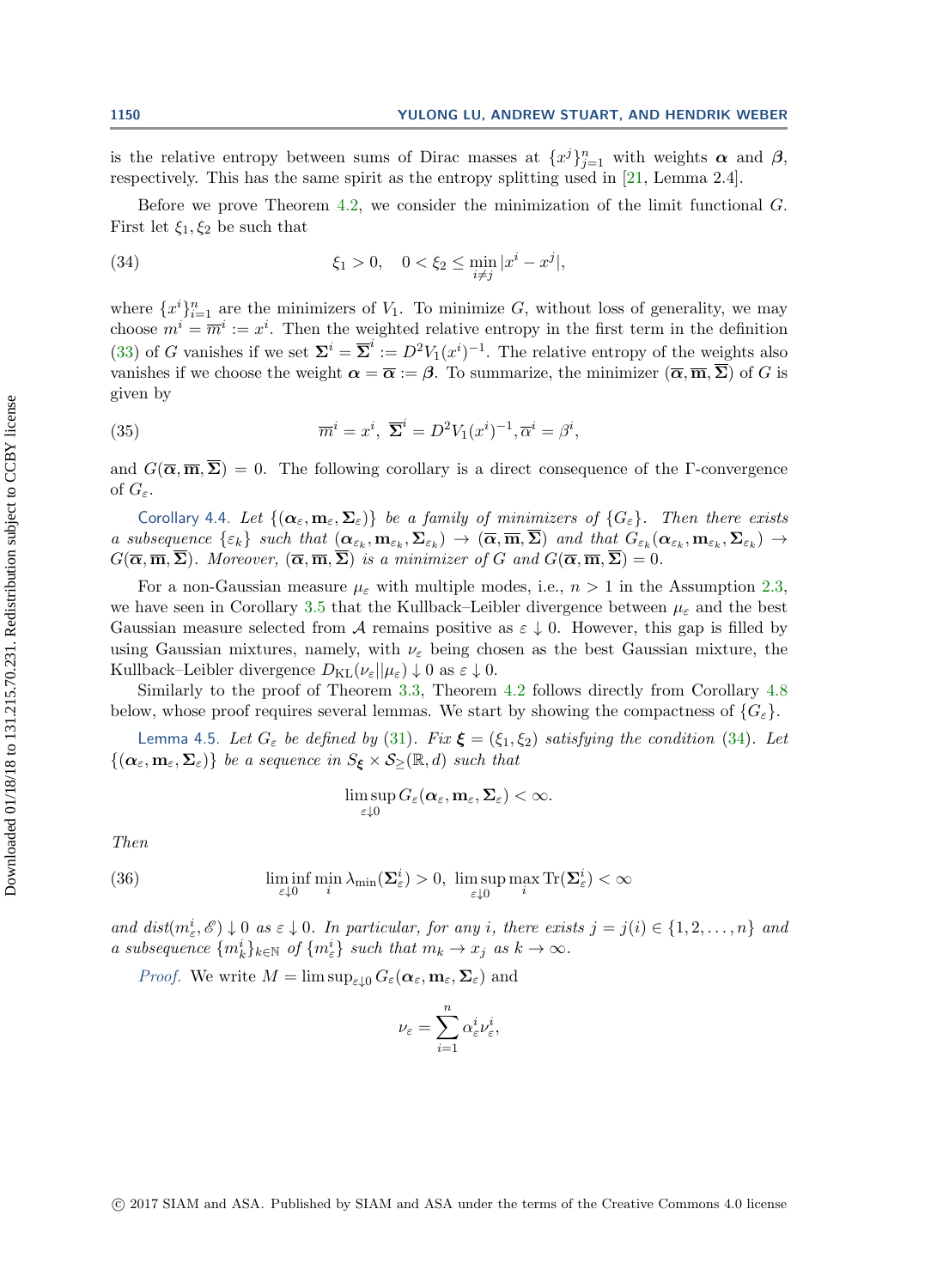where  $\nu_{\varepsilon}^i = N(m_{\varepsilon}^i, \varepsilon \Sigma_{\varepsilon}^i)$ . Then we get

$$
D_{KL}(\nu_{\varepsilon}||\mu_{\varepsilon}) = \sum_{j=1}^{n} \alpha_{\varepsilon}^{j} \mathbb{E}^{\nu_{\varepsilon}^{j}} \log \left( \sum_{i} \alpha_{\varepsilon}^{i} \frac{d\nu_{\varepsilon}^{i}}{d\mu_{\varepsilon}} \right)
$$
  
\n
$$
\geq \sum_{j=1}^{n} \alpha_{\varepsilon}^{j} \mathbb{E}^{\nu_{\varepsilon}^{j}} \log \left( \alpha_{\varepsilon}^{j} \frac{d\nu_{\varepsilon}^{j}}{d\mu_{\varepsilon}} \right)
$$
  
\n
$$
= \sum_{j=1}^{n} \alpha_{\varepsilon}^{j} \log(\alpha_{\varepsilon}^{j}) + \sum_{j=1}^{n} \alpha_{\varepsilon}^{j} \mathbb{E}^{\nu_{\varepsilon}^{j}} \log \left( \frac{d\nu_{\varepsilon}^{j}}{d\mu_{\varepsilon}} \right)
$$
  
\n
$$
= \sum_{j=1}^{n} \alpha_{\varepsilon}^{j} \log(\alpha_{\varepsilon}^{j}) + \sum_{j=1}^{n} \alpha_{\varepsilon}^{j} D_{KL}(\nu_{\varepsilon}^{j}||\mu_{\varepsilon}),
$$

where the inequality follows simply from the monotonicity of the logarithmic function. As each of term  $D_{KL}(\nu_{\varepsilon}^{j}||\mu_{\varepsilon})$  is nonnegative, this implies the bound

$$
D_{KL}(\nu_{\varepsilon}^j||\mu_{\varepsilon}) \leq \frac{1}{\alpha_{\varepsilon}^j} \left(M - n \min_{\alpha \in [0,1]} \alpha \log \alpha\right).
$$

Using the lower bound  $\alpha_{\varepsilon}^j > \xi_1$  which holds by assumption we get a uniform upper bound on  $D_{KL}(\nu_{\varepsilon}^{j}||\mu_{\varepsilon})$  which in turn permits to invoke Lemma [3.6.](#page-7-4)

<span id="page-15-2"></span>Lemma 4.6. Let  $\{(\alpha_{\varepsilon}, \mathbf{m}_{\varepsilon}, \Sigma_{\varepsilon})\}$  be a sequence in  $S_{\xi} \times S_{\geq}(\mathbb{R}, d)$  with  $\xi = (\xi_1, \xi_2)$  satisfying [\(34\)](#page-14-0) and such that

$$
c_1 \leq \liminf_{\varepsilon \downarrow 0} \min_i \lambda_{\min}(\Sigma^i_{\varepsilon}) < \limsup_{\varepsilon \downarrow 0} \max_i |m^i_{\varepsilon}| \vee \text{Tr}(\Sigma^i_{\varepsilon}) \leq C_1 < \infty.
$$

Then

<span id="page-15-0"></span>(37) 
$$
G_{\varepsilon}(\alpha_{\varepsilon}, \mathbf{m}_{\varepsilon}, \Sigma_{\varepsilon}) = \sum_{i=1}^{n} \alpha_{\varepsilon}^{i} \left( \frac{V_{1}^{\varepsilon}(m_{\varepsilon}^{i})}{\varepsilon} + V_{2}(m_{\varepsilon}^{i}) + \frac{1}{2} \text{Tr}(D^{2} V_{1}^{\varepsilon}(m_{\varepsilon}^{i}) \cdot \Sigma_{\varepsilon}^{i}) - \frac{1}{2} \log \left( \det \Sigma_{\varepsilon}^{i} \right) \right) + \sum_{i=1}^{n} \alpha_{\varepsilon}^{i} \log \alpha_{\varepsilon}^{i} - \frac{d}{2} + \log Z_{\mu, \varepsilon} + r_{\varepsilon},
$$

where  $r_{\varepsilon} \leq C \varepsilon$  with  $C = C(c_1, C_1, M_V, \xi_2)$ .

Proof. By assumption, we know from [\(32\)](#page-13-4) that

$$
G_{\varepsilon}(\boldsymbol{\alpha}_{\varepsilon},\mathbf{m}_{\varepsilon},\boldsymbol{\Sigma}_{\varepsilon})=\int \rho_{\varepsilon}(x)\log\rho_{\varepsilon}(x)dx+\frac{1}{\varepsilon}\mathbb{E}^{\nu_{\varepsilon}}V_{1}^{\varepsilon}(x)+\mathbb{E}^{\nu_{\varepsilon}}V_{2}(x)+\log Z_{\mu,\varepsilon},
$$

where  $\rho_{\varepsilon} = \sum_{i=1}^n \alpha_{\varepsilon}^i \rho_{\varepsilon}^i$  is the probability density of the measure  $\nu_{\varepsilon}$ . First of all, applying the same Taylor expansion arguments used to obtain [\(24\)](#page-10-0), one can deduce that

<span id="page-15-1"></span>
$$
(38)\quad \frac{1}{\varepsilon} \mathbb{E}^{\nu_{\varepsilon}} V_{1}^{\varepsilon}(x) + \mathbb{E}^{\nu_{\varepsilon}} V_{2}(x) = \sum_{i=1}^{n} \alpha_{\varepsilon}^{i} \left( \frac{V_{1}^{\varepsilon}(m_{\varepsilon}^{i})}{\varepsilon} + \frac{1}{2} \text{Tr} \left( \nabla^{2} V_{1}^{\varepsilon}(m_{\varepsilon}^{i}) \cdot \Sigma_{\varepsilon}^{i} \right) + V_{2}(m_{\varepsilon}^{i}) \right) + r_{1,\varepsilon}
$$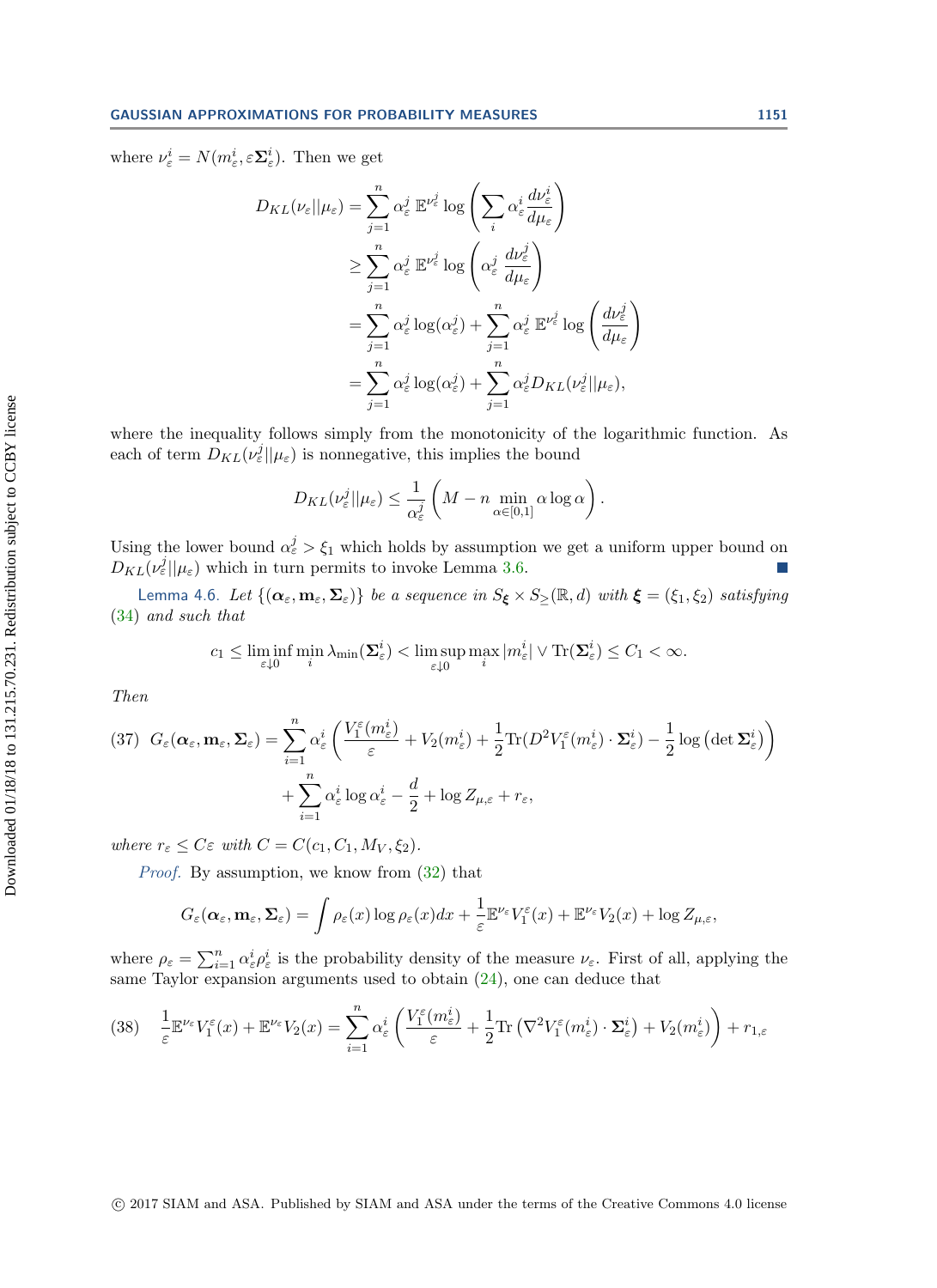with  $r_{1,\varepsilon} \leq C\varepsilon$  and  $C = C(C_1, c_1, M_V)$ . Next, we claim that the entropy of  $\rho_{\varepsilon}$  can be rewritten as

<span id="page-16-3"></span>(39) 
$$
\int \rho_{\varepsilon}(x) \log \rho_{\varepsilon}(x) dx = \sum_{i=1}^{n} \alpha_{\varepsilon}^{i} \left( \int \rho_{\varepsilon}^{i}(x) \log \rho_{\varepsilon}^{i}(x) dx + \log \alpha_{\varepsilon}^{i} \right) + r_{2,\varepsilon},
$$

where  $r_{2,\varepsilon} \leq e^{-\frac{C}{\varepsilon}}$  when  $\varepsilon \ll 1$  with the constant  $C = C(C_1, c_2, \xi_2)$ . By definition,

$$
\int \rho_{\varepsilon}(x) \log \rho_{\varepsilon}(x) dx = \sum_{i=1}^{n} \alpha_{\varepsilon}^{i} \int \rho_{\varepsilon}^{i}(x) \log \left( \sum_{j=1}^{n} \alpha_{\varepsilon}^{j} \rho_{\varepsilon}^{j}(x) \right) dx,
$$

so it suffices to show that for each  $i \in \{1, \ldots, n\}$  we have

<span id="page-16-1"></span>(40) 
$$
\int \rho_{\varepsilon}^{i}(x) \log \left( \sum_{j=1}^{n} \alpha_{\varepsilon}^{j} \rho_{\varepsilon}^{j}(x) \right) dx = \int \rho_{\varepsilon}^{i}(x) \log \rho_{\varepsilon}^{i}(x) dx + \log \alpha_{\varepsilon}^{i} + r_{2,\varepsilon}
$$

with  $r_{2,\varepsilon} \leq e^{-\frac{C}{\varepsilon}}$ . Indeed, the monotonicity of the logarithmic function yields

<span id="page-16-2"></span>(41) 
$$
\int \rho_{\varepsilon}^{i}(x) \log \left( \sum_{j=1}^{n} \alpha_{\varepsilon}^{j} \rho_{\varepsilon}^{j}(x) \right) dx \ge \int \rho_{\varepsilon}^{i}(x) \log \rho_{\varepsilon}^{i}(x) dx + \log \alpha_{\varepsilon}^{i}.
$$

In order to show the matching lower bound we first recall that the means  $m_{\varepsilon}^{i}$  of the  $\nu_{\varepsilon}^{i}$  are well separated by assumption,  $\min_{j\neq i}|m_{\varepsilon}^i - m_{\varepsilon}^j| > \xi_2$ . Let  $\delta \ll \frac{\xi}{2}$  be fixed below and set  $B_{\delta}^{i} = B(m_{\varepsilon}^{i}, \delta)$ . Then we write

(42) 
$$
\int \rho_{\varepsilon}^{i} \log \left( \sum_{j=1}^{n} \alpha_{\varepsilon}^{j} \rho_{\varepsilon}^{j} \right) = \int \rho_{\varepsilon}^{i} \log \left( \alpha_{\varepsilon}^{i} \rho_{\varepsilon}^{i} \right) + \int_{B_{\delta}^{i}} \rho_{\varepsilon}^{i} \left( \log \left( \sum_{j=1}^{n} \alpha_{\varepsilon}^{j} \rho_{\varepsilon}^{j} \right) - \log \left( \alpha_{\varepsilon}^{i} \rho_{\varepsilon}^{i} \right) \right) + \int_{\left( B_{\delta}^{i} \right)^{c}} \rho_{\varepsilon}^{i} \left( \log \left( \sum_{j=1}^{n} \alpha_{\varepsilon}^{j} \rho_{\varepsilon}^{j} \right) - \log \left( \alpha_{\varepsilon}^{i} \rho_{\varepsilon}^{i} \right) \right) =: \left( \int \rho_{\varepsilon}^{i} \log \rho_{\varepsilon}^{i} + \log \alpha_{\varepsilon}^{i} \right) + E_{\varepsilon}^{1} + E_{\varepsilon}^{2}.
$$

We first show that the error term  $E_{\varepsilon}^2$  is exponentially small. To that end, we first drop the exponential term in the Gaussian density to obtain the crude bound

<span id="page-16-0"></span>(43) 
$$
\log \left( \sum_{j=1}^n \alpha_{\varepsilon}^j \rho_{\varepsilon}^j \right) \le \log \left( \sum_{j=1}^n \alpha_{\varepsilon}^j \frac{1}{\sqrt{(2\pi\varepsilon)^d \det \Sigma_{\varepsilon}^j}} \right) \le \frac{d}{2} \log \varepsilon^{-1} + C,
$$

where in the second inequality we use the fact that  $\det \Sigma_{\varepsilon}^{i}$  is bounded away from zero, which has been established in [\(36\)](#page-14-1). Moreover, by definition we have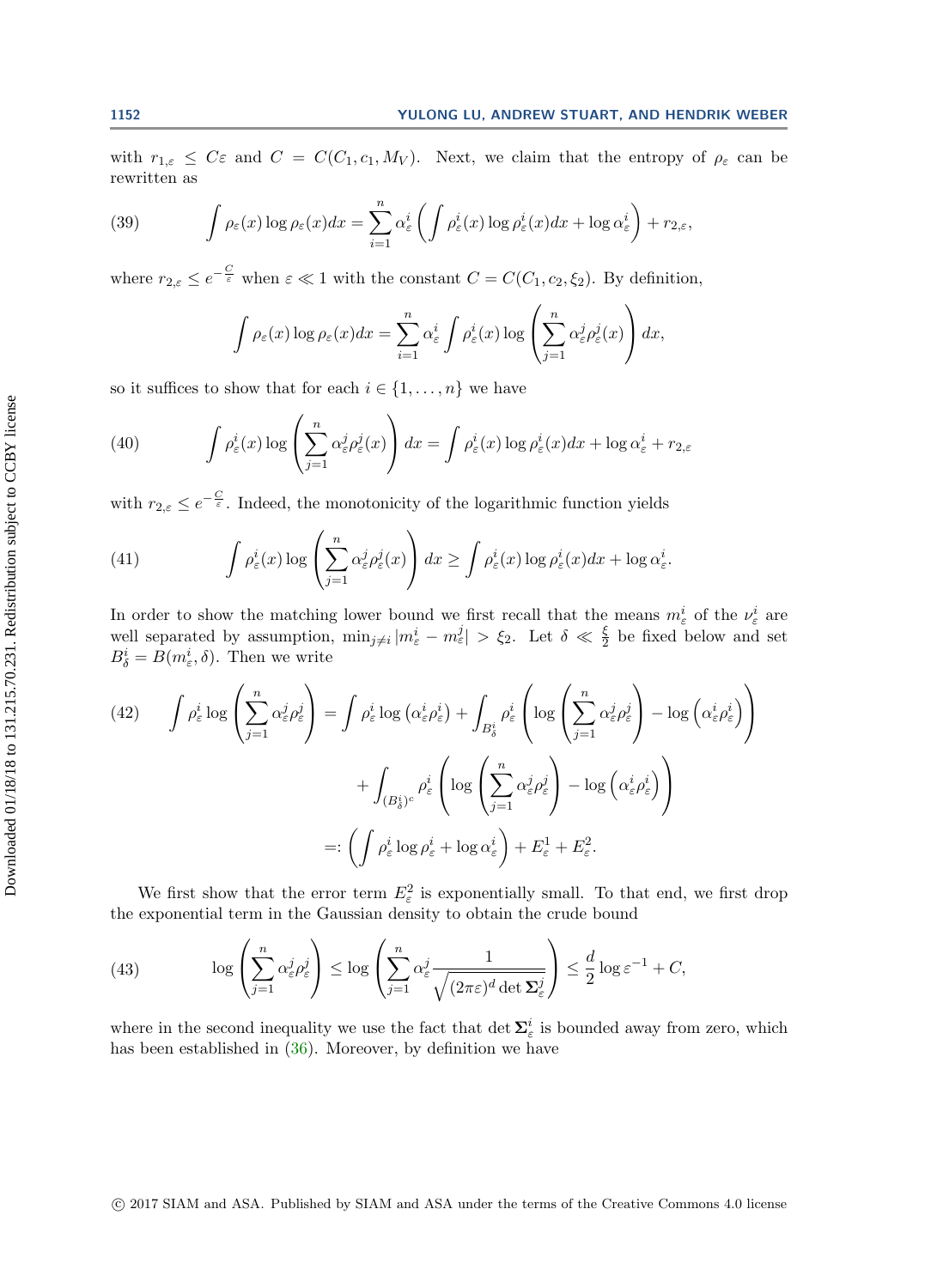(44) 
$$
-\log\left(\alpha_{\varepsilon}^i \rho_{\varepsilon}^i\right) \leq \frac{d}{2} \log \varepsilon^{-1} + C + \frac{|x - m_{\varepsilon}^i|^2}{\varepsilon}.
$$

Plugging bounds [\(43\)](#page-16-0) and [\(43\)](#page-16-0) in and using Gaussian concentration as well as the lower bound on  $\lambda_{\text{min}}$  established in Lemma [4.5,](#page-14-2)

(45) 
$$
E_{\varepsilon}^{2} \leq \int_{(B_{\delta}^{i})^{c}} \rho_{\varepsilon}^{i}(x) \left( \frac{d}{2} \log \varepsilon^{-1} + C + \frac{|x - m_{\varepsilon}^{i}|^{2}}{\varepsilon} \right) dx \leq C \left( \log \varepsilon^{-1} + \varepsilon^{-1} \right) e^{-\frac{C\delta}{\varepsilon}}
$$

when  $\varepsilon \ll 1$ . Next, we want to bound  $E_{\varepsilon}^1$ . Notice that  $m_{\varepsilon}^j \to m^j$  for  $j = 1, \ldots, n$ ; hence if  $x \in B_{\delta}^{i}$  and if  $\delta < \xi_1$ , then  $|x - m_{\varepsilon}^{j}| > \xi_1 - \delta$  for any  $j \neq i$  when  $\varepsilon \ll 1$ . As a consequence,

(46) 
$$
\int_{B_{\delta}^i} \sum_{j=1, j\neq i}^n \alpha_{\varepsilon}^j \rho_{\varepsilon}^j \leq C \varepsilon^{-\frac{d}{2}} e^{-\frac{C(\xi_1-\delta)^2}{\varepsilon}}.
$$

This together with the elementary inequality

$$
\log(x+y) = \log(x) + \int_{x}^{x+y} \frac{1}{t} dt \le \log x + \frac{y}{x}
$$

for  $x, y > 0$  implies

<span id="page-17-2"></span>(47)  
\n
$$
E_{\varepsilon}^{1} = \int_{B_{\delta}^{i}} \rho_{\varepsilon}^{i} \left( \log \left( \alpha_{\varepsilon}^{i} \rho_{\varepsilon}^{i} + \sum_{j=1, j \neq i}^{n} \alpha_{\varepsilon}^{j} \rho_{\varepsilon}^{j} \right) - \log \left( \alpha_{\varepsilon}^{i} \rho_{\varepsilon}^{i} \right) \right)
$$
\n
$$
\leq \int_{B_{\delta}^{i}} \frac{\sum_{j=1, j \neq i}^{n} \alpha_{\varepsilon}^{j} \rho_{\varepsilon}^{j}}{\alpha_{\varepsilon}^{i}}
$$
\n
$$
\leq C \delta^{d} \varepsilon^{-\frac{d}{2}} e^{-\frac{C(\xi_{1} - \delta)^{2}}{\varepsilon}},
$$

where we used that  $\alpha_{\varepsilon}^{i}$  is bounded below from zero. Hence [\(40\)](#page-16-1) follows directly from [\(41\)](#page-16-2)–[\(47\)](#page-17-2).

Finally, [\(37\)](#page-15-0) follows from combining [\(38\)](#page-15-1), [\(39\)](#page-16-3) and the identity

$$
\int \rho_{\varepsilon}^{i}(x) \log \rho_{\varepsilon}^{i}(x) dx = -\frac{1}{2} \log \left( (2\pi\varepsilon)^{d} \det \Sigma_{\varepsilon}^{i} \right) - \frac{d}{2}.
$$

<span id="page-17-0"></span>Remark 4.7. The assumption that  $\min_{j\neq i}|m_{\varepsilon}^i - m_{\varepsilon}^j| > \xi_2 > 0$  is the crucial condition that allows us to express the entropy of the Gaussian mixture in terms of the mixture of entropies of individual Gaussian (i.e., [\(39\)](#page-16-3)), leading to the asymptotic formula [\(37\)](#page-15-0). Neither formula [\(39\)](#page-16-3) nor [\(24\)](#page-10-0) is likely to be true without such an assumption since the cross entropy terms are not negligible.

<span id="page-17-1"></span>The following corollary immediately follows from Lemma [4.6](#page-15-2) by plugging in the Laplace approximation of the normalization constant  $Z_{\mu,\varepsilon}$  given in Lemma [3.2](#page-6-0) and rearranging the terms.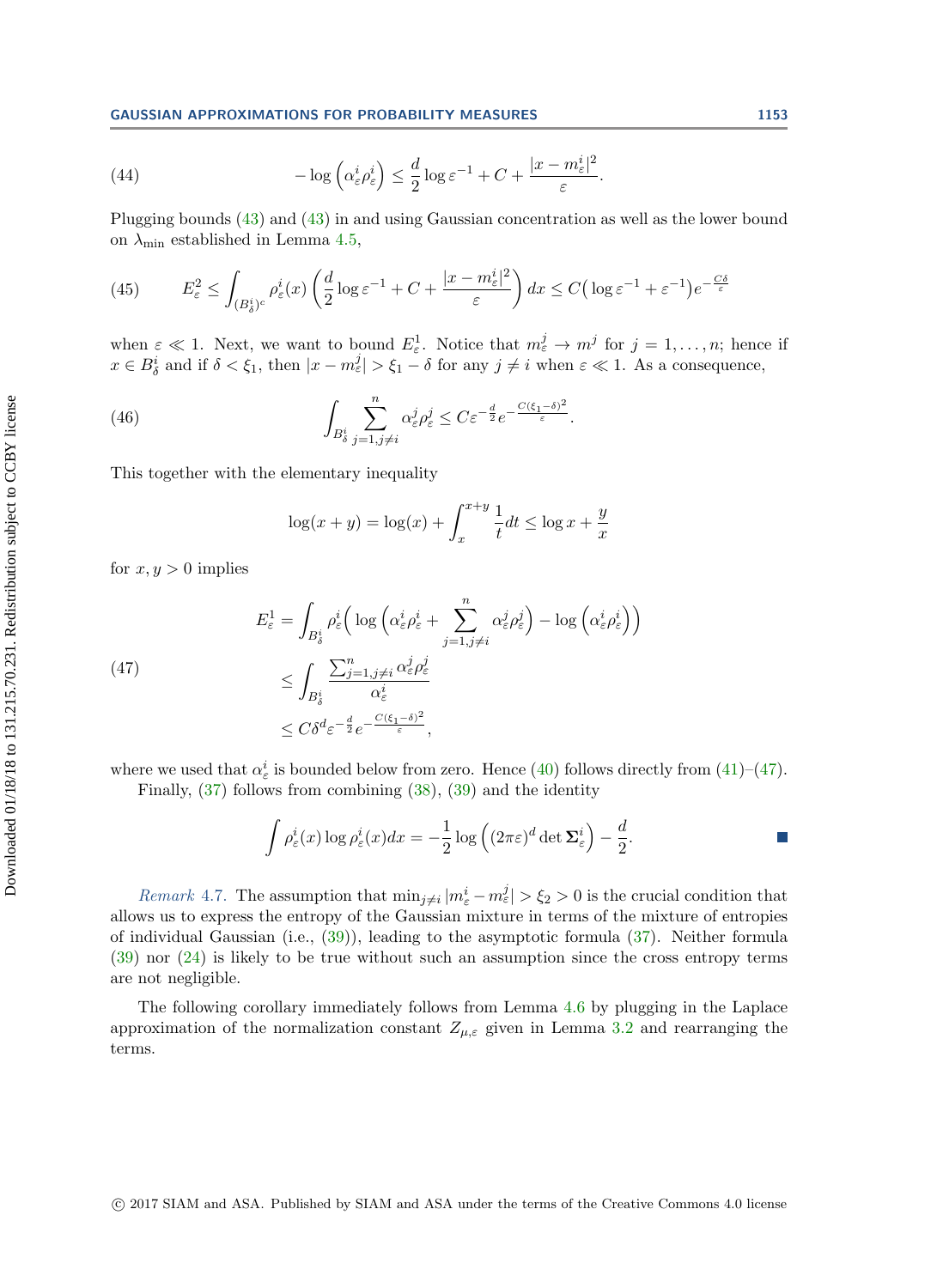Corollary 4.8. Suppose that  $\{(\alpha_{\varepsilon}, m_{\varepsilon}, \Sigma_{\varepsilon})\}$  satisfy the same assmption as in Lemma [4.5](#page-14-2). If  $\limsup_{\varepsilon\to 0} G_{\varepsilon}(\alpha_{\varepsilon}, \mathbf{m}_{\varepsilon}, \Sigma_{\varepsilon}) < \infty$ , then

<span id="page-18-1"></span>(48) 
$$
G_{\varepsilon}(\alpha_{\varepsilon}, \mathbf{m}_{\varepsilon}, \Sigma_{\varepsilon}) = \sum_{i=1}^{n} \alpha_{\varepsilon}^{i} \left( \frac{V_{1}^{\varepsilon}(m_{\varepsilon}^{i})}{\varepsilon} + V_{2}(m_{\varepsilon}^{i}) - \frac{d}{2} + \frac{1}{2} \text{Tr}(D^{2} V_{1}^{\varepsilon}(m_{\varepsilon}^{i}) \cdot \Sigma_{\varepsilon}^{i}) \right) + \sum_{i=1}^{n} \alpha_{\varepsilon}^{i} \left( \log \alpha_{\varepsilon}^{i} - \frac{1}{2} \log \left( \det \Sigma_{\varepsilon}^{i} \right) + \log \left( \sum_{j=1}^{n} \beta^{j} \right) \right) + o(1).
$$

Remark 4.9. Similarly to the discussion in Remark [3.9,](#page-11-1) the residual in [\(48\)](#page-18-1) is here demonstrated to be of order  $o(1)$ , but the quantitative bound that  $|r_{\varepsilon}| \leq C\varepsilon$  in [\(37\)](#page-15-0) can be used to extract a rate of convergence. This can be used to study the limiting behavior of posterior measures arising from Bayesian inverse problems when multiple modes are present; see the next section.

<span id="page-18-0"></span>5. Applications in Bayesian inverse problems. Consider the inverse problem of recovering  $x \in \mathbb{R}^d$  from the noisy data  $y \in \mathbb{R}^d$ , where y and x are linked through the equation

$$
(49) \t\t y = G(x) + \eta.
$$

Here G is called the forward operator which maps from  $\mathbb{R}^d$  into itself, and  $\eta \in \mathbb{R}^d$  represents the observational noise. We take a Bayesian approach to solving the inverse problem. The main idea is to first model our knowledge about  $x$  with a prior probability distribution, leading to a joint distribution on  $(x, y)$  once the probabilistic structure on  $\eta$  is defined. We then update the prior based on the observed data y; specifically we obtain the posterior distribution  $\mu^y$  which is the conditional distribution of x given y and is the solution to the Bayesian inverse problem. From this posterior measure one can extract information about the unknown quantity of interest. We remark that since  $G$  is nonlinear in general, the posterior is generally not Gaussian even when the noise and prior are both assumed to be Gaussian. A systematic treatment of the Bayesian approach to inverse problems may be found in [\[27\]](#page-29-10).

In Bayesian statistics there is considerable interest in the study of the asymptotic performance of posterior measures from a frequentist perspective; this is often formalized as the posterior consistency. To define this precisely, consider a sequence of observations  $\{y_i\}_{i\in\mathbb{N}}$ , generated from the truth  $x^{\dagger}$  via

<span id="page-18-2"></span>(50) 
$$
y_j = G(x^{\dagger}) + \eta_j,
$$

where  $\{\eta_i\}_{i\in\mathbb{N}}$  is a sequence of random noises. This may model a statistical experiment with increasing amounts of data or with vanishing noise. In either case, posterior consistency refers to concentration of the posterior distribution around the truth as the data quality increases. For parametric statistical models, Doob's consistency theorem [\[28,](#page-29-1) Theorem 10.10] guarantees posterior consistency under the identifiability assumption about the forward model. For nonparametric models, in which the parameters of interest lie in infinite dimensional spaces, the corresponding posterior consistency is a much more challenging problem. Schwartz's theorem [\[25,](#page-29-11) [2\]](#page-28-4) provides one of the main theoretical tools to prove posterior consistency in infinite

Downloaded 01/18/18 to 131.215.70.231. Redistribution subject to CCBY license Downloaded 01/18/18 to 131.215.70.231. Redistribution subject to CCBY license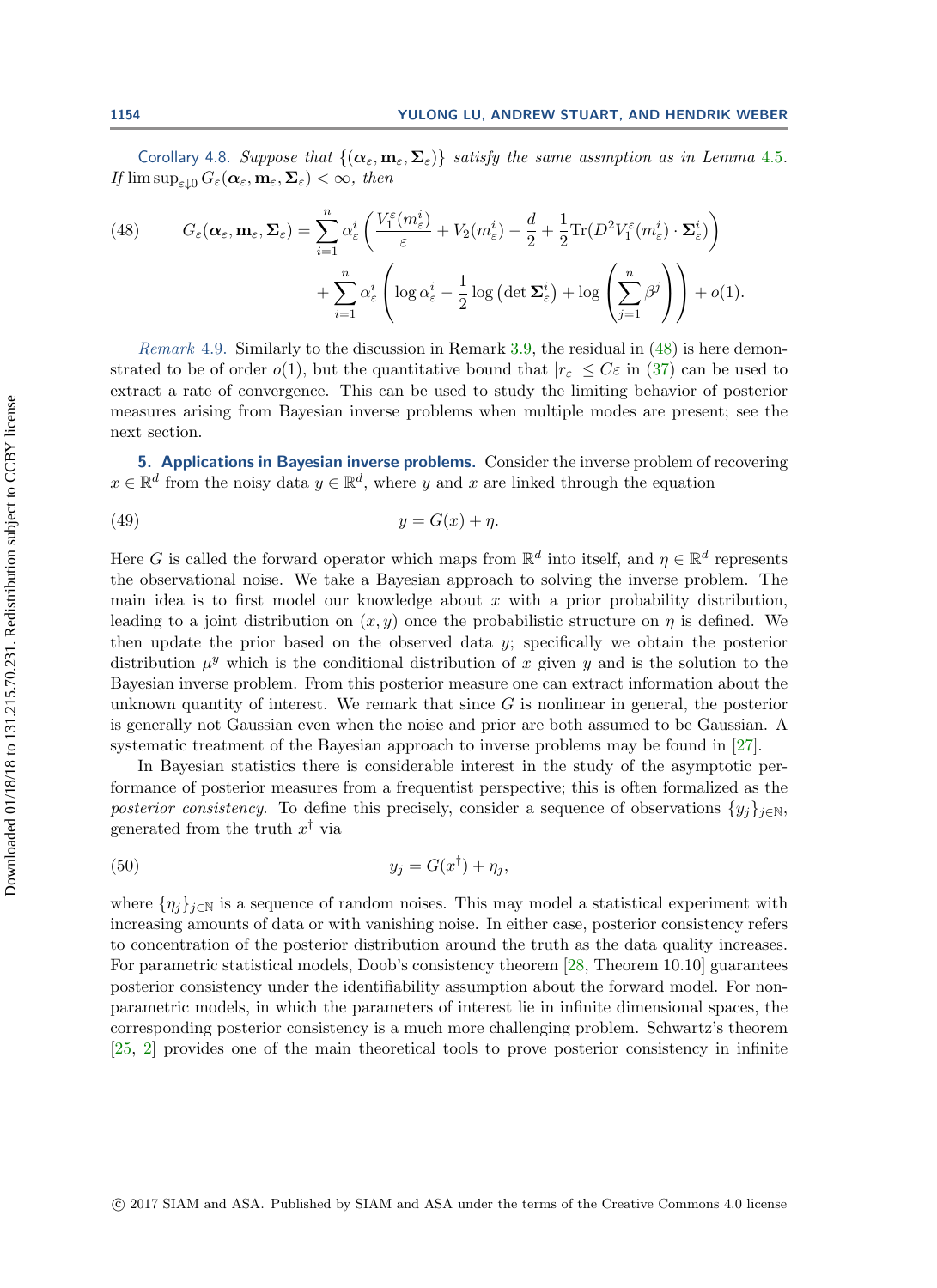dimensional space, which replaces identifiability by a stronger assumption on testability. The posterior contraction rate, quantifying the speed that the posterior contracts to the truth, has been determined in various Bayesian statistical models (see [\[10,](#page-29-12) [26,](#page-29-13) [7\]](#page-29-14)). In the context of the Bayesian inverse problem, the posterior consistency problem has mostly been studied to date for linear inverse problems with Gaussian priors [\[16,](#page-29-15) [1\]](#page-28-5). The recent paper [\[29\]](#page-29-16) studied posterior consistency for a specific nonlinear Bayesian inverse problem, using the stability estimate of the underlying inverse problem together with posterior consistency results for the Bayesian regression problem.

In this section, our main interest is not in the consistency of posterior distribution but in characterizing in detail its asymptotic behavior. We will consider two limit processes in [\(50\)](#page-18-2): the small noise limit and the large data limit. In the former case, we assume that the noise  $\eta_i = \frac{1}{\sqrt{2}}$  $\overline{\tau}_{\overline{i}}\eta$ , where  $\eta$  is distributed according to the standard normal  $N(0, \mathbf{I}_d)$ , and we consider the data  $\mathbf{y}_N$  given by the most accurate observation, i.e.,  $\mathbf{y}_N = y_N$ . In the later case, the sequence  $\{\eta_i\}_{i\in\mathbb{N}}$  is assumed to be independent identically distributed (i.i.d) according to the standard normal and we accumulate the observations so that the data  $\mathbf{y}_N = \{y_1, y_2, \ldots, y_N\}$ . In addition, assume that the prior distribution is  $\mu_0$  which has the density

$$
\mu_0(dx) = \frac{1}{Z_0} e^{-V_0(x)} dx
$$

with the normalization constant  $Z_0 > 0$ . Since the data and the posterior are fully determined by the noise  $\eta$  with  $\eta = \eta$  or  $\eta = {\eta_i}_{i \in \mathbb{N}}$ , we denote the posterior by  $\mu_N^{\eta}$  $\frac{\eta}{N}$  to indicate the dependence. By using Bayes's formula, we calculate the posterior distribution for both limiting cases below.

• Small noise limit:

<span id="page-19-2"></span>(51)  

$$
\mu_N^{\eta}(dx) = \frac{1}{Z_{N,1}^{\eta}} \exp\left(-\frac{N}{2}|y_n - G(x)|^2\right) \mu_0(dx)
$$

$$
= \frac{1}{Z_{N,1}^{\eta}} \exp\left(-\frac{N}{2}\left|G(x^{\dagger}) - G(x) + \frac{1}{\sqrt{N}}\eta\right|^2\right) \mu_0(dx).
$$

• Large data limit:

<span id="page-19-1"></span>(52)  

$$
\mu_N^{\eta}(dx) = \frac{1}{Z_{N,2}^{\eta}} \exp\left(-\frac{1}{2}\sum_{i=1}^N |y_i - G(x)|^2\right) \mu_0(dx)
$$

$$
= \frac{1}{Z_{N,2}^{\eta}} \exp\left(-\frac{1}{2}\sum_{i=1}^N |G(x^{\dagger}) - G(x) + \eta_i|^2\right) \mu_0(dx).
$$

In both cases, we are interested in the limiting behavior of the posterior distribution  $\mu_N^{\eta}$ N as  $N \to \infty$ . For doing so, we assume the forward operator G satisfies one of the following assumptions.

## <span id="page-19-0"></span>Assumption 5.1.

(i)  $G \in C^4(\mathbb{R}^d; \mathbb{R}^d)$  and  $G(x) = G(x^{\dagger})$  implies  $x = x^{\dagger}$ . Moreover, G is a  $C^1$ -diffeomorphism in the neighborhood of  $x^{\dagger}$ .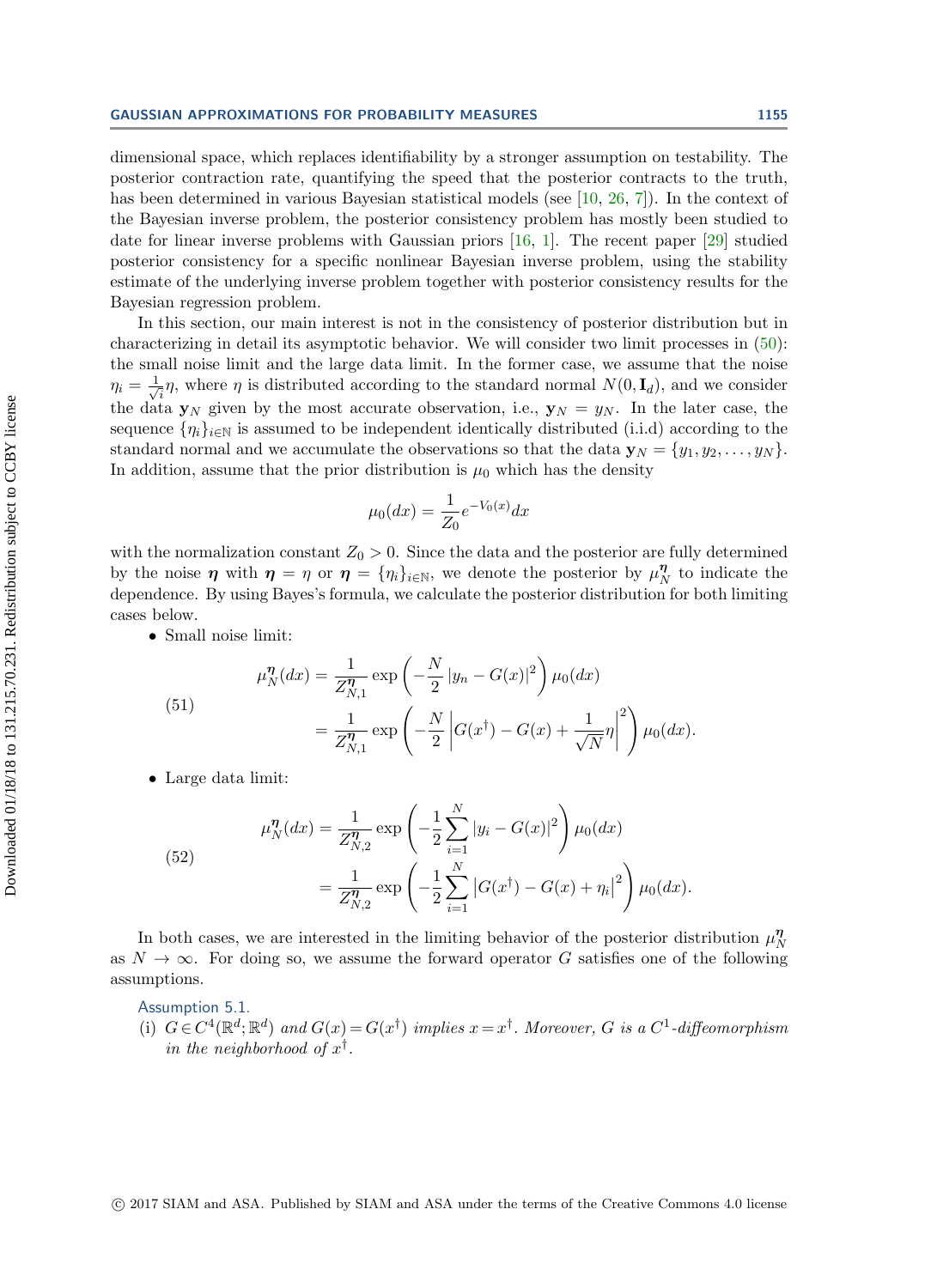(ii)  $G \in C^4(\mathbb{R}^d; \mathbb{R}^d)$  and the zero set of the equation  $G(x) = G(x^{\dagger})$  is  $\{x_i^{\dagger}\}$  $\big\{n_i\}_{i=1}^n$ . Moreover  $x_1^{\dagger} = x^{\dagger}$  and G is a C<sup>1</sup>-diffeomorphism in the neighborhood of  $x_i^{\dagger}$  $\frac{1}{i}$ .

The following model problem gives a concrete example where these assumptions are satsified.

Model problem. Consider the following one-dimensional elliptic problem:

<span id="page-20-0"></span>(53) 
$$
-u''(x) + \exp(q(x))u(x) = f(x), \qquad x \in (0,1),
$$

$$
u(0) = u(1) = 0.
$$

Here we assume that  $q, f \in L^{\infty}(0, 1)$  and that f is positive on  $(0, 1)$ . The inverse problem of interest is to find  $q$  from the knowledge of the solution  $u$ . We restrict ourselves to a finite dimensional version of [\(53\)](#page-20-0), which comes from the finite difference discretization

(54) 
$$
-\frac{u_{k+1} - 2u_k + u_{k-1}}{h^2} + e^{q_k}u_k = f_k, \qquad k = 1, 2, ..., M,
$$

$$
u_0 = u_{M+1} = 0.
$$

Here  $u_k$ ,  $f_k$ , and  $q_k$  are approximations to  $u(x_k)$ ,  $f(x_k)$ , and  $q(x_k)$ ) with  $x_k = k/M, k =$  $1, \ldots, M$ , and  $h = 1/(M + 1)$ . The corresponding finite dimensional inverse problem becomes finding the vector  $\mathbf{q} = \{q_k\}_{k=1}^M$  from the solution vector  $\mathbf{u} = \{u_k\}_{k=1}^M$  given the right side  $\mathbf{f} = \{f_k\}_{k=1}^M$ . For ease of notation, let us denote by A the matrix representation of the onedimensional discrete Laplacian, i.e.,  $A_{ii} = 2/h^2$  for  $i = 1, 2, ..., M$  and  $A_{ij} = -1/h^2$  when  $|i-j|=1$ . Let Q be the diagonal matrix with  $Q_{ii}=e^{q_i}, i=1,2,\ldots,M$ . With these notations, we can write the forward map G as

$$
G: \mathbf{q} \in \mathbb{R}^M \to \mathbf{u} \in \mathbb{R}^M, \qquad \mathbf{u} = G(\mathbf{q}) = (\mathcal{A} + \mathcal{Q})^{-1} \mathbf{f}.
$$

Note that both A and Q are positive definite so that  $(A + Q)$  is invertible. We now discuss this forward map, and variants on it, in relation to Assumption [5.1.](#page-19-0)

First consider Assumption [5.1\(](#page-19-0)i). First, G is smooth in q since  $\mathcal Q$  depends smoothly on q. In particular, for any fixed  $\mathbf{q} \in \mathbb{R}^M$  with corresponding solution vector **u**, a direct calculation shows that the derivative matrix  $D_{\mathbf{q}}G$  of the forward map G is given by

$$
D_{\mathbf{q}}G = (\mathcal{A} + \mathcal{Q})^{-1}\mathcal{U}\mathcal{Q}.
$$

Here  $\mathcal U$  is a diagonal matrix with the diagonal vector **u**. Due to our assumption that  $f_k$  are positive, it follows from the (discrete) maximum principle that the  $u_k$  are also positive, which in turn implies that  $U$  is invertible. Consequently, the matrix  $D_{\mathbf{q}}G$  is invertible and

$$
D_{\mathbf{q}}G^{-1} = \mathcal{Q}^{-1}\mathcal{U}^{-1}(\mathcal{A} + \mathcal{Q}).
$$

According to the inverse function theorem, the map  $G : \mathbb{R}^M \to \mathbb{R}^M$  is invertible at every  $\mathbf{q} \in \mathbb{R}^M$  and its inverse  $G^{-1}(\mathbf{u})$  is smooth in **u**. Therefore Assumption [5.1\(](#page-19-0)i) is fulfilled for any  $x^{\dagger} = \mathbf{q}^{\dagger} \in \mathbb{R}^{M}$ . The problem [\(53\)](#page-20-0) can be modified slightly so that Assumption [5.1\(](#page-19-0)ii) is satisfied. In fact, consider the problem [\(53\)](#page-20-0) with the coefficient  $\exp(q)$  replaced by  $q^2$ . Then

c 2017 SIAM and ASA. Published by SIAM and ASA under the terms of the Creative Commons 4.0 license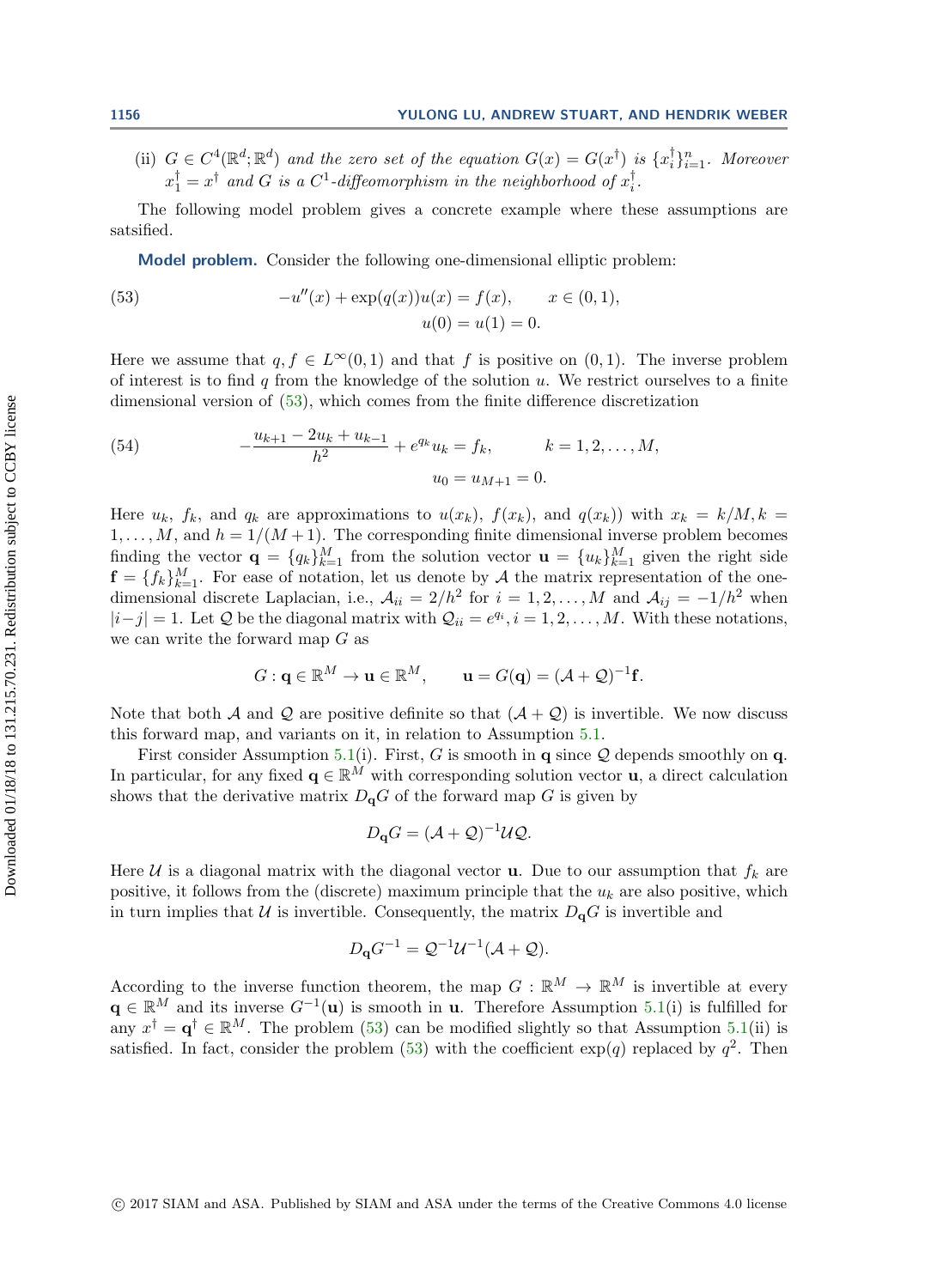Assumption [5.1\(](#page-19-0)ii) is satisfied for any  $x^{\dagger} = \mathbf{q}^{\dagger}$  without zero entries. More specifically, the resulting forward map in this case is still smooth, but the equation  $G(\mathbf{q}) = G(\mathbf{q}^{\dagger})$  has  $n = 2^M$ solutions  $\{q_i^{\dagger}$  ${}_{i}^{\dagger}\}^{2^M}_{i=1}$  corresponding to the fact that **q** is only determined up to a sign in each entry. Moreover, if  $\mathbf{q}^{\dagger}$  has no zero entry,  $G^{-1}$  is smooth near each of  $\mathbf{q}^{\dagger}_i$  $\frac{1}{i}$ .

We divide our exposition below according to whether the noise is fixed or is considered as a random variable. For a fixed realization of noise  $\eta = \eta$ , by applying the theory developed in the previous section, we show the asymptotic normality for  $\mu_{\Lambda}^{\eta}$  $\eta$  in the small noise limit. Furthermore, we obtain a BvM type theorem for  $\mu_N^{\eta}$  with respect to both limit processes, small noise and large data.

**5.1. Asymptotic normality.** In this subsection, we assume that the data is generated from the truth  $x^{\dagger}$  and a single realization of the Gaussian noise  $\eta^{\dagger}$ , i.e.,

$$
y = G(x^{\dagger}) + \frac{1}{\sqrt{N}} \eta^{\dagger}.
$$

Then the resulting posterior distribution  $\mu_N^{\eta}$  $\frac{\eta}{N}$  has a density of the form

(55)  

$$
\mu_N^{\eta}(dx) = \frac{1}{Z_N^{\eta}} \exp\left(-\frac{N}{2}|y - G(x)|^2 - V_0(x)\right) dx
$$

$$
= \frac{1}{Z_N^{\eta}} \exp\left(-\frac{N}{2}|G(x^{\dagger}) - G(x) + \frac{1}{\sqrt{N}}\eta^{\dagger}|^2 - V_0(x)\right) dx,
$$

where  $Z_{\Lambda}^{\eta}$  $\eta_N^{\eta}$  is the normalization constant. Notice that  $\mu_N^{\eta}$  $\eta$  has the same form as the measure defined in [\(1\)](#page-1-0) with  $\varepsilon = \frac{1}{N}$  $\frac{1}{N}, V_1^{\varepsilon}(x) = V_1^N(x) := \frac{1}{2} |G(x^{\dagger}) - G(x) + \frac{1}{\sqrt{2}}$  $\frac{1}{N}\eta^{\dagger}|^2$ , and  $V_2(x) = V_0(x)$ .

Suppose that  $V_0 \in C^2(\mathbb{R}^d; \mathbb{R})$  and that G satisfies one of the assumptions in Assumption [\(5.1\)](#page-19-0). Then the potentials  $V_1^{\varepsilon}$  and  $V_2$  satisfy Assumption [2.3.](#page-4-2) In particular, we have  $V_1^{\varepsilon}(x) \to$  $V_1(x) := \frac{1}{2}|G(x^{\dagger}) - G(x)|^2$  for any  $x \in \mathbb{R}^d$  and that  $D^2V_1(x_i^{\dagger})$  $i^{\dagger}) = DG(x_i^{\dagger})$  $_{i}^{\dagger})^{T}DG(x_{i}^{\dagger}% )^{T}=\sum_{i}^{\infty}x_{i}^{T}\left( x_{i}^{T}\right) ^{T}$  $\binom{7}{i}$ . Recall the set of Gaussian measures A and the set of Gaussian mixtures  $\mathcal{M}_n$  and  $\mathcal{M}_n^{\xi}$  (defined in [\(27\)](#page-12-2) and [\(28\)](#page-12-3)). Again, we set  $\xi = (\xi_1, \xi_2)$  such that  $\xi_1 \in (0, 1)$  and  $\min_{i \neq j} |x^i - x^j| \geq \xi_2 > 0$ . The following theorem concerning the asymptotic normality of  $\mu_N^{\eta}$  $\eta$  is a direct consequence of Corollaries [3.4](#page-6-3) and [4.4.](#page-14-3)

# <span id="page-21-0"></span>Theorem 5.2.

- (i) Let  $V_0 \in C^2(\mathbb{R}^d;\mathbb{R})$  and G satisfy Assumption [5.1\(](#page-19-0)i). Given any  $N \in \mathbb{N}$ , let  $\nu_N =$  $N(m_N, \frac{1}{N} \mathbf{\Sigma}_N) \in \mathcal{A}$  be a minimizer of the functional  $\nu \mapsto D_{KL}(\nu|| \mu_N^{\boldsymbol{\eta}})$  $_N^{\boldsymbol{\eta}}$ ) within A. Then  $D_{KL}(\nu_N||\mu_N^{\boldsymbol{\eta}})$  $\binom{n}{N} \downarrow 0$  as  $N \to \infty$ . Moreover,  $m_N \to x^{\dagger}$  and  $\Sigma_N \to (DG(x^{\dagger})^T DG(x^{\dagger}))^{-1}$ .
- (ii) Let  $V_0 \in C^2(\mathbb{R}^d;\mathbb{R})$  and G satisfy Assumption [5.1\(](#page-19-0)ii). Given any  $N \in \mathbb{N}$ , let  $\nu_N \in \mathcal{M}_n^{\xi}$ be a minimizer of the functional  $\nu \mapsto D_{KL}(\nu||\mu_N^{\eta})$  $\mathcal{M}_N^{\bullet}$ ) within  $\mathcal{M}_n^{\xi}$ . Let  $\nu_N = \sum_{i=1}^n \alpha_N^i \nu_N^i$ with  $\nu_N^i = N(m_N^i, \frac{1}{N} \Sigma_N^i)$ . Then it holds that as  $N \to \infty$

$$
m_N^i \to x_i^{\dagger}, \Sigma_N^i \to \left(DG(x_i^{\dagger})^T DG(x_i^{\dagger})\right)^{-1} \text{ and } \alpha_N^i \to \frac{\left[\det DG(x_i^{\dagger})\right]^{-1} \cdot e^{-V_0(x_i^{\dagger})}}{\sum_{j=1}^n \left[\det DG(x_j^{\dagger})\right]^{-1} \cdot e^{-V_0(x_j^{\dagger})}}.
$$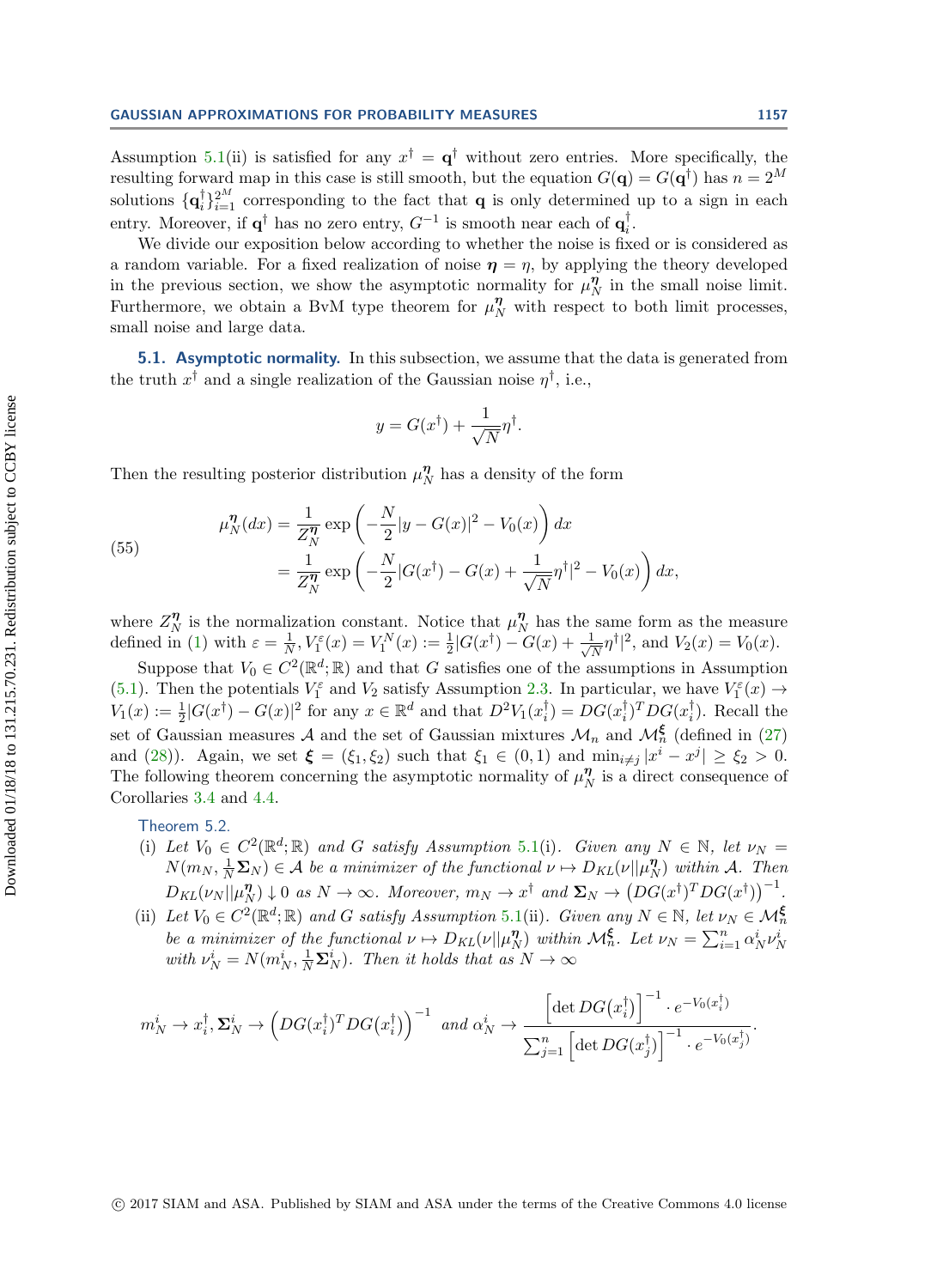Theorem [5.2\(](#page-21-0)i) states that the measure  $\mu_{\Lambda}^{\eta}$  $\frac{\eta}{N}$  is asymptotically Gaussian when certain uniqueness and stability properties hold in the inverse problem. Moreover, in this case, the asymptotic Gaussian distribution is fully determined by the truth and the forward map and is independent of the prior. In the case where the uniqueness fails, but the data only corre-sponds to a finite number of unknowns, Theorem [5.2\(](#page-21-0)ii) demonstrates that the measure  $\mu_N^{\eta}$  $\frac{\eta}{N}$  is asymptotically a Gaussian mixture, with each Gaussian mode independent of the prior. However, prior beliefs affect the proportions of the individual Gaussian components within the mixture; more precisely, the unnormalized weights of each Gaussian mode are proportional to the values of the prior evaluated at the corresponding unknowns.

*Remark* 5.3. In general, when  $\{\eta_i\}_{i\in\mathbb{N}}$  is a sequence of fixed realizations of the normal distribution, Theorem [5.2](#page-21-0) does not hold for the measure  $\mu_N^{\eta}$  $\frac{\eta}{N}$  defined in [\(52\)](#page-19-1) in the large data case. However, we will show that  $D_{\text{KL}}(\nu_N||\mu_N^{\eta})$  $\binom{n}{N}$  will converge to zero in some average sense; see Theorem [5.4.](#page-23-0)

**[5.2](#page-21-0). A BvM type result.** The asymptotic Gaussian phenomenon in Theorem 5.2 is very much in the same spirit as the celebrated BvM theorem [\[28\]](#page-29-1). This theorem asserts that for a certain class of regular priors, the posterior distribution converges to a Gaussian distribution, independently of the prior, as the sample size tends to infinity. Let us state the BvM theorem more precisely in the i.i.d. case. Consider observing a set of i.i.d. samples  $\mathbf{X}^{N} := \{X^{1}, X^{2}, \ldots, X^{N}\},$  where  $X^{i}$  is drawn from distribution  $P_{\theta}$ , indexed by an unknown parameter  $\theta \in \Theta$ . Let  $P_{\theta}^{N}$  be the law of  $\mathbf{X}^{N}$ . Let  $\Pi$  be the prior distribution on  $\theta$  and denote by  $\Pi(\cdot|\mathbf{X}^N)$  the resulting posterior distribution. The BvM theorem is concerned with the behavior of the posterior  $\Pi(\cdot|\mathbf{X}^N)$  under the frequentist assumption that  $X^i$  is drawn from some true model  $P_{\theta_0}$ . A standard finite dimensional BvM result (see, e.g., [\[28,](#page-29-1) Theorem 10.1]) states that, under certain conditions on the prior  $\Pi$  and the model  $P_{\theta}$ , as  $N \to \infty$ 

<span id="page-22-0"></span>(56) 
$$
d_{TV}\left(\Pi(\theta|\mathbf{X}^N), N\left(\hat{\theta}_N, \frac{1}{N}I_{\theta_0}^{-1}\right)\right) \xrightarrow{P_{\theta_0}^N} 0,
$$

where  $\hat{\theta}_N$  is an efficient estimator for  $\theta$ ,  $I_{\theta}$  is the Fisher information matrix of  $P_{\theta}$ , and  $d_{TV}$  represents the total variation distance. As an important consequence of the BvM result, Bayesian credible sets are asymptotically equivalent to frequentist confidence intervals. Moreover, it √ has been proved that the optimal rate of convergence in the BvM theorem is  $O(1/\sqrt{N})$ ; see, for instance, [\[6,](#page-28-6) [13\]](#page-29-17). This means that for any  $\delta > 0$ , there exists  $M = M(\delta) > 0$  such that

<span id="page-22-1"></span>(57) 
$$
P_{\theta_0}^N\left(\mathbf{X}^N: d_{TV}\left(\Pi(\theta|\mathbf{X}^N), N\left(\hat{\theta}_N, \frac{1}{N}I_{\theta_0}^{-1}\right)\right) \geq M\frac{1}{\sqrt{N}}\right) \leq \delta.
$$

Unfortunately, BvM results like [\(56\)](#page-22-0) and [\(57\)](#page-22-1) do not fully generalize to infinite dimensional spaces; see counterexamples in [\[9\]](#page-29-18). Regarding the asymptotic frequentist properties of posterior distributions in nonparametric models, various positive results have been obtained recently; see, e.g., [\[10,](#page-29-12) [26,](#page-29-13) [16,](#page-29-15) [17,](#page-29-19) [7,](#page-29-14) [8\]](#page-29-20). For the convergence rate in the nonparametric case, we refer to [\[10,](#page-29-12) [26,](#page-29-13) [7\]](#page-29-14).

In the remainder of the section, we prove a BvM type result for the posterior distribution  $\mu_{\Lambda}^{\eta}$  $\eta$  defined by [\(51\)](#page-19-2) and [\(52\)](#page-19-1). If we view the observational noise  $\eta$  and  $\eta_i$  appearing in the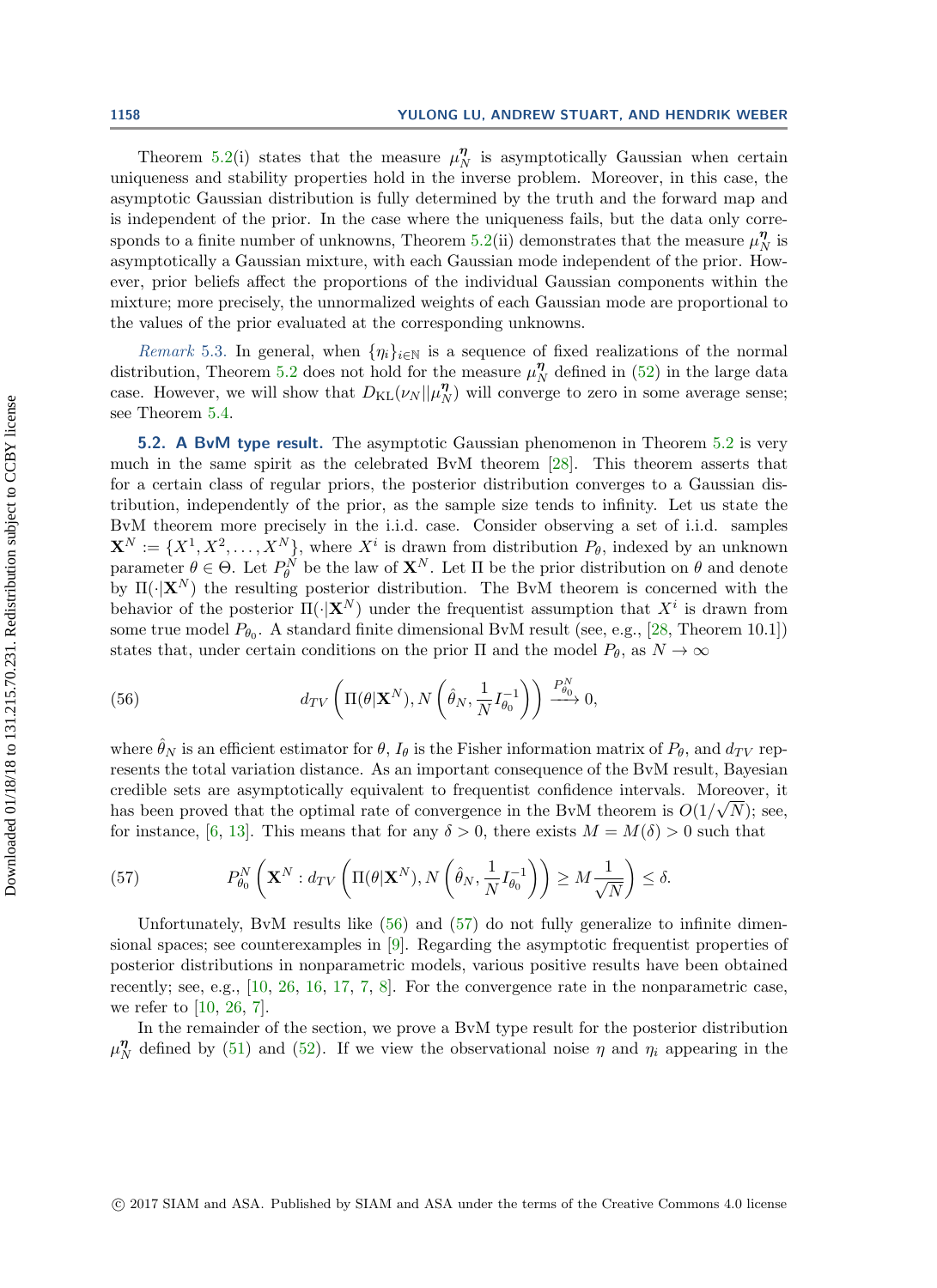data as random variables, then the posterior measures appearing become random probability measures. Furthermore, exploiting the randomness of the  $\eta_i$ , we claim that the posterior distribution in the large data case can be rewritten in the form of the small noise case. Indeed, by completing the square, we can write the expression [\(52\)](#page-19-1) as

(58) 
$$
\mu_N^{\eta}(dx) = \frac{1}{\overline{Z}_{N,2}^{\eta}} \exp\left(-\frac{N}{2} \left| G(x^{\dagger}) - G(x) + \frac{1}{N} \sum_{i=1}^{N} \eta_i \right|^2 \right) dx.
$$

Observe that  $\mathcal{L}(\frac{1}{N})$  $\frac{1}{N}\sum_{i=1}^N \eta_i) = \mathcal{L}(\frac{1}{\sqrt{N}}$  $\frac{1}{N}\eta$ ) =  $N(0, \frac{1}{N})$  $\frac{1}{N}I_d$  due to the normality assumptions on  $\eta$ and  $\eta_i$ . As a consequence it makes no difference which formulation is chosen when one is concerned with the statistical dependence of  $\mu_{\Lambda}^{\eta}$  $\eta_N^{\eta}$  on the law of  $\eta$ . For this reason, we will only prove the BvM result for  $\mu_N^{\eta}$  $\eta$  given directly in the form [\(51\)](#page-19-2).

For notational simplicity, we write the noise level  $\sqrt{\varepsilon}$  in place of  $\frac{1}{\sqrt{\varepsilon}}$  $\frac{1}{\overline{N}}$  and consider random observations  $\{y_{\varepsilon}\}\)$ , generated from a truth  $x^{\dagger}$  and normal noise  $\eta$ , i.e.,

$$
y_{\varepsilon} = G(x^{\dagger}) + \sqrt{\varepsilon}\eta.
$$

Given the same prior defined as before, we obtain the posterior distribution

$$
\mu_{\varepsilon}^{\eta}(dx) = \frac{1}{Z_{\mu,\varepsilon}^{\eta}} \exp\left(-\frac{1}{2\varepsilon}|y_{\varepsilon} - G(x)|^2 - V_0(x)\right) dx
$$
  
= 
$$
\frac{1}{Z_{\mu,\varepsilon}^{\eta}} \exp\left(-\frac{1}{2\varepsilon}|G(x^{\dagger}) - G(x) + \sqrt{\varepsilon}\eta|^2 - V_0(x)\right) dx.
$$

For any fixed  $\eta$ , let  $\nu_{\varepsilon}^{\eta}$  be the best Gaussian measure which minimizes the Kullback–Leibler divergence  $D_{\text{KL}}(\nu||\mu_{\varepsilon}^{\eta})$  over A. For ease of calculations, from now on we only consider the rate of convergence under Assumption  $5.1(i)$  $5.1(i)$ ; the other case can be dealt with in the same manner (see Remark [5.8\)](#page-27-0). The main result is as follows.

<span id="page-23-0"></span>Theorem 5.4. There exists  $C > 0$  such that

<span id="page-23-3"></span>(59) 
$$
\mathbb{E}^{\eta} D_{KL}(\nu_{\varepsilon}^{\eta}||\mu_{\varepsilon}^{\eta}) \leq C \varepsilon
$$

 $as \varepsilon \downarrow 0.$ 

With the help of Pinsker's inequality [\(2\)](#page-3-4) as well as the Markov inequality, one can derive the following BvM-type result from Theorem [5.4.](#page-23-0)

<span id="page-23-1"></span>Corollary 5.5. For any  $\delta > 0$ , there exists a constant  $M = M(\delta) > 0$  such that

<span id="page-23-2"></span>(60) 
$$
\mathbb{P}^{\eta}(\eta: d_{TV}(\mu_{\varepsilon}^{\eta}, \nu_{\varepsilon}^{\eta}) \geq M \sqrt{\varepsilon}) \leq \delta
$$

when  $\varepsilon \downarrow 0$ .

Remark 5.6.

(i) Because of the statistical equivalence of posterior measures in the limit of large data size and small noise, the posterior measure  $\mu_{\Lambda}^{\eta}$  $\frac{\eta}{N}$  in the large data case (given by  $(52)$ ) has the same convergence rate as [\(60\)](#page-23-2), namely, for any  $\delta > 0$ , there exists a constant  $M = M(\delta) > 0$  such that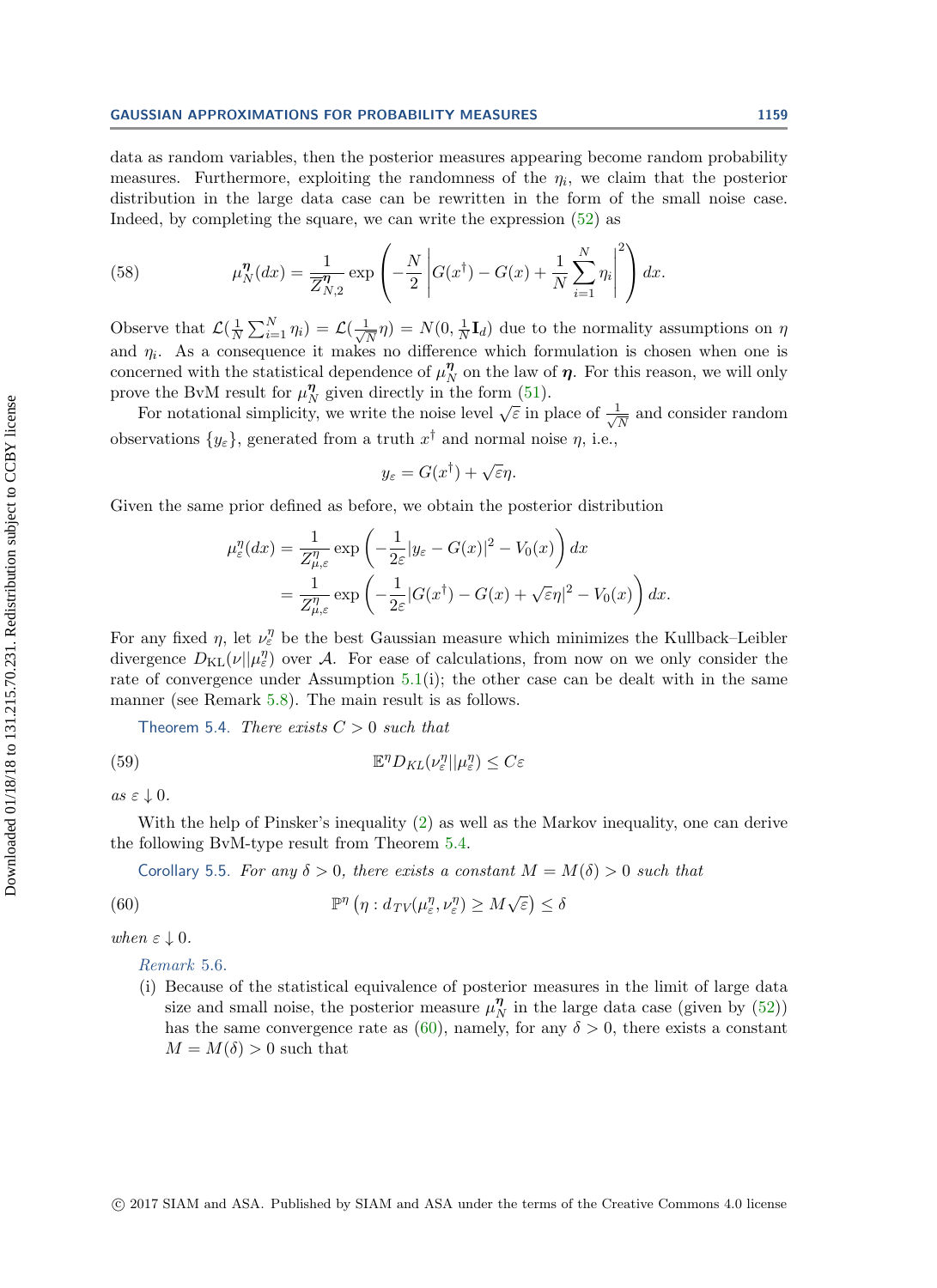(61) 
$$
\mathbb{P}^{\eta}\left(\eta: d_{\mathrm{TV}}(\mu_N^{\eta}, \nu_N^{\eta}) \geq M/\sqrt{N}\right) \leq \delta
$$

as  $N \to \infty$ . This recovers the optimal rate of convergence for the posterior as proved for statistical models; see [\(57\)](#page-22-1).

(ii) For a fixed realization of the noise  $\eta$ , we have shown in Theorem [5.2\(](#page-21-0)i) that  $D_{\text{KL}}(\nu_N||\mu_N^{\boldsymbol{\eta}})$  $\binom{n}{N}$   $\downarrow$  0 as  $N \to \infty$ . In fact, by following the proof of the Laplace method, one can prove that  $D_{\text{KL}}(\nu_N || \mu_N^{\eta})$  $\mathcal{O}(1/\sqrt{N})$ . However, we obtain the linear conver-gence rate in [\(59\)](#page-23-3) (with  $\varepsilon$  replacing  $1/N$ ) by utilizing the symmetric cancellations in the evaluation of Gaussian integrals.

To prove Theorem [5.4,](#page-23-0) we start with an averaging estimate for the logarithm of the normalization constant  $Z_{\mu,\varepsilon}^{\eta}$ .

<span id="page-24-2"></span>Lemma 5.7.

(62) 
$$
\mathbb{E}^{\eta} \log Z_{\mu,\varepsilon}^{\eta} \leq \frac{d}{2} \log(2\pi\varepsilon) - V_0(x^{\dagger}) + \log \det DG(x^{\dagger}) + r_{\varepsilon},
$$

where  $r_{\varepsilon} \leq C \varepsilon$  for some  $C > 0$  independent of  $\varepsilon$ .

*Proof.* Take a constant  $\gamma \in (0, \frac{1}{2})$  $\frac{1}{2}$ ). We write  $\mathbb{E}^{\eta} \log Z_{\mu,\varepsilon}^{\eta}$  as the sum

$$
\mathbb{E}^{\eta} \log Z_{\mu,\varepsilon}^{\eta} = \mathbb{E}^{\eta} \left( \log Z_{\mu,\varepsilon}^{\eta} \mathbf{1}_{|\eta| \leq \varepsilon^{-\gamma}} \right) + \mathbb{E}^{\eta} \left( \log Z_{\mu,\varepsilon}^{\eta} \mathbf{1}_{|\eta| \geq \varepsilon^{-\gamma}} \right) =: I_1 + I_2.
$$

We first find an upper bound for  $I_2$ . By definition,

$$
Z_{\mu,\varepsilon}^{\eta} = \int_{\mathbb{R}^d} \exp\left(-\frac{1}{2\varepsilon}|G(x^{\dagger}) - G(x) + \sqrt{\varepsilon}\eta|^2 - V_0(x)\right) dx
$$
  

$$
\leq \int_{\mathbb{R}^d} e^{-V_0(x)} dx = Z_0.
$$

It follows that

$$
I_2 \leq \log Z_0 \cdot P^{\eta}(\eta : |\eta| \geq \varepsilon^{-\gamma}) \leq \log Z_0 \cdot e^{-\varepsilon^{-2\gamma}}.
$$

For  $I_1$ , we need to estimate  $Z_{\mu,\varepsilon}^{\eta}$  under the assumption that  $|\eta| \leq \varepsilon^{-\gamma}$ . Thanks to condition (i) on G, when  $\varepsilon \ll 1$  there exists a unique  $m_{\varepsilon,\eta}^{\dagger}$  such that  $G(m_{\varepsilon,\eta}^{\dagger}) = G(x^{\dagger}) + \sqrt{\varepsilon}\eta$ . Moreover, denoting by H the inverse of G in the neighborhood of  $G(x^{\dagger})$ , we get from Taylor expansion that

<span id="page-24-1"></span>(63) 
$$
m_{\varepsilon,\eta}^{\dagger} = x^{\dagger} + DH(G(x^{\dagger}))\sqrt{\varepsilon}\eta + \varepsilon \sum_{|\alpha|=2} \partial_{\alpha} H(\xi G(x^{\dagger}) + (1-\xi)\sqrt{\varepsilon}\eta)\eta^{\alpha},
$$

with some  $\xi \in (0,1)$ . Thanks to the smoothness assumption on G, the function H is differentiable up to the fourth order and hence the coefficients in the summation are uniformly bounded. Moreover, noting that  $DH(G(x^{\dagger})) = DG(x^{\dagger})^{-1}$ , we obtain

<span id="page-24-0"></span>(64) 
$$
m_{\varepsilon,\eta}^{\dagger} = x^{\dagger} + DG(x^{\dagger})^{-1} \sqrt{\varepsilon} \eta + \varepsilon R_{\varepsilon}(\eta),
$$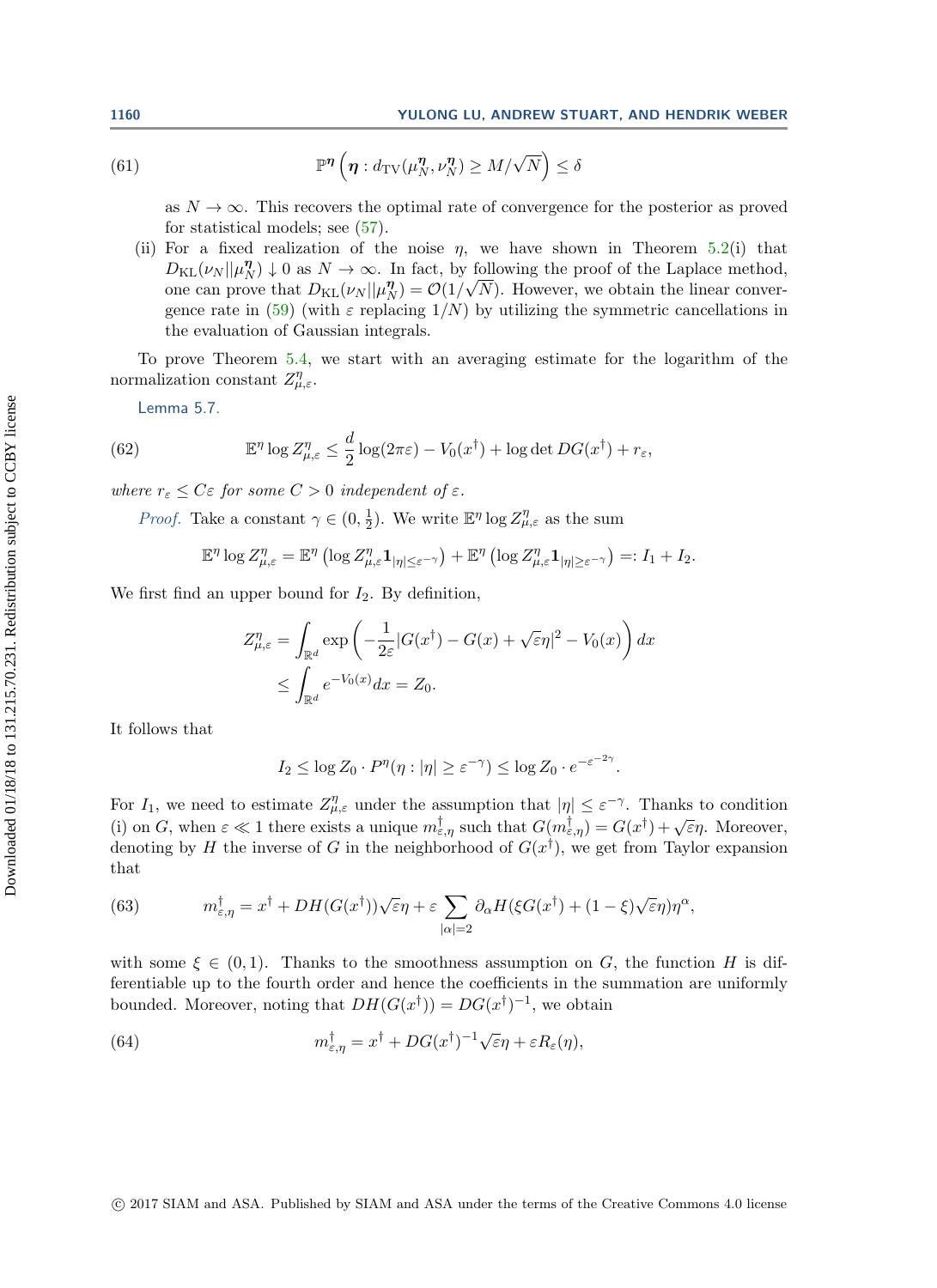where  $\limsup_{\varepsilon\downarrow0}|R_{\varepsilon}(\eta)|\leq C|\eta|^2$  for some positive C which is independent of  $\varepsilon$  and  $\eta$ . Next, according to the proof of Lemma [3.2,](#page-6-0) given any sufficiently small  $\delta > 0$ , we can write  $Z_{\mu,\varepsilon}^{\eta} =$  $I_{\varepsilon}^{\delta,\eta}+J_{\varepsilon}^{\delta,\eta},$  where  $|J_{\varepsilon}^{\delta,\eta}|\leq Ce^{-\frac{C}{\varepsilon}}$  with some  $C>0$  independent of  $\eta$  and

$$
I_{\varepsilon}^{\delta,\eta} = \int_{B_{\varepsilon}^{\delta,\eta}} \exp\left(-\frac{1}{2\varepsilon}|G(x^{\dagger}) - G(x) + \sqrt{\varepsilon}\eta|^{2} - V_{0}(x)\right) dx
$$

with  $B_{\varepsilon}^{\delta,\eta} := B(m_{\varepsilon,\eta}^{\dagger},\delta)$ . Now we seek bounds for  $I_{\varepsilon}^{\delta,\eta}$ . Thanks to Assumption [5.1\(](#page-19-0)i) and the fact that  $m_{\varepsilon,\eta}^{\dagger} \to x^{\dagger}$ , G is a C<sup>1</sup>-diffeomorphism in the neighborhood of  $m_{\varepsilon,\eta}^{\dagger}$ . Therefore there exist positive constants  $\delta_1 < \delta_2$  depending only on  $\delta$  such that  $B(G(m_{\varepsilon,\eta}^{\dagger}), \delta_1) \subset G(B_{\varepsilon}^{\delta,\eta}) \subset$  $B(G(m_{\varepsilon,\eta}^{\dagger}), \delta_2)$ . After applying the transformation  $x \mapsto H(x)$  in evaluation of the integral  $I_{\varepsilon}^{\delta,\eta}$ , we get

$$
\tilde{I}_{\varepsilon}^{\delta_1,\eta} \leq I_{i,\varepsilon}^{\delta,\eta} \leq \tilde{I}_{\varepsilon}^{\delta_2,\eta},
$$

where

$$
\tilde{I}^{\delta,\eta}_{\varepsilon}:=\int_{B(0,\delta)}\exp\left(-\frac{1}{2\varepsilon}|y|^{2}-V_{0}\circ H\big(y+G\big(m^{\dagger}_{\varepsilon,\eta}\big)\big)\right)\det(DH\big(y+G\big(m^{\dagger}_{\varepsilon,\eta}\big)\big)dy.
$$

In order to estimate  $\tilde{I}_{\varepsilon}^{\delta,\eta}$ , in  $B(0,\delta)$  with some small  $\delta$  we define two auxiliary functions by setting

$$
f_{\varepsilon,\eta}(\cdot) := \exp(-V_0 \circ H(\cdot + G(m^\dagger_{\varepsilon,\eta}))) \det(DH(\cdot + G(m^\dagger_{\varepsilon,\eta}))
$$

and

$$
L(\cdot) := \exp(-V_0 \circ H(G(\cdot))) \det(DH(G(\cdot)) = \exp(-V_0(\cdot))/\det(DG(\cdot)).
$$

It is worthy to note that within the ball  $B(0, \delta)$ , all derivatives up to second order of  $f_{\varepsilon, \eta}$  as well as of L can be bounded uniformly with respect to sufficiently small  $\varepsilon$  and  $\eta$  such that  $|\eta| \leq \varepsilon^{-\gamma}$ . Taking [\(64\)](#page-24-0) into account, we can expand L near  $m^{\dagger}$  to get that

<span id="page-25-0"></span>(65) 
$$
f_{\varepsilon,\eta}(0) = L(m_{\varepsilon,\eta}^{\dagger}) = L(x^{\dagger}) + \nabla L(x^{\dagger})^T (m_{\varepsilon,\eta}^{\dagger} - x^{\dagger}) + \frac{1}{2} (m_{\varepsilon,\eta}^{\dagger} - x^{\dagger})^T \nabla^2 L (\theta x^{\dagger} + (1 - \theta) m_{\varepsilon,\eta}^{\dagger}) (m_{\varepsilon,\eta}^{\dagger} - x^{\dagger}) = \frac{\exp(-V_0(x^{\dagger}))}{\det(DG(x^{\dagger}))} + \varepsilon^{\frac{1}{2}} \nabla L(x^{\dagger})^T DG(x^{\dagger})^{-1} \eta + r_{1,\varepsilon,\eta}
$$

with some  $\theta \in (0,1)$  and the residual  $|r_{1,\varepsilon,\eta}| \leq C\varepsilon |\eta|^2$  for some  $C > 0$ . Moreover, for any  $y \in B(0,\delta),$ 

<span id="page-25-1"></span>(66) 
$$
f_{\varepsilon,\eta}(y) = f_{\varepsilon,\eta}(0) + \nabla f_{\varepsilon,\eta}(0)^T y + \frac{1}{2} y^T \nabla^2 f_{\varepsilon,\eta}(\xi y) y
$$

for some  $\xi = \xi(y) \in (0,1)$ . Then it follows from [\(65\)](#page-25-0) and [\(66\)](#page-25-1) that

(67) 
$$
\tilde{I}_{\varepsilon}^{\delta,\eta} = \int_{B(0,\delta)} \exp\left(-\frac{1}{2\varepsilon}|y|^2\right) f_{\varepsilon,\eta}(y) dy
$$

$$
= \varepsilon^{\frac{d}{2}} \int_{B(0,\varepsilon^{-\frac{1}{2}}\delta)} \exp\left(-\frac{1}{2}|y|^2\right) f_{\varepsilon,\eta}(\varepsilon^{\frac{1}{2}}y) dy
$$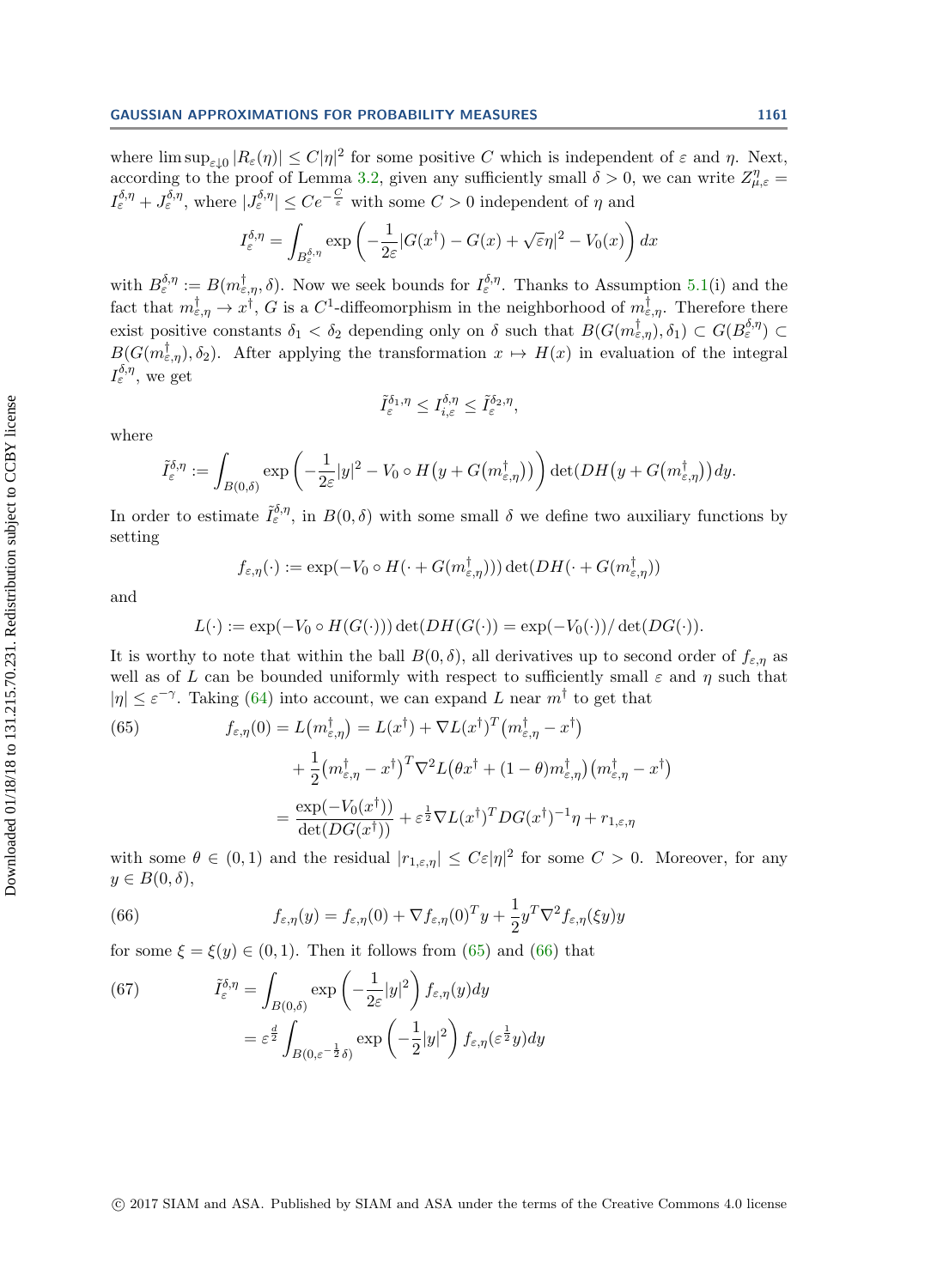$$
= \varepsilon^{\frac{d}{2}} \left( f_{\varepsilon,\eta}(0) \int_{B(0,\varepsilon^{-\frac{1}{2}}\delta)} \exp\left( -\frac{1}{2}|y|^2 \right) dy + \frac{\varepsilon}{2} \int_{B(0,\varepsilon^{-\frac{1}{2}}\delta)} \exp\left( -\frac{1}{2}|y|^2 \right) y^T \nabla^2 f_{\varepsilon,\eta}(\xi y) y dy \right) = (2\pi\varepsilon)^{\frac{d}{2}} \left( \frac{\exp(-V_0(x^{\dagger}))}{\det(DG(x^{\dagger}))} + \nabla L(x^{\dagger})^T DG(x^{\dagger})^{-1} \sqrt{\varepsilon} \eta + r_{2,\varepsilon,\eta} \right)
$$

with  $|r_{2,\varepsilon,\eta}| \leq C\varepsilon |\eta|^2$ . Notice that the linear term in the expansion [\(66\)](#page-25-1) vanishes from the second line to the third line because the region of integration is symmetric with respect to the origin; the final equality holds because we have counted the exponentially decaying Gaussian integral outside of the ball  $B(0, \varepsilon^{-\frac{1}{2}}\delta)$  in the residual  $r_{2,\varepsilon,\eta}$ . Hence we obtain that for  $|\eta| \leq \varepsilon^{-\gamma}$ and  $\varepsilon$  small enough

$$
I_{\varepsilon,\eta}^{\delta} = (2\pi\varepsilon)^{\frac{d}{2}} \left( \frac{\exp(-V_0(x^{\dagger}))}{\det(DG(x^{\dagger}))} + \varepsilon^{\frac{1}{2}} \nabla L(x^{\dagger})^T DG(x^{\dagger})^{-1} \eta + r_{2,\varepsilon,\eta} \right)
$$

with  $|r_{2,\varepsilon,\eta}| \leq C\varepsilon |\eta|^2$ . As a result,  $Z_{\mu,\varepsilon}^{\eta}$  satisfies the same bound as above. Then by using the Taylor expansion of the log function, one obtains that

$$
\log Z_{\mu,\varepsilon}^{\eta} = \log \left( \frac{(2\pi\varepsilon)^{\frac{d}{2}} \exp(-V_0(x^{\dagger}))}{\det(DG(x^{\dagger}))} \right) + \varepsilon^{\frac{1}{2}} p^T \eta + r_{3,\varepsilon,\eta},
$$

where p is vector depending only on L, G, V<sub>0</sub> and  $x^{\dagger}$  and  $|r_{3,\varepsilon,\eta}| \leq C \varepsilon |\eta|^2$ . This implies that when  $\varepsilon$  is sufficiently small,

$$
I_1 = \mathbb{E}^{\eta} \left( \log Z_{\mu,\varepsilon}^{\eta} \mathbf{1}_{|\eta| \leq \varepsilon^{-\gamma}} \right) = \frac{d}{2} \log(2\pi\varepsilon) - V_0(x^{\dagger}) + \log \det DG(x^{\dagger}) + r_{\varepsilon}
$$

with  $|r_{\varepsilon}| \leq C_{\varepsilon}$ . Again the first order term  $\varepsilon^{\frac{1}{2}} p^T \eta$  vanishes because of the symmetry of the integration region; the bound  $|r_{\varepsilon}| \leq C_{\varepsilon}$  follows from the bound for  $r_{3,\varepsilon,\eta}$  and the Gaussian tail bound. This completes the proof.

Proof of Theorem [5.4](#page-23-0). We prove the theorem by constructing a family of Gaussian measures  $\{\overline{\nu}_{\varepsilon}^{\eta}\}\$  such that

<span id="page-26-0"></span>(68) 
$$
\mathbb{E}^{\eta} D_{\mathrm{KL}}(\overline{\nu}_{\varepsilon}^{\eta}||\mu_{\varepsilon}^{\eta}) \leq C \varepsilon
$$

for some  $C > 0$ . Then the theorem is proved by the optimality of  $\nu_{\varepsilon,\eta}$ . Recall that  $m_{\varepsilon,\eta}^{\dagger}$  is defined by [\(63\)](#page-24-1). Fixing  $\gamma \in (0, \frac{1}{2})$  $(\frac{1}{2})$ , we define  $\overline{\nu}_{\varepsilon}^{\eta} = N(\overline{m}_{\varepsilon,\eta}, \overline{\Sigma}_{\varepsilon,\eta})$  with  $\overline{m}_{\varepsilon,\eta}$  defined by

$$
\overline{m}_{\varepsilon,\eta} = \begin{cases} m_{\varepsilon,\eta}^{\dagger} & \text{if } |\eta| \leq \varepsilon^{-\gamma}, \\ x^{\dagger} & \text{otherwise} \end{cases}
$$

and  $\overline{\Sigma}_{\varepsilon,\eta} = (DG(\overline{m}_{\varepsilon,\eta})^T DG(\overline{m}_{\varepsilon,\eta}))^{-1}$ . Clearly, when  $\varepsilon$  is small enough,  $\overline{m}_{\varepsilon,\eta}$  admits an ex-pansion similar to [\(63\)](#page-24-1). As a consequence, there exist positive constants  $C_1, c_2, C_2$  which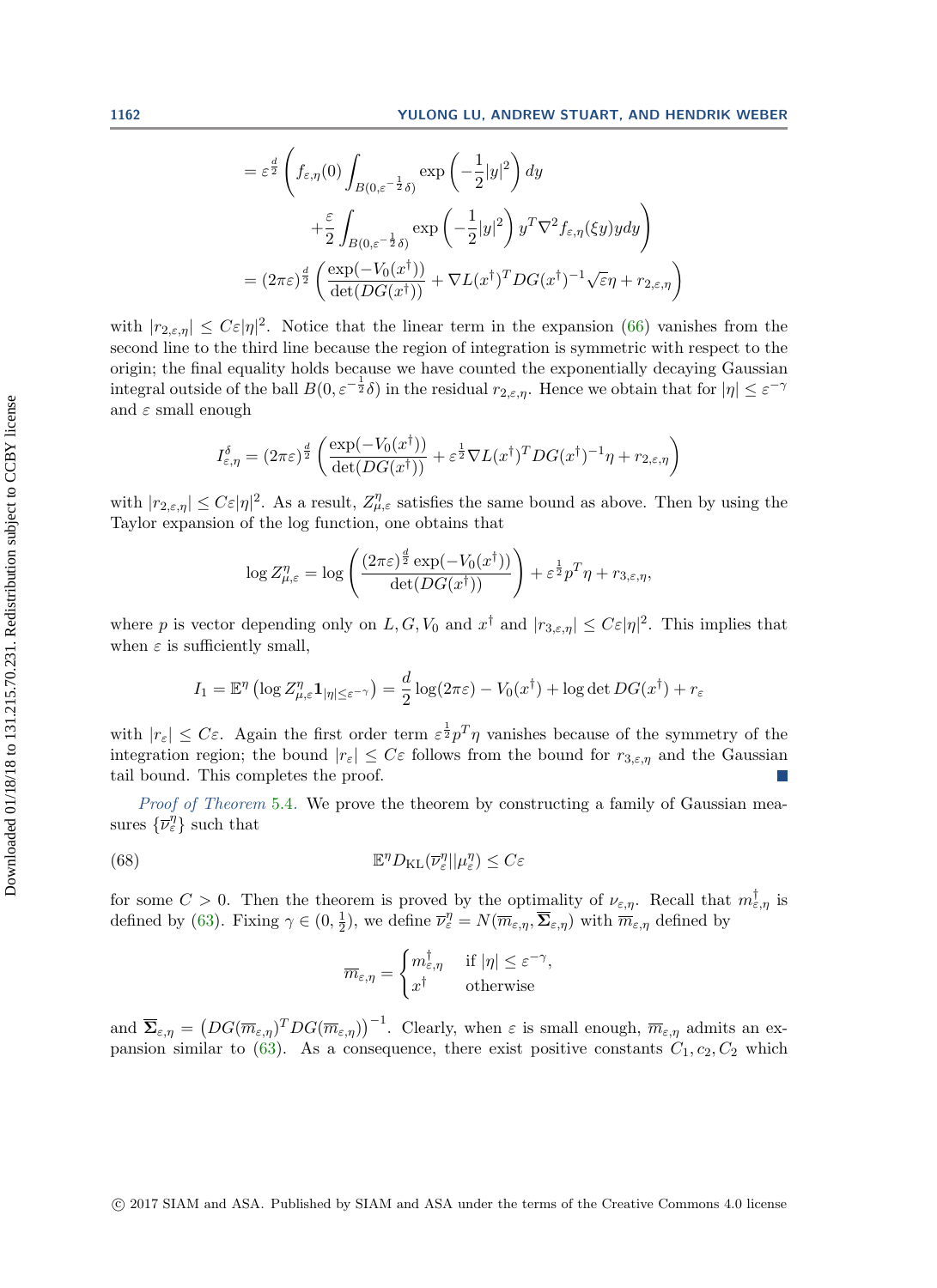are independent of  $\eta$  such that  $\limsup_{\varepsilon\downarrow 0} |\overline{m}_{\varepsilon,\eta}| \leq C_1$  and  $c_2 \leq \liminf_{\varepsilon\downarrow 0} \lambda_{\min}(\overline{\Sigma}_{\varepsilon,\eta})$  $\limsup_{\varepsilon\downarrow 0} \text{Tr}(\Sigma_{\varepsilon}) \leq C_2$  hold for all  $\eta$ . With the above choice for  $(\overline{m}_{\varepsilon,\eta}, \overline{\Sigma}_{\varepsilon,\eta})$ , an applica-tion of Lemma [3.7](#page-10-1) with  $V_1^{\epsilon}(x) = \frac{1}{2}|G(x^{\dagger}) - G(x) + \sqrt{\epsilon}\eta|^2$  and  $V_2(x) = V_0(x)$  yields that

<span id="page-27-1"></span>(69) 
$$
D_{\mathrm{KL}}(\overline{\nu}_{\varepsilon}^{\eta}||\overline{\mu}_{\varepsilon}^{\eta}) = V_0(\overline{m}_{\varepsilon,\eta}) - \frac{d}{2}\log(2\pi\varepsilon) + \log \det DG(\overline{m}_{\varepsilon,\eta}) + \log Z_{\mu,\varepsilon}^{\eta} + r_{\varepsilon},
$$

where  $r_{\varepsilon} \leq C \varepsilon$  with  $C = C(C_1, c_2, C_2, M_V)$ . By the definition of  $\overline{m}_{\varepsilon,\eta}$  and the expansion [\(63\)](#page-24-1), it follows from the Taylor expansion for the function  $x \mapsto V_0(x) + \frac{1}{2} \log \det DG(x)$  that when  $|\eta| \leq \varepsilon^{-\gamma}$  and  $\varepsilon$  is small enough,

<span id="page-27-2"></span>(70) 
$$
V_0(\overline{m}_{\varepsilon,\eta}) + \log \det DG(\overline{m}_{\varepsilon,\eta}) = V_0(x^{\dagger}) + \log \det DG(x^{\dagger}) + \sqrt{\varepsilon} q^T \eta + \tilde{r}_{\varepsilon,\eta}
$$

with some  $q \in \mathbb{R}^d$  and  $|\tilde{r}_{\varepsilon,\eta}| \leq C\varepsilon$  for some  $C > 0$ . Then the estimate [\(68\)](#page-26-0) follows, by taking the expectation of  $(69)$  and using  $(70)$  and Lemma [3.7.](#page-10-1)

<span id="page-27-0"></span>Remark 5.8. Theorem [5.4](#page-23-0) proves the rate of convergence with the assumption that G satisfies Assumption  $5.1(i)$  $5.1(i)$ . However, the convergence rate remains the same when Assumption [5.1\(](#page-19-0)ii) is fulfilled and when the best Gaussian measure is replaced by the best Gaussian mixture.

5.3. Comparison with classical BvM results. We would like to make comparisons between our BvM result for Bayesian inverse problems and classical finite dimensional BvM results for general statistical models [\[11,](#page-29-21) [13\]](#page-29-17).

- Assumption. In the classical framework of Bayesian inferences, the posterior converges to a Gaussian in the total variation distance (with optimal rate) under the typical assumption that the likelihood function is  $C^3$  and that the Fisher information matrix is nondegenerate; see, e.g., [\[11,](#page-29-21) Theorem 1.4.2] and [\[13,](#page-29-17) section 4]. The asymptotic covariance of the limiting Gaussian is given by the inverse of the Fisher information matrix. In the Bayesian inverse problem setting, we improve the convergence to the stronger sense of Kullback–Leibler divergence, but at the expense of requiring higher differentiability  $(C^4)$  on the forward map G. Moreover, the matrix product  $DG^TDG$ takes the place of the Fisher information matrix in the asymptotic covariance, where DG is invertible because of Assumption [5.1.](#page-19-0)
- *Multimodal distribution*. The proposed Kullback–Leibler approximation framework allows us to prove the convergence of a multimodal probability measure to a mixture of Gaussian measures. The limiting Kullback–Leibler discrepency between the target measure and the Gaussian approximation is characterized explicitly as a sum of two relative entropies; see Theorem [4.2.](#page-13-0) In addition, in this case the prior does not disappear in the limit and its influence on the posterior is reflected in the weighted coefficients in the Gaussian mixture. To the best of our knowledge, such results have not been stated in the statistical literature.
- *Proof.* Both our proof and classical proofs for the finite dimensional BvM theorems are essentially based on the local Taylor expansion of the posterior around the truth. But the proofs are carried out in different ways. Classical BvM results in the total variation distance are usually proved by first expanding the posterior density around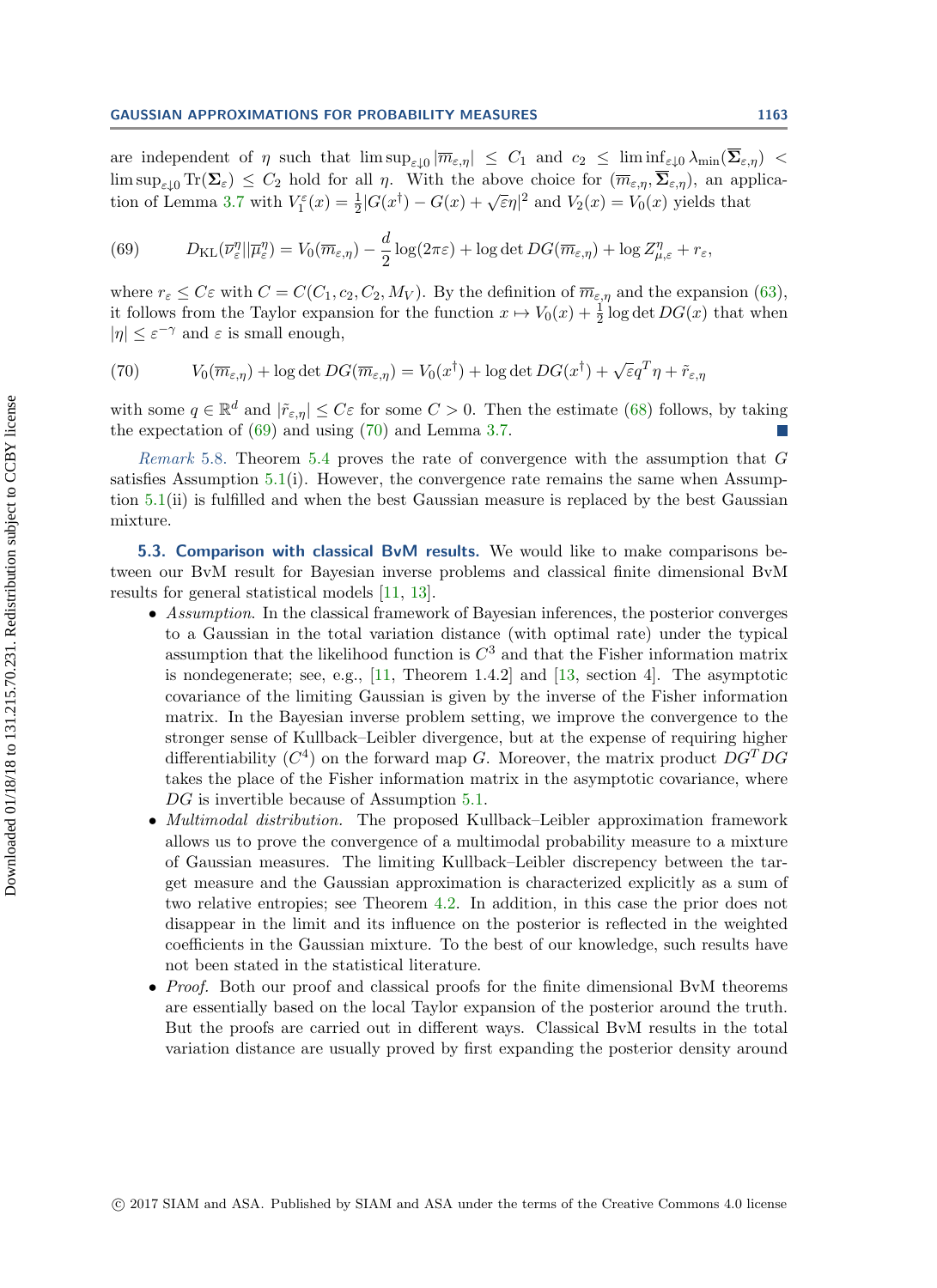the MLE, which requires tracking the normalization constant, and then applying the local asymptotic normality of MLE and LeCam's contiguity arguments to obtain the convergence of the posterior. Our proof, instead, takes advantage of the special formulation of the Kullback–Leibler divergence, i.e., the separation of the normalization constant from the log density, thereby reducing the convergence proof to establishing precise estimates on the normalization constant (see Lemma [5.7\)](#page-24-2).

<span id="page-28-2"></span>6. Conclusions. We have studied a methodology widely used in applications, yet little analyzed, namely, the approximation of a given target measure by a Gaussian, or by a Gaussian mixture. We have employed relative entropy as a measure of goodness of fit. Our theoretical framework demonstrates the existence of minimizers of the variational problem and studies their asymptotic form in a relevant small parameter limit where the measure concentrates; the small parameter limit is studied by use of tools from Γ-convergence. In the case of a target with asymptotically unimodal distribution the Γ-limit demonstrates perfect reconstruction by the approximate single Gaussian method in the measure concentration limit, and in the case of multiple modes it quantifies the errors resulting from using a single mode fit. Furthermore the Gaussian mixture is shown to overcome the limitations of a single mode fit, in the case of target measure with multiple modes. These ideas are exemplified in the analysis of a Bayesian inverse problem in the small noise or large data set limits and connections made to the BvM theory from asymptotic statistics.

The BvM theorem of this paper is essentially still parametric. A natural interesting future direction would be to study infinite dimensional statistical models [\[12\]](#page-29-22). In particular it would be interesting to apply our measure approximation approach from Γ-convergence to understand the BvM phenomenon of infinite dimensional nonlinear Bayesian inverse problems. In our finite dimensional setting, the inverse problem of interest is essentially well-posed since we assume that both  $G$  and  $DG$  are invertible, so the only ill-posedness comes from the lack of uniqueness. However, for infinite dimensional inverse problems, the degree of ill-posedness (mild/severe) has a big influence on the precise statement of the BvM theorem. Understanding this issue requires delicate quantitative stability estimates for the underlying inverse problem. The recent paper [\[18\]](#page-29-23) proved a BvM result for high dimensional nonlinear inverse problems where the dimension of the unknown parameter increases with the decreasing noise level. However, it remains an open problem whether the BvM theorem holds for genuinely infinite dimensional nonlinear inverse problems. We will address this problem in future work.

### **REFERENCES**

- <span id="page-28-5"></span>[1] S. Agapiou, S. Larsson, and A. Stuart, Posterior consistency of the Bayesian approach to linear ill-posed inverse problems, Stochastic Process. Appl., 123 (2013), pp. 3828–3860.
- <span id="page-28-4"></span>[2] A. BARRON, M. J. SCHERVISH, AND L. WASSERMAN, The consistency of posterior distributions in nonparametric problems, Ann. Statist., 27 (1999), pp. 536–561.
- <span id="page-28-0"></span>[3] C. Bishop, Pattern Recognition and Machine Learning, Springer, New York, 2006.
- <span id="page-28-3"></span>[4] A. Braides, Γ-Convergence for Beginners, Oxford University Press, Oxford, UK, 2002.
- <span id="page-28-1"></span>[5] L. D. BROWN AND M. G. LOW, Asymptotic equivalence of nonparametric regression and white noise, Ann. Statist., 24 (1996), pp. 2384–2398.
- <span id="page-28-6"></span>[6] L. M. L. Cam, Convergence of estimates under dimensionality restrictions, Ann. Statist., 1 (1973), pp. 38–53.